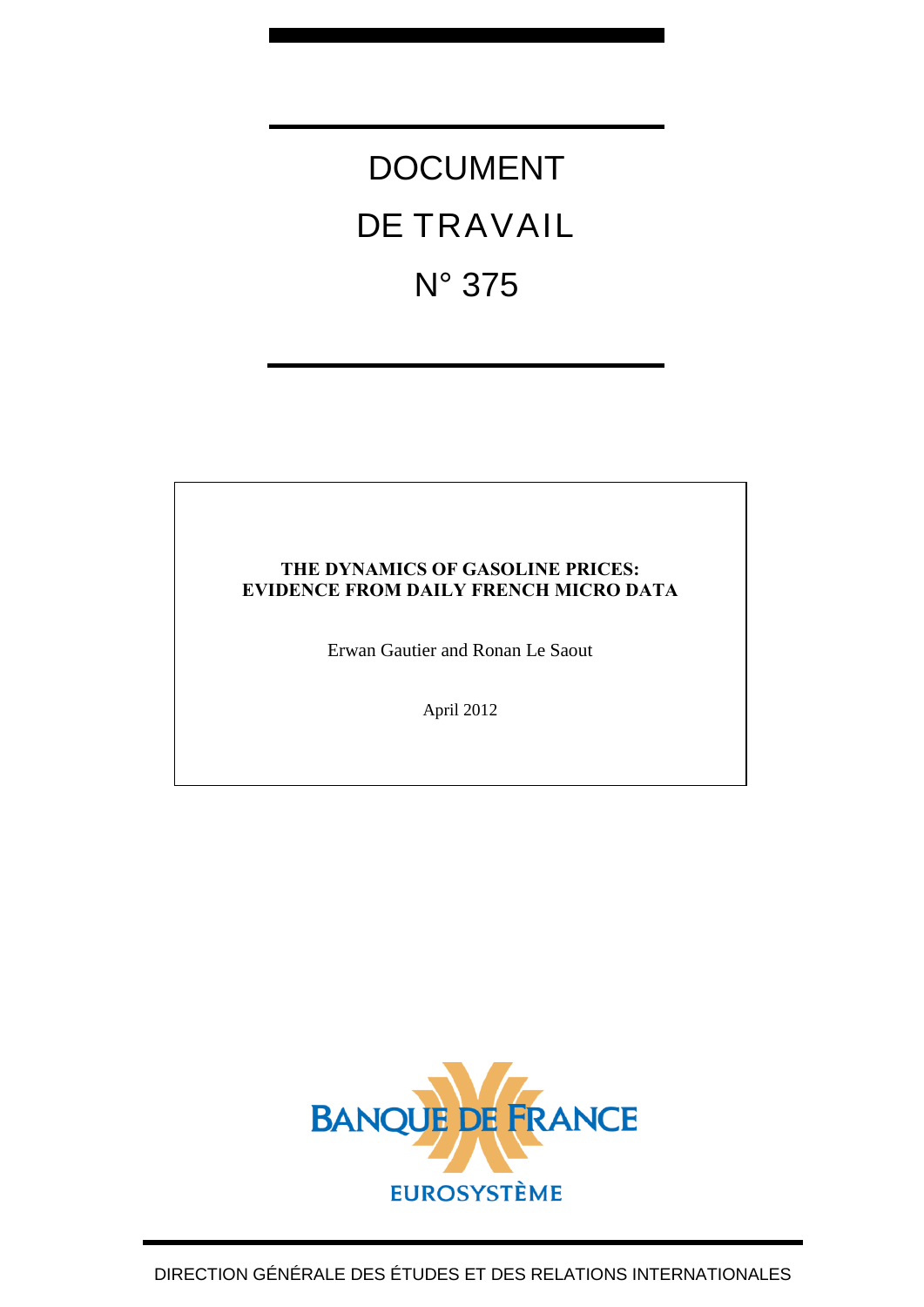# DIRECTION GÉNÉRALE DES ÉTUDES ET DES RELATIONS INTERNATIONALES

### **THE DYNAMICS OF GASOLINE PRICES: EVIDENCE FROM DAILY FRENCH MICRO DATA**

Erwan Gautier and Ronan Le Saout

April 2012

Les Documents de travail reflètent les idées personnelles de leurs auteurs et n'expriment pas nécessairement la position de la Banque de France. Ce document est disponible sur le site internet de la Banque de France « [www.banque-france.fr](http://www.banque-france.fr/) ».

Working Papers reflect the opinions of the authors and do not necessarily express the views of the Banque de France. This document is available on the Banque de France Website "[www.banque-france.fr](http://www.banque-france.fr/)".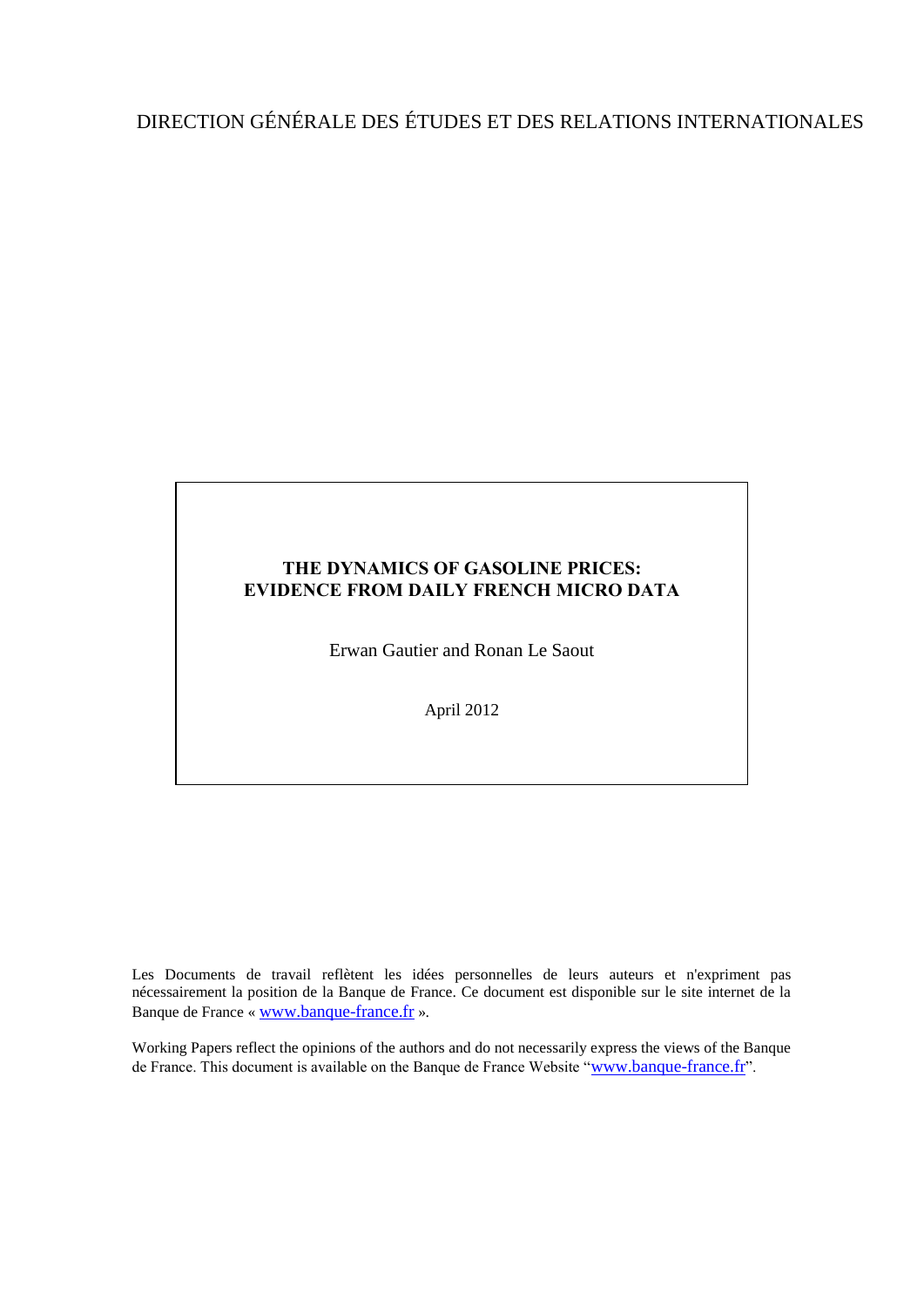# The Dynamics of Gasoline Prices: Evidence from Daily French Micro Data

Erwan Gautier<sup>†</sup> Ronan Le Saout<sup>‡</sup>

We would like to thank Guillaume Retout and Laurent Baudry for their research assistance. We are grateful to Etienne Chamayou et AurÈlien Violon for providing us some data on gas stations characteristics. We also thank Anindya Banerjee, Nicoletta Berardi, Gilbert Cette, Koen Jochmans, Hervé Le Bihan, Aidan Meyler, and Patrick Sevestre as well as participants in the Royal Economic Society Conference (Cambridge, 2012) in seminars at Banque de France (Paris, 2011), CREST-LEI (Paris, 2011), and LEMNA (Nantes, 2012) for helpful discussions and remarks. The project was initiated when R. Le Saout and E. Gautier were researchers at Banque de France. E Gautier would like to thank the "Chaire Finance" from the "Fondation de projets de l'Université de Nantes" for its financial support. This paper does not necessarily reflect the views of the Banque de France.

<sup>&</sup>lt;sup>†</sup>Corresponding author. University of Nantes-LEMNA and Banque de France, Chemin de la Censive du Tertre 44 300 Nantes, France. Email adress: erwan.gautier@univ-nantes.fr

<sup>&</sup>lt;sup>‡</sup>Crest-ENSAE and Ecole Polytechnique, Paris. Email adress: ronan.le-saout@ensae.fr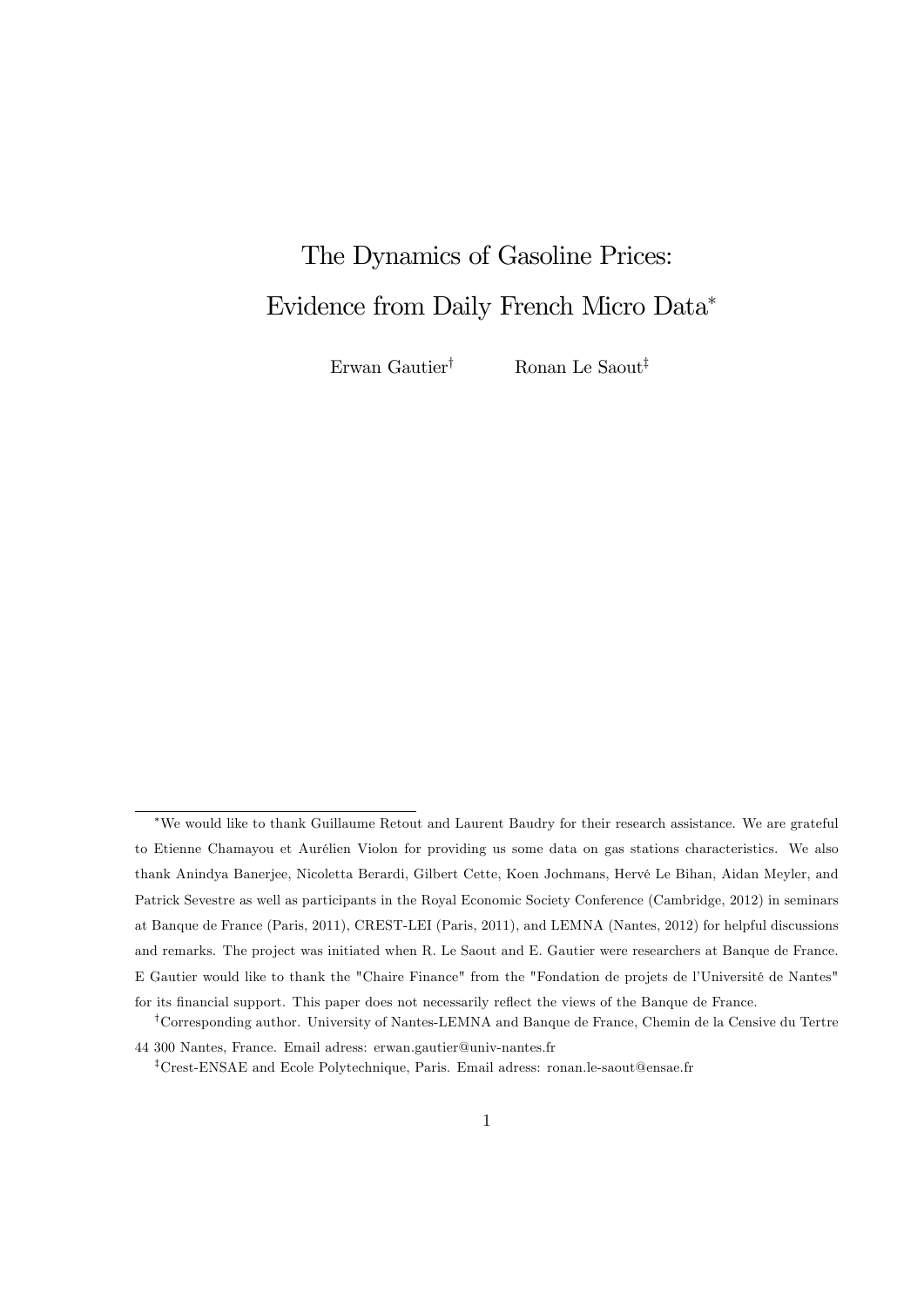#### Abstract

Using millions of individual gasoline prices collected at a daily frequency, we examine the speed at which market refined oil prices are transmitted to consumer liquid fuel prices. We find that on average gasoline prices are modified once a week and the distribution of price changes displays a M-shape as predicted by a menu-cost model. Using a reduced form state-dependent pricing model with time-varying random thresholds, we find that the degree of pass through of wholesale prices to retail gasoline prices is on average 0.77 for diesel and 0.67 for petrol. The duration for a shock to be fully transmitted into prices is about 10 days. There is no significant asymmetry in the transmission of wholesale price to retail prices.

Keywords: price stickiness, menu costs, (S,s) models, gasoline price.

JEL Codes: E31, D43, L11

#### RÈsumÈ

A l'aide de données de prix individuels relevés à une fréquence quotidienne, nous étudions la vitesse à laquelle un choc sur le prix du pétrole raffiné se transmet aux prix de l'essence vendue au détail. Nous obtenons qu'en moyenne les prix de l'essence sont modifiés une fois par semaine et que la distribution des changements de prix présente une forme en M, proche de celle prédite par un modèle de coût de menu. Nous estimons pour chaque station-essence une forme réduite d'un modèle de rigidité des prix de type dépendance à l'état avec bandes variables et nous obtenons que le degré de transmission des prix de gros aux prix de détail est en moyenne de  $0.77$  pour le diesel et  $0.67$  pour l'essence sans plomb. La durée pour qu'un choc soit totalement transmis aux prix est d'environ  $10$  jours. Il n'y a pas d'asymètrie significative dans la transmission aux prix à la pompe des chocs de prix du pétrole raffiné.

Mots-clés : rigidité des prix, couts de menu, modèles  $(S,s)$ , prix de l'essence.

Codes JEL : E31, D43, L11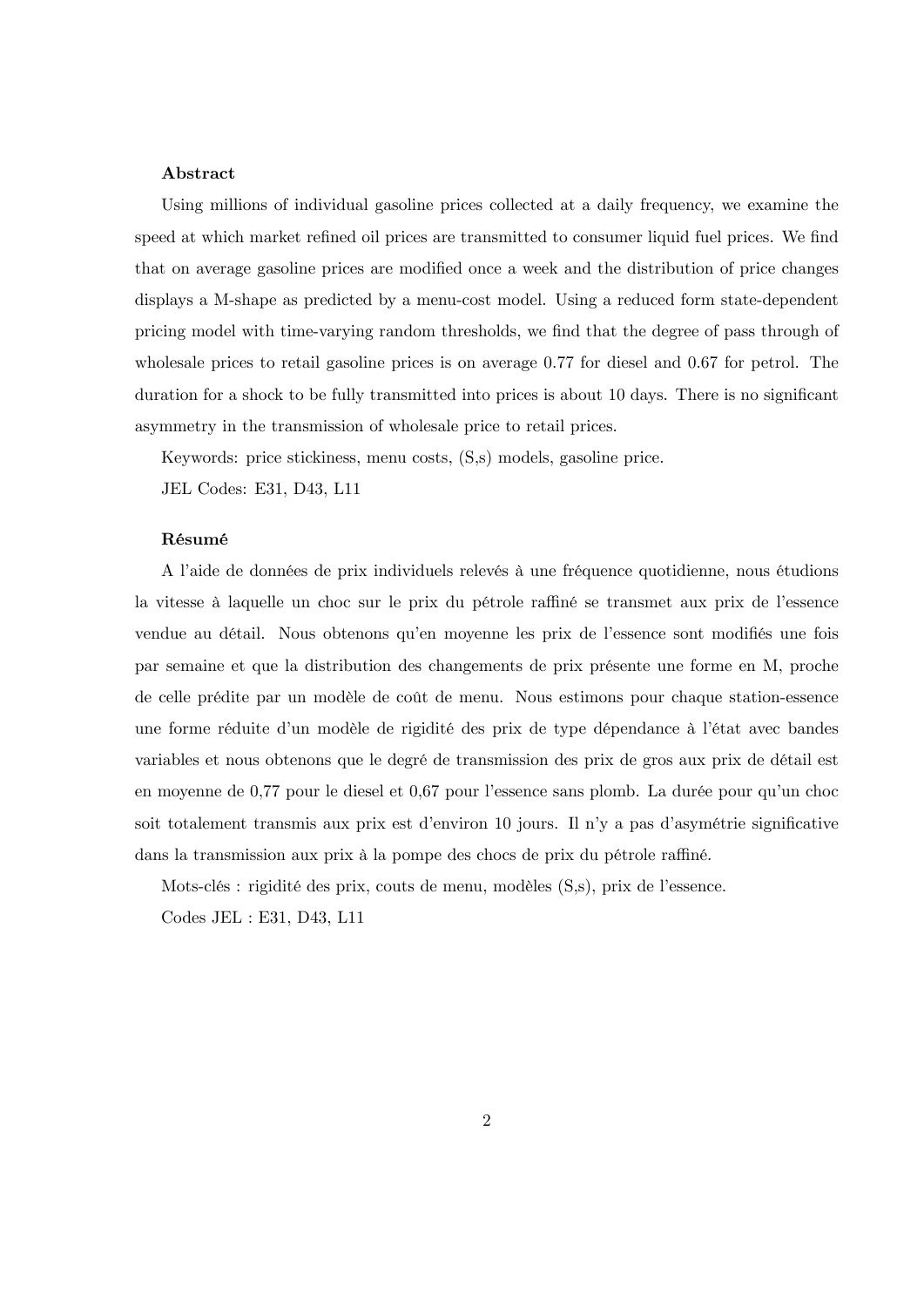## 1 Introduction

At which speed agents incorporate specific or common shocks into their prices is a crucial issue in macroeconomic models. Why are prices sticky and fail to adjust immediately to their fundamentals? Using individual gasoline prices collecting at a daily frequency in more than 10,000 gas stations in France, we examine in this paper to which extent retail gasoline prices are rigid and how long it takes for a gas station to incorporate an oil price shock.

The first contribution of the paper is to investigate the degree of price rigidity of gasoline prices in France. For that purpose, we use a rich and unique data set of daily price quotes collected by the French Ministry for the Economy for diesel and unleaded petrol. Prices are collected in almost all retailers selling gas in France. The time dimension of the data set is also quite large: data are collected every day between January 2007 and June 2009. All in all, the data set consists of more than 8:5 million individual price quotes. We examine the basic patterns of price rigidity in French gas stations and the main Öndings are the following: (i) prices are modified on average once a week<sup>1</sup>; (ii) there is some heterogeneity between firms: supermarkets change their prices more often than other gas stations; (iii) prices are more likely to be modified on Tuesday and Friday than between Saturday and Monday; (iv) price decreases are as frequent as price increases; (v) the average price change in absolute values is around  $2.5\%$ ; (vi) small price changes are rather scarce.

Our paper also contributes to the empirical literature on price rigidity models. One key issue is to understand why prices remain constant during a certain period of time though the price of oil fluctuates every day: how can we rationalize that prices are on average modified only once a week? Different theoretical models are used in macroeconomics to rationalize the infrequent changes of prices. Several recent papers examine patterns of price changes to assess the relevance of the different price setting models (see for instance Nakamura and Steinsson (2008) or Klenow

 $1By$  comparison, using respectively US and French monthly consumer price data, Bils and Klenow (2005) and Dhyne et al. (2011) obtain average price durations for energy products about  $0.6 - 0.7$  month. Using daily wholesale micro prices for the United States, Hamilton and Davis (2004) and Douglas and Herrera (2010) find that prices are modified every three days on average. Davis (2007) obtains that the frequency of price changes is about 10% on average using daily data collected in 4 gasoline retailers in the United States.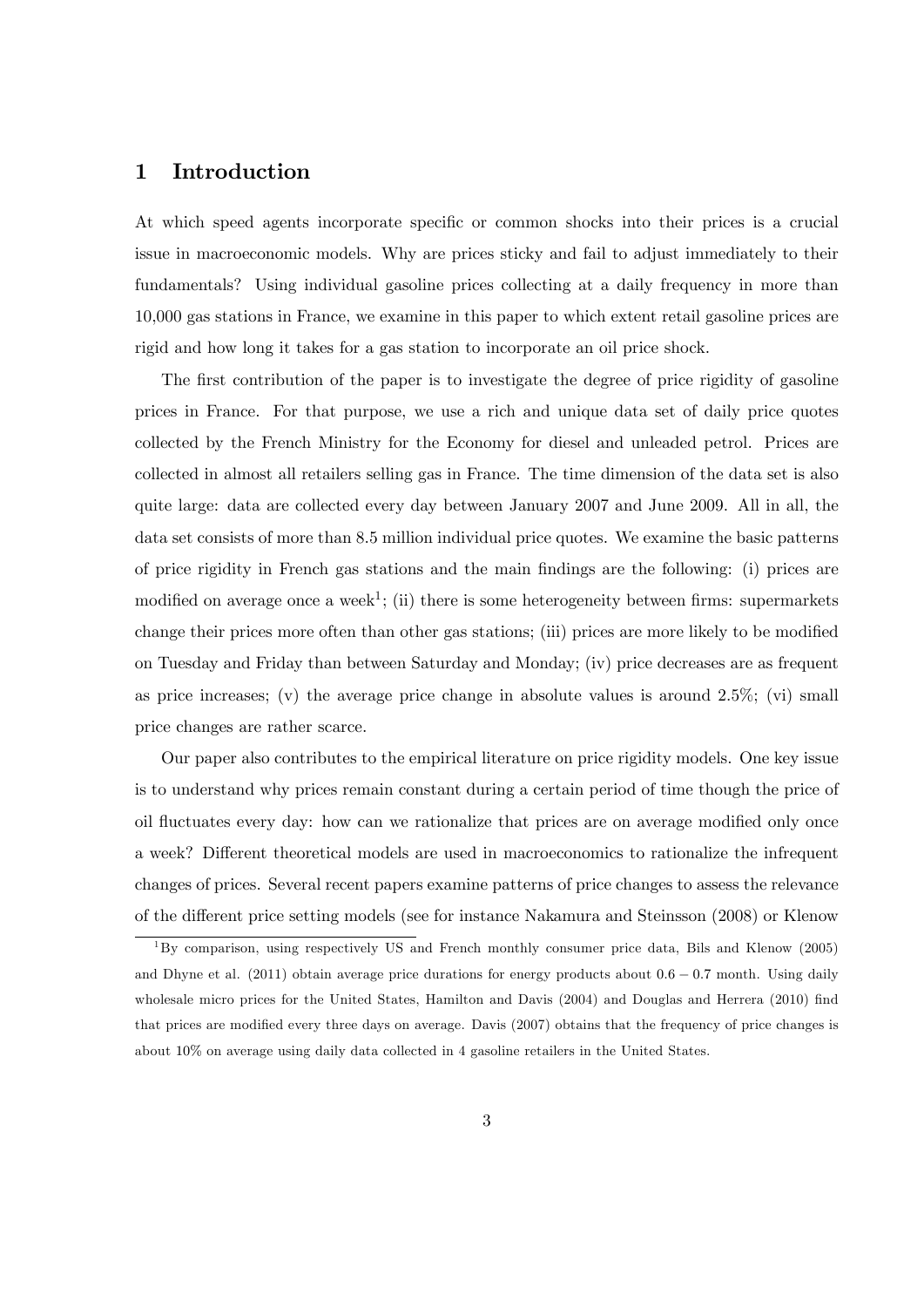and Kryvtsov (2008) for the United States or Dhyne et al. (2006) or Vermeulen et al. (2012) for the euro area). However, at the micro level, one difficulty is to observe firm-level determinants of pricing behaviour. Many empirical studies used the sectoral inflation rate to identify aggregate shocks on micro prices (see for example Fougere *et al.*  $(2007)^2$ ). In our study, we use daily prices of diesel and unleaded petrol set at the Rotterdam market to approximate the marginal cost of diesel and unleaded petrol retail prices. We estimate a reduced form of a time-varying adjustment cost model that links prices to costs. The probability of price changes depends on the gap between the nominal price and the price that would be observed without friction. If this gap exceeds a certain threshold, prices are adjusted; the threshold trigerring price changes is assumed to depend positively of the adjustment cost. We also suppose that the adjustment cost is random over time and depends on the day of the week because price reviews are more likely before and after the weekend for instance. Using wholesale price data, Davis and Hamilton (2004) estimate a fixed menu cost model. However, this model can replicate only partially what we observe in the data. In particular, a fixed menu cost model predicts that the size of price changes is constant over time for a given firm. Our time-varying adjustment cost model allows us to predict an heterogeneity in the size of price changes over time for a given firm (Gautier and Le Bihan, 2011). Moreover, our model represents simultaneously the decision of price change but also the size of the price change if there is a price change. Compared to Davis and Hamilton (2004), we use information on the size of price change which helps us to identify determinants of the fundamentals underlying gasoline prices. In particular, we are able to estimate the degree of pass-through of Rotterdam prices to gasoline prices whereas in Davis and Hamilton (2004), a pass-through equal to one is assumed. Finally, we estimate our model for 10,000 firms which allows us to provide a distribution of parameters. We find that the time-varying menu cost model helps to predict the  $M$ -shape of the price change distribution. Several results are obtained from those estimations: (i) the degree of pass-through of wholesale prices to retail prices is on average 0:77 for diesel and 0:67 for unleaded petrol; (ii) this pass-through is larger in supermarkets than

<sup>&</sup>lt;sup>2</sup>More recently, Ratfai (2006) used wholesale price of meat to capture the marginal cost of meat retail prices and Fougere et al. (2010) approximated the labour cost of restaurants by using the national minimum wage. Dhyne et al. (2011) estimate an unobserved synthetic factor to identify price fundamentals.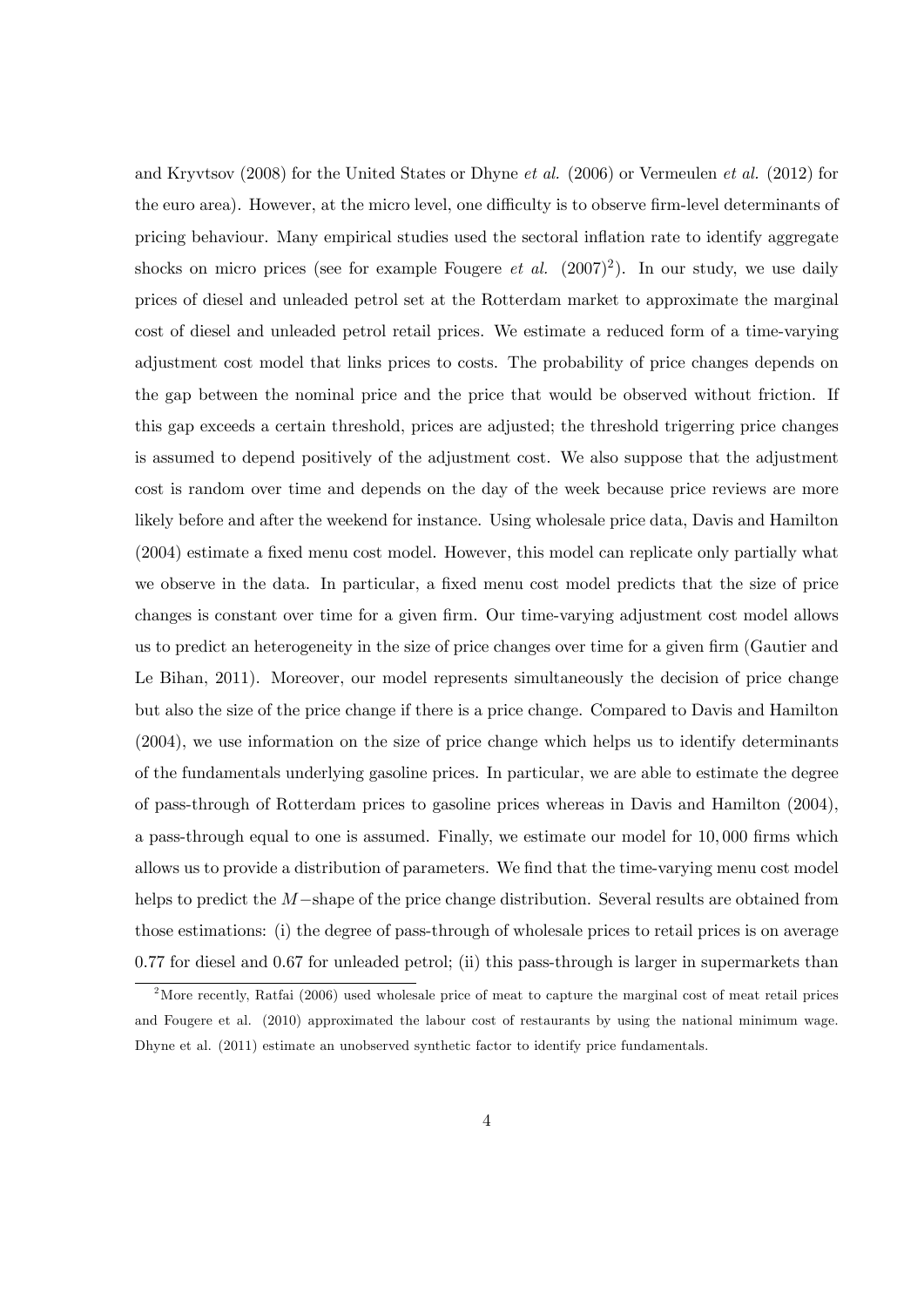in other gas stations; (iii) adjustment thresholds are quite large but show also a large variability.

Our last contribution is to examine how long it takes for gas stations to incorporate a shock on wholesale prices to their retail prices and whether this response is symmetric. A large empirical literature deals with this issue, using aggregate data collected either at a monthly or weekly frequency. Using parameter estimates of the menu cost model, we first test the presence of asymmetries in the probability of price changes. More specifically, we test whether the threshold triggering price increases is lower than the threshold triggering price decreases. We find almost no asymmetry in those thresholds trigerring price changes. In the macroeconomic literature, results are quite contrasted depending on the methodology or data used but it seems that asymmetry is not pervasive (Frey and Manera, 2007). For France, Audenis et al. (2002), using macro monthly time series find no asymmetry at the retail level but a significant asymmetry at the refinery level. In our study, we also use simulations of the micro-level models to assess the delay for prices to incorporate a change in the Rotterdam price of gasoline. We find that the adjustment is rather quick, it takes around 10 days for a shock to be fully transmitted into prices. We are able to compare price rigidity models and find that the longest delay is obtained for the Calvo model where it takes more than two weeks for a shock to be fully transmitted. Audenis *et al.* (2002) find a duration around 3 months whereas in a recent macro contribution Meyler  $(2009)$  obtains a 4-week duration for a shock to be incorporated into gasoline prices.

The layout of the paper is as follows. Section 2 describes the data set we use in this study and the main features of the gasoline retail market in France. In section 3, we provide the main stylised facts on gasoline price rigidity. Section 4 presents the price rigidity model we estimate. Our main results are presented in Section 5. We also test the presence of asymmetry and the Öt of the model to the data. In section 6, we estimate the delay for retail prices to respond to aggregate shocks and examine how prices are adjusted after the shock depending on the price rigidity model. Section 6 concludes.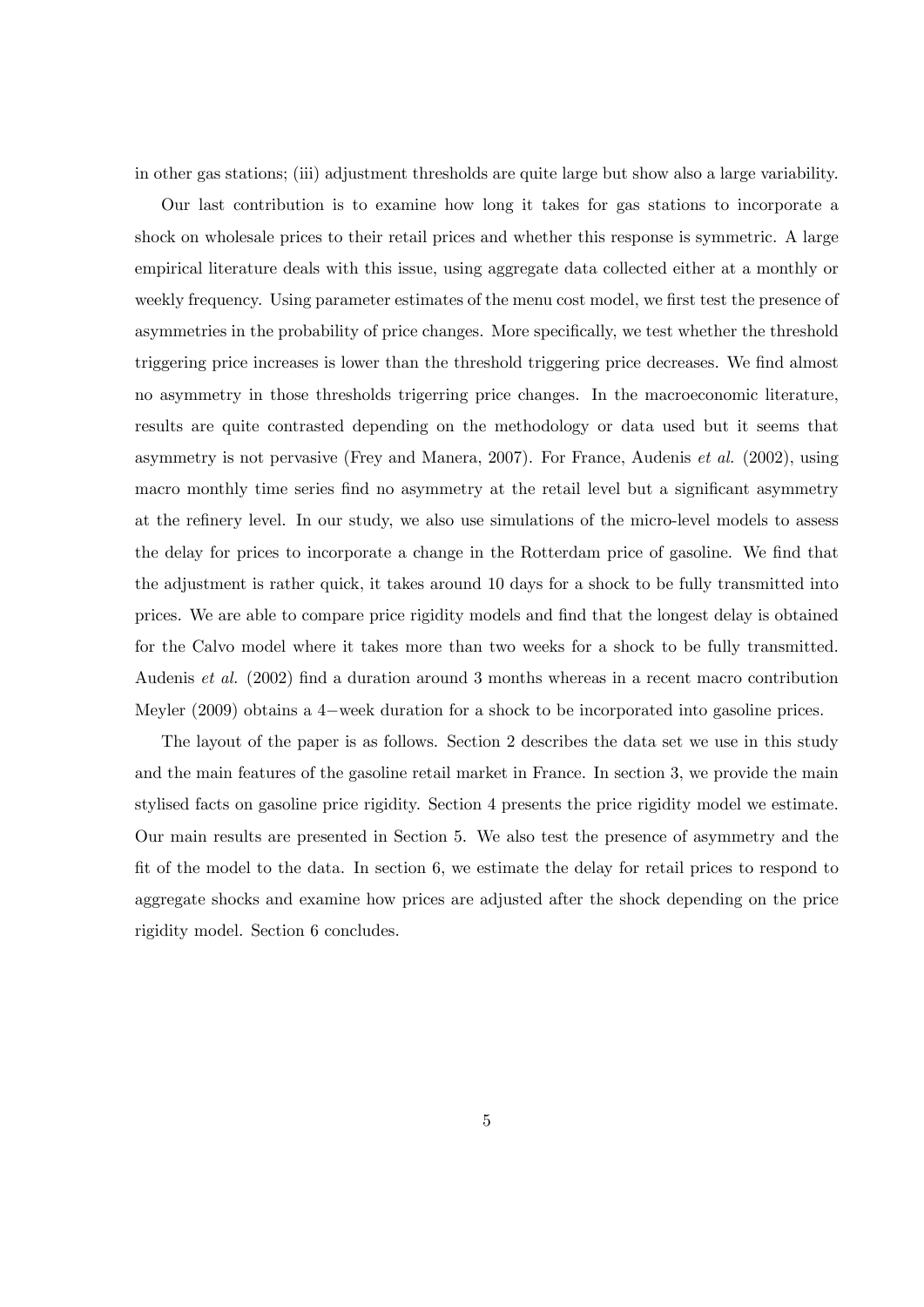# 2 Daily Micro Data on Gasoline Prices

In this section, we describe the micro data set of gasoline prices we use. This data set consists of individual prices reported by all gas stations selling more than 500  $m^3$  of gasoline per year in France. Since January 2007, gas stations have to report all their price changes for unleaded petrol and diesel to the Ministry of Economy. The data collected are then made available on a governmental web site (http://www.prix-carburants.gouv.fr). This web site is intended to foster competition by providing a public and free information on prices. Some other private web sites o§er similar services but the updating of prices is only voluntary whereas in our case, the public administration may force retailers to report their price changes.<sup>3</sup> The main variables available in our data set are the following. First, the price of a liter of diesel and unleaded petrol; this price includes all taxes, expressed in euros with three decimals. Another variable is the date of the report expressed in DD/MM/YY, which enables us to follow the same price in a given retailer. An identification number is associated to each retailer. We have some information on the retailer: brand name, location and services offered in the gas stations. We use historical data extracted every day at 23:59 from this governmental website for the period from January 1st 2007 to May 31th 2009. All in all, our price data contains more than 10; 000 gas stations selling diesel and unleaded petrol and approximately 8:5 million price records by fuel.

This article focuses on diesel and unleaded petrol, the two main types of liquid fuels consumed in France. In view of its consumption and its refining capacity, in 2007, the consumption of diesel was three times higher than the unleaded petrol consumption in France whereas about 40% of unleaded petrol French production is exported and 40% of diesel French consumption is imported. The French market of gasoline consists of four types of retailers: (i) stations associated to supermarkets, those stations are located very close to or in supermarkets; (ii) stations belonging to major oil companies like Total, Elf, Shell...; (iii) small independent retailers which do not depend from big oil companies and only sell consumer liquid fuels; (iv) gas stations

<sup>&</sup>lt;sup>3</sup>The French competition authority is in charge of the website and the accuracy of information. For instance, between January 2011 and June 2011 about 6,000 gas stations were controlled and 72 notices of violation were issued by inspectors. Moreover, 600,000 consumers visit regularly the website and can declare (via mail and phone) if the price is different on the website.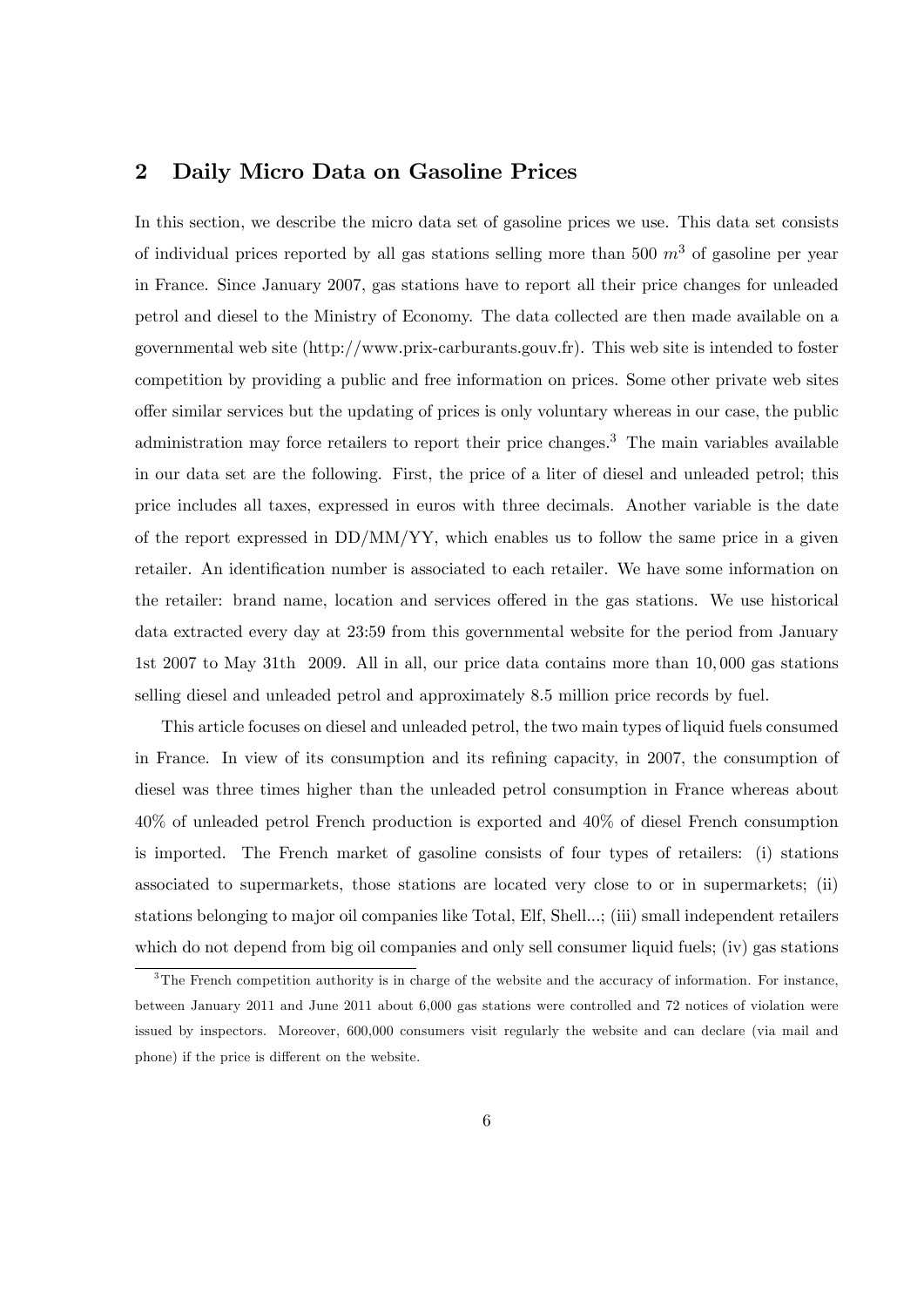located on motorways which often belong to oil companies. One important feature is that the level of prices is on average lower in supermarkets than in other gas stations. Supermarket gas stations represent 60% of the total market share in 2007 whereas only 40% of stations belong to supermarkets. Our data set includes about 4; 500 stations associated with supermarkets and about 5; 500 stations for other gas stations (including major oil companies, small independent retailers and stations on motorways).

The retail gasoline price can be decomposed in three main elements: (i) the wholesale price of fuel (after refining) about  $75\%$  to  $85\%$  of total operating expenses of the gas stations.<sup>4</sup> In this study, we approximate this cost by using the price of refined fuels quoted in Rotterdam.<sup>5</sup> We consider this wholesale price because it includes refining costs contrary to Brent prices for example; (ii) distribution costs include labor and transportation costs. They are not observed per se in our study, those costs might not change at a daily frequency and may depend on each gas stations, they will be considered as idiosyncratic; (iii) taxes. In 2009, the two main taxes (VAT and TIPP) represented 65% of the unleaded petrol prices and 60% of diesel prices. The TIPP (domestic excise tax on petroleum products) depends on the volumes and not on the selling price of the product; it can be revised in January each year but remains fixed from 2007 to 2009.<sup>6</sup> The VAT rate is 19.6% and is calculated on the price including the TIPP. The VAT rate was not modified during our sample period. We use prices excluding all taxes according the following formula:  $p_{excl\_taxes} = \frac{p_{incl} - taxes}{1 + VAT} - TIPP$  where  $p_{excl\_taxes}$  is the price excluding taxes,  $p_{inclu$  taxes the price including all taxes, V AT the VAT rate and T IPP the TIPP excise.

Gasoline prices are usually displayed with three decimal places in gas stations and prices are collected and reported with three digits. The posting of 2 or 3 digits is a choice of gas stations and not a technical constraint. So prices with three decimal places will be considered in the following sections. However, the distribution of the last digit in prices (including all taxes) is not uniform:  $31\%$  of gasoline prices end with "9",  $29\%$  with "0",  $9\%$  with "5",  $7\%$  with "4"

<sup>4</sup>Figures are computed using sectoral national accounts published by Insee.

 $5$ As noted by Meyler (2010), Rotterdam is one of the three major trading areas for refined products (168) million tonnes). However, some Mediterranean ports handle also smaller amounts of liquid petroleum products (Marseilles (66 million tons) and Trieste (36 million tons)).

<sup>6</sup> 60:69 euros per hectolitre for unleaded petrol and 42:84 euros per hectolitre for diesel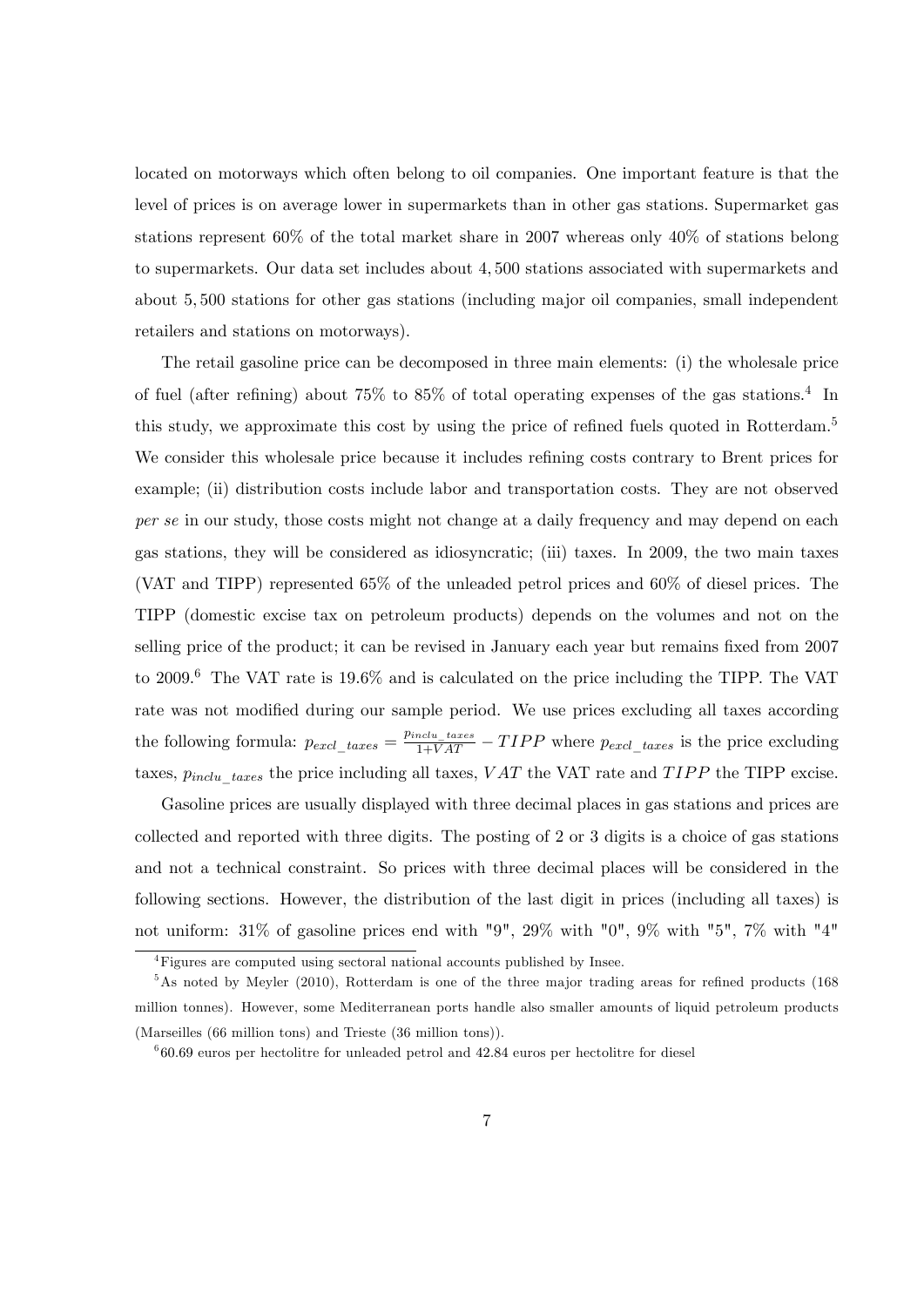whereas for other last digit figures this proportion is smaller than  $5\%$  (see Table A in appendix for details). On the contrary the distribution of the penultimate digit appears uniform.

Data are corrected for some measurement errors. Occurrences of price increases followed by decreases equivalent next day and breaks in the series have been identified and corrected. These adjustments affect about  $1\%$  of gas stations in our microdata set and few dates. The initial micro data set includes very long prices durations, we consider that price durations longer than one month are outliers, which represent less than 2% of price trajectories. These outliers can be explained by the learning process of the price collection and the absence of obligation of reporting for very small gas stations. We also drop observations with a majority of price trajectories longer than one month, and gas stations whose prices are observed during a period of less than 3 months. After treatment of outliers and measurement issues, our sample contains 10; 169 gas stations for diesel and 10; 013 for unleaded petrol and 7 million of price quotes for each type of liquid fuel.

We have no indication on the demand addressed to each individual gas station (like the number of liters sold) or on the quality of the product. However, we can consider that the product is rather homogenous in terms of quality. Our data set is not exhaustive in terms of gas stations because there is a threshold requirement for participation. It still includes a significant number of stations. We test the consistency of our indication coming from individual data set by confronting our data to other sources. The French Ministry of the Economy publishes every week the aggregate average price of unleaded petrol and diesel (with and without taxes) sold in France. Those prices correspond to the weighted (by market share throughout the distribution network) average prices and charged to the final consumer every Friday. Figure A in Appendix compares the simple average of prices from our data set and macro price series published by the Ministry of Economy. The correlation coefficient is close to 0.99. The difference for prices excluding taxes is on average 0:009 euros for diesel and 0:016 for unleaded petrol. One possible explanation is that prices in supermarkets are lower and may be underrespresented by a simple average. Finally, we observe a rather close comovement between market prices of Rotterdam and retail gasoline prices.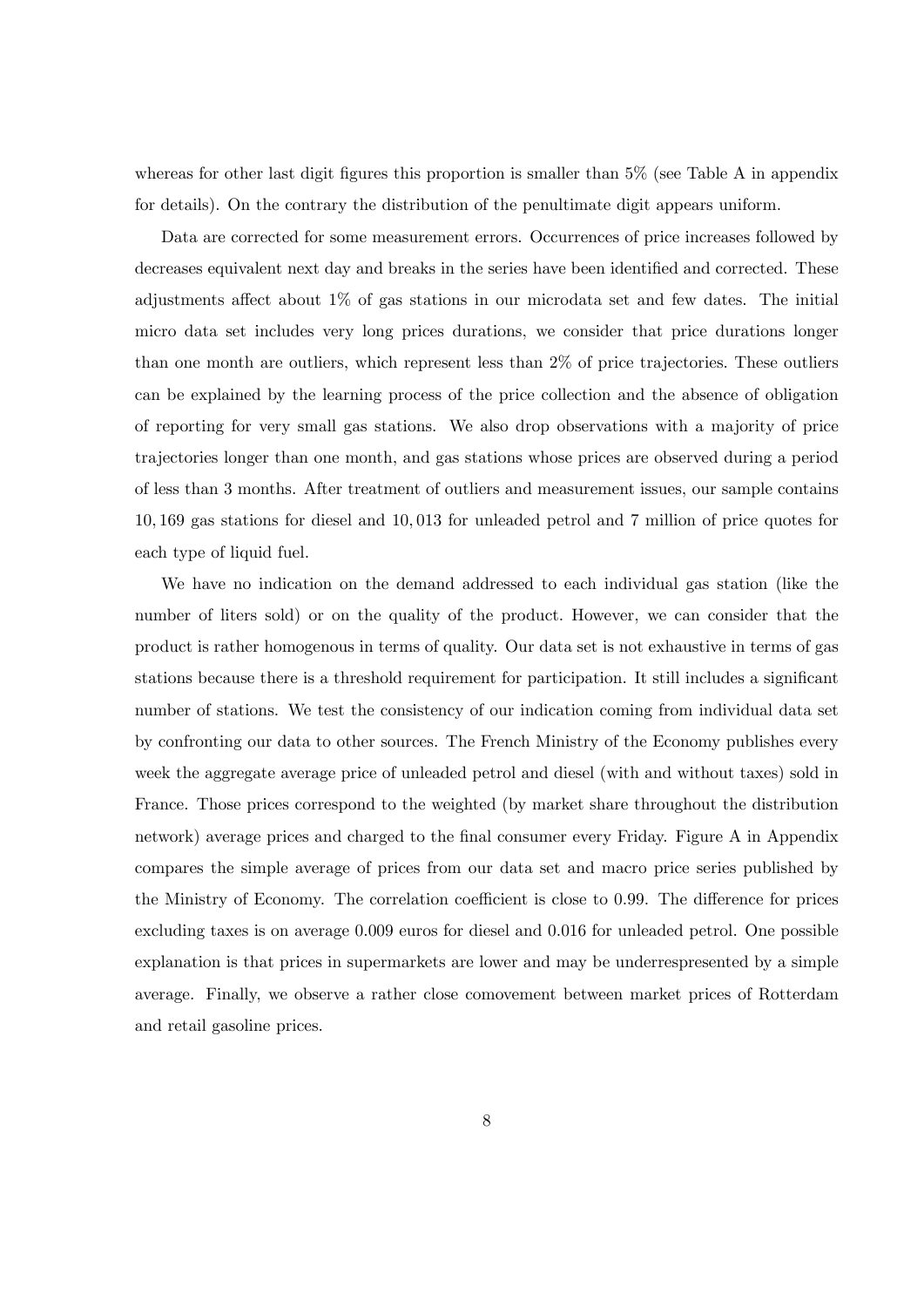# 3 Stylized Facts on Gasoline Price Rigidity

In this section, we describe the main patterns of price setting behaviour of French gas stations using basic indicators of price rigidity.

#### 3.1 Frequency of price changes and price durations

The frequency of price changes or the duration between two price changes are often considered as good indicators of price rigidity. The longer a price lasts, the more rigid this price is considered to be. Gasoline prices are known to be among the less rigid prices.<sup>7</sup> Table 1 summarizes our results on the frequency of price changes and on price durations. We find that on average diesel prices are modified every 5 days if we consider all individual price quotes together and every 6.5 days if we consider the distribution of average firm-level durations. The average duration of unleaded petrol prices are a little longer (7 days). The average frequency of price changes is  $16.5\%$  for unleaded petrol and  $17.6\%$  for diesel prices. Those figures are difficult to compare with monthly frequency data since all gasoline prices collected at a monthly frequency would imply a 100% frequency of price changes. Davis and Hamilton (2004) and Douglas and Herrera  $(2010)$  both use daily prices collected in US wholesalers and find that prices are modified every 3 days. Using daily data from 4 gasoline retailers, Davis (2007) obtains that the frequency of price changes is on average close to 10%.

Figure 1 plots the distribution of average firm-level price durations for diesel and unleaded petrol prices. We Önd some heterogeneity among Örms on price durations. 25% of gas stations change their prices on average every 8 days or more whereas another quarter of firms change their prices every 4 days or less. On average supermarkets modify more frequently their prices than other gas stations which often belong to oil companies (6 days in supermarkets versus 7 days in other gas stations, see Table 2).

Figure 2 plots the hazard rate of price durations for diesel and unleaded petrol prices. The hazard rates are rather flat but there are some significant peaks at durations 7, 14 and 21 days

<sup>&</sup>lt;sup>7</sup>In most empirical studies using individual price quotes (Nakamura and Steinsson (2008), Bils and Klenow  $(2004)$  or Dhyne *et al.*  $(2006)$  and Vermeulen *et al.*  $(2012)$ ), energy prices are estimated to last less than one month.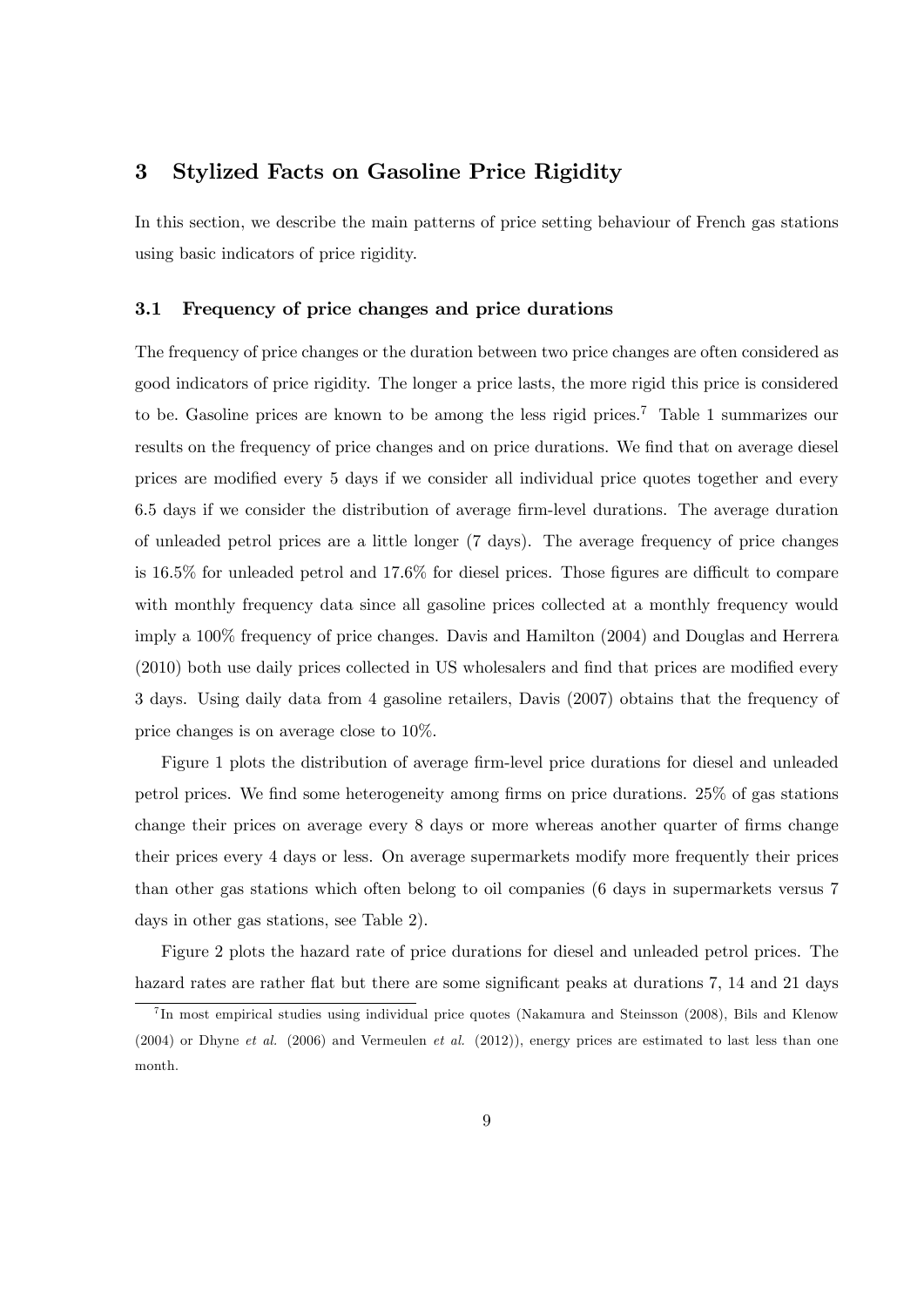and to a lesser extent at durations 3 and 4 days. This finding implies some strong regularities in the day of price changes. Firms prefer changing their price once a week at the same day. Table 3 summarizes results on proportions of price changes over days of the week. About 40% of price changes occur on Tuesday and Friday whereas price changes are less frequent on Monday, Saturday and Sunday.<sup>8</sup> We also find that this "seasonality" in price setting behaviour is slightly different for supermarkets and other gas stations. Supermarkets are a little more likely than other stations to change their prices on Friday (a little more than 22% of price changes versus less 20% for other stations). Such regular patterns over the week may be the consequence of differences in price adjustment costs over the week. Zbaracki *et al.* (2004) and Muller *et* al. (2010) both mention that adjusting prices involve a rather long process because managers of Örms have to collect information on costs, prices from competitors... Since the Rotterdam market is closed on Saturdays and Sundays, we can suppose that managers in gas stations wait for observing the market oil prices on Monday before deciding to change their prices on Tuesday and may also be more likely to change their prices on Friday because facing a higher demand during the weekend, it might be less costly to change their prices before.

#### 3.2 The distribution of price changes

On the size of price changes, we obtain that price increases are almost as frequent as price decreases. The frequency of diesel price increases is on average 8:7% versus 8:9% for price decreases whereas for unleaded petrol prices the frequency of price increases is 8.7% versus 7.8% for price decreases (Table 1). This might suggest no asymmetry in price changes for diesel and a rather small one for unleaded petrol.

Figure 3 plots the distributions of price changes different from 0. One original pattern of those distributions is their  $M$ -shape. Small price changes (in percentage) are rare<sup>9</sup>. Table 4 summarizes the main statistics on the size of price changes. The first quartile of the distribution

<sup>&</sup>lt;sup>8</sup>Similar evidence is also reported by Asplund *et al.* (2000) on Swedish gasoline prices. Many gas stations are open on Sunday and consumers can use automatic pumps and payments by credit cards. However, it is more doubtful that an employee is present to change prices or even to decide to change prices.

<sup>&</sup>lt;sup>9</sup>Asplund et al. (2000) using Swedish daily gasoline prices find such a distribution for price changes: there is no price changes less than 2%.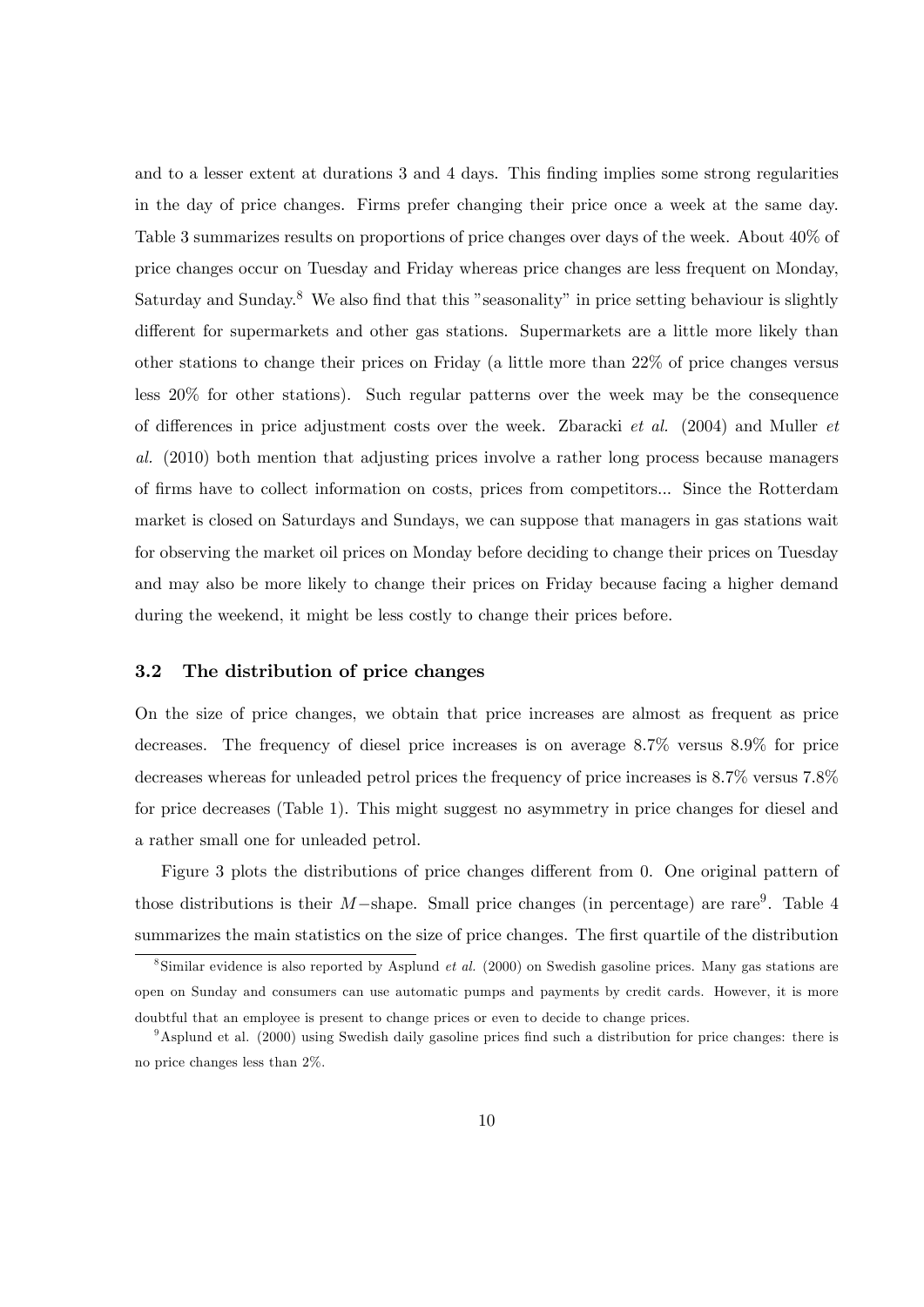is about  $1.2\%$  in absolute values for diesel prices and  $1.4\%$  for unleaded petrol prices whereas the median price change is closer to  $2\%$  in absolute values. Contrary to many empirical studies examining the degree of price rigidity, we do not find here a distribution with a large proportion of small price changes.<sup>10</sup> Less than  $25\%$  of price changes are smaller than half the median of price changes whereas for instance, Klenow and Kryvtsov (2008) Önd a proportion close to 40% on US CPI data. This  $M$ -shape of the distribution of price changes is consistent with a distribution of price changes predicted by a standard menu-cost model. This small proportion of small price changes could also be due to frequent large changes in production costs, we compare on Figure 3 the distribution of market price changes and this distribution is closed to a normal distribution with zero mean. Another explanation might be related to the number of digits used to display prices. However, in a large majority of outlets, prices are displayed with three digits after the comma. So, in principle price changes could be smaller than  $1\%^{11}$  and a menu-cost model can explain why we observe so few small price changes.

Finally, we also observe some heterogeneity in the size of price changes among firms. Price changes are larger for supermarkets than for other gas stations. The average price change in supermarkets is about 2.5% for diesel and 3.1% for unleaded petrol whereas it is respectively  $2.2 - 2.3\%$  and  $2.6 - 2.7\%$  for other gas stations (Table 4).

We also examine the correlation between the average price duration and the size of price changes. All standard price rigidity models (Calvo or menu-cost model) without idiosyncratic shock would predict a rather strong correlation between the time since the last price change and the size of price changes in absolute values. Figure 4 displays the average price changes in absolute values depending on price durations. We find that the size of price changes is rising slightly with price duration. This pattern is also quite new since other empirical studies find no correlation.

 $10$ This result has been recently challenged by Cavallo and Rigobon (2011) who use explicitly a test of unimodality in price change distributions.

 $11$  For example, if the diesel price (excluding taxes) is 0.451 euros (which close to the minimum price on our sample period, see Figure A), the retailer can decide to increase its price by 0.001 euros and the price increase would be 0.22%.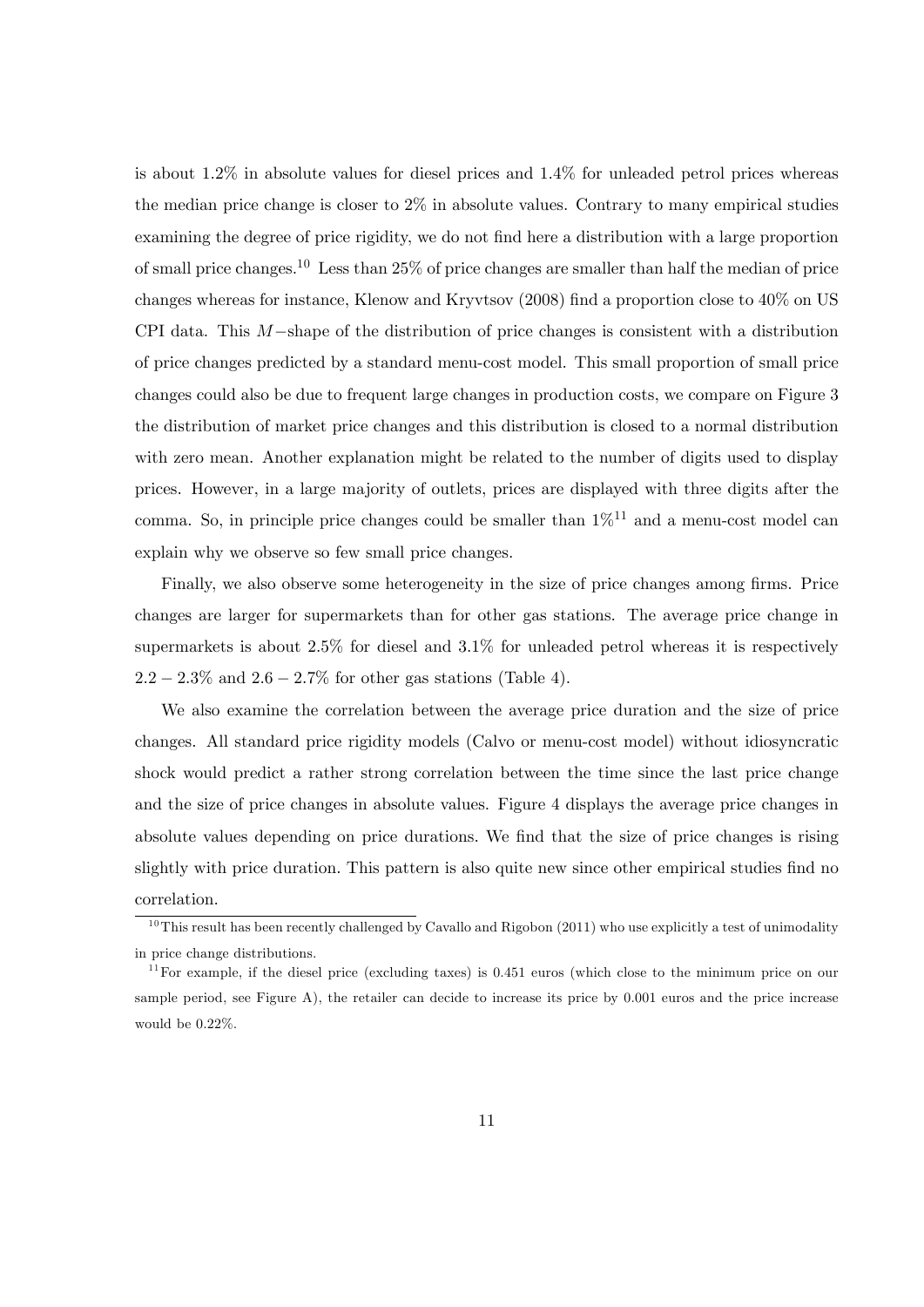#### 3.3 Adjustment hazard functions

Finally, we construct the adjustment hazard function which relates the probability of price change to the log-difference between the nominal price the last time the price was updated and the *frictionless* price (i.e. the price that would have been observed without rigidity). In a standard menu cost model, there is a cost to adjust prices called menu costs and firms trade off between the opportunity cost of deviating from the optimal price (i.e. the foregone profit) and the adjustment cost. As soon as the gap between the nominal price and the frictionless price exceeds a certain threshold, the price is adjusted. So, the adjustment function is equal to 0 inside a zone determined by the thresholds and 1 elsewhere. In a time-dependent model (Calvo, 1983), the probability of price changes is exogenous and does not depend on the economic environment of the firm. In that case, the adjustment function is flat whatever the value of the gap  $p - p^*$ . Figure 5 plots empirical adjustment functions assuming in a first approximation that the frictionless price is the Rotterdam market price and the pass-through is equal to 1. For both diesel and unleaded petrol prices, the probability of price increases or decreases depends on the difference between the observed price and the frictionless price as predicted by the standard menu cost model. There is a selection effect in price changes, prices are more likely to be modified when  $p - p^*$  is large in absolute values. However, for low values of  $p - p^*$ , the probability of price changes is low but not equal to 0. This suggests that price change decisions are not fully determined by  $p - p^*$ . Moreover, the probability of price changes increases rather slowly: for diesel prices, the frequency of price increases is equal to 7% when  $p - p^*$  is about 0 and raises to  $12.5\%$  when the frictionless price exceeds by  $5\%$  the nominal price. The selection effect might also be mitigated by heterogeneity of adjustment costs among firms or over time.

Finally, the adjustment hazard function is rather symmetric. For diesel prices, if the frictionless price exceeds by 5% the nominal price, the probability of price increases is equal to 12:5% whereas the probability of price decreases is about 13.5% when the frictionless price is 5% lower than the nominal price. For unleaded petrol, there is a small asymmetry, the frequency of price decreases is 9.5% when  $p - p^*$  equal 5% and the frequency of price increases is 7% when  $p - p^*$ equal  $-5\%$ .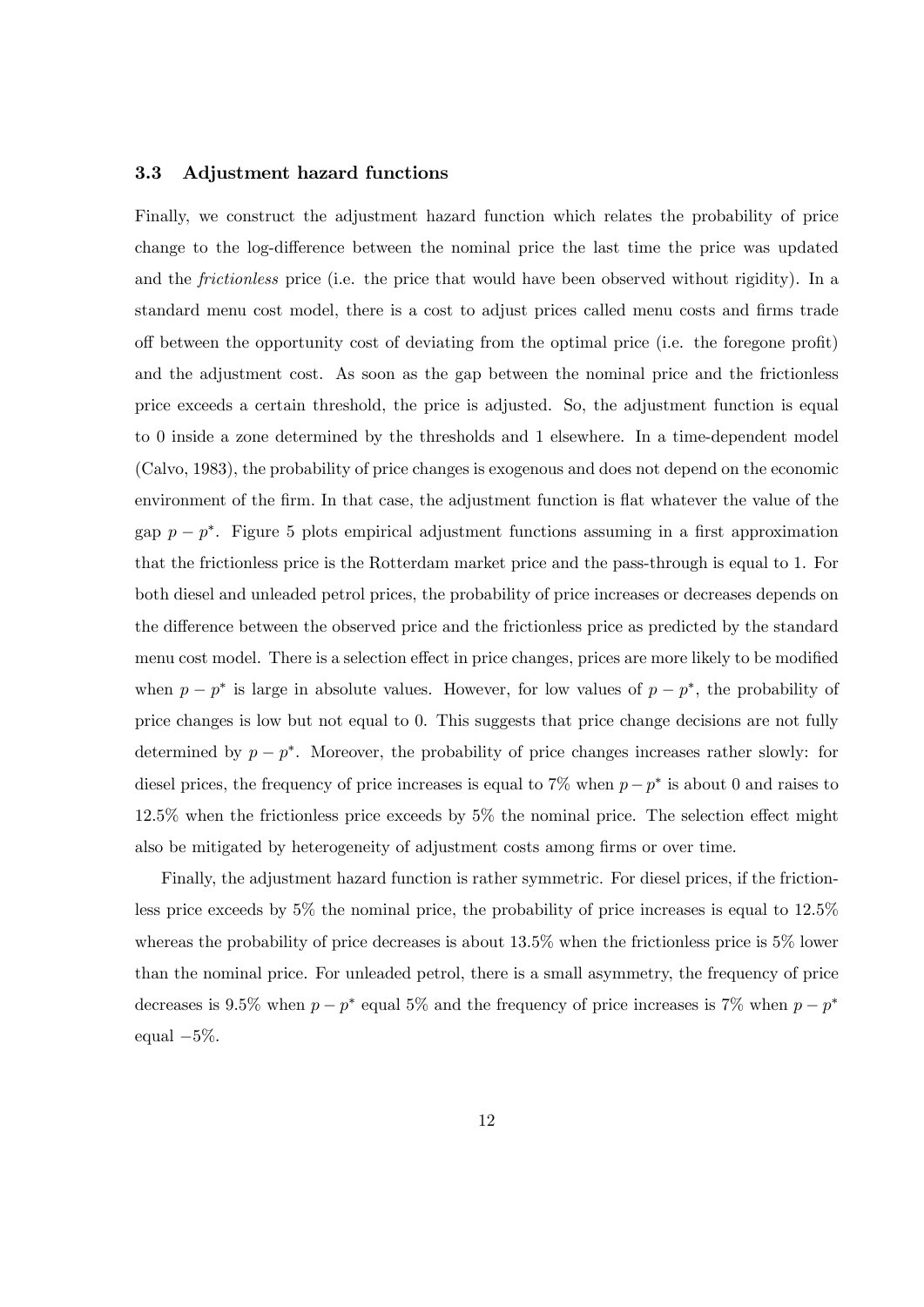# 4 Gasoline price rigidity: an empirical model

Price changes in gas stations are infrequent whereas marginal costs are modified every day, price changes are on average rather large and very small price changes are rare. Gasoline prices appear as a textbook example to illustrate price stickiness models. However, one key issue in most empirical studies on price rigidity is to measure at the firm level the determinants of prices. In price rigidity models, firms set their prices in a monopolistic competition framework. The price level that would be observed in the absence of rigidity called the frictionless prices is given by a mark-up over marginal costs. One difficulty is to measure at the firm level the marginal costs. Some empirical studies suppose that prices depend on aggregate ináation (Cecchetti 1986 or Fougere et al. 2007 for example). Other studies use better approximations at the aggregate level like wage costs or wholesale prices (see Fougere et al. 2010, Ratfai 2006 or Dutta et al. 2002). In a recent contribution, Dhyne *et al.* (2011) using a statistical decomposition, identify the marginal cost to an unobserved factor specific to the product. In our case, the marginal cost of gasoline prices is the wholesale prices of gasoline quoted at the Rotterdam market.<sup>12</sup>

We estimate a rather flexible form of state-dependent model. For every firm, there is a fixed adjustment cost which is different among firms. Sheshinski and Weiss (1977) show that in presence of a menu cost and a deterministic exogenous shock, the optimal price setting behavior is an  $(S, s)$  rule. In this model, firms tolerate that their price deviate from the frictionless price as long as this deviation is not too large. Dixit (1991) and Hansen (1999) extends this result to non-deterministic shocks. The optimal frictionless price would be defined as:

$$
p_{it}^* = \alpha_i + \beta_i p_t^o + \varepsilon_{1,it} \tag{1}
$$

where  $p_{it}^*$  is the logarithm of the optimal price in the gas station *i* at date *t* and  $p_t^o$  the logarithm of the price of refined oil sold in Rotterdam at the spot market at day t.  $\varepsilon_{1,it}$  is a firm- and timespecific shock. We could interpret  $p_t^o$  as a common shock to the frictionless price and  $\varepsilon_{1,it}$  as a specific or idiosyncratic shock to the frictionless price. Under some conditions shown to be of the  $(S, s)$  type, the optimal adjustment rule is then to adjust the price only if the difference between

 $12$ The diesel price quoted at Rotterdam is used for our estimations on retail diesel prices and the unleaded petrol price quoted at Rotterdam is used for our estimations on retail unleaded petrol prices.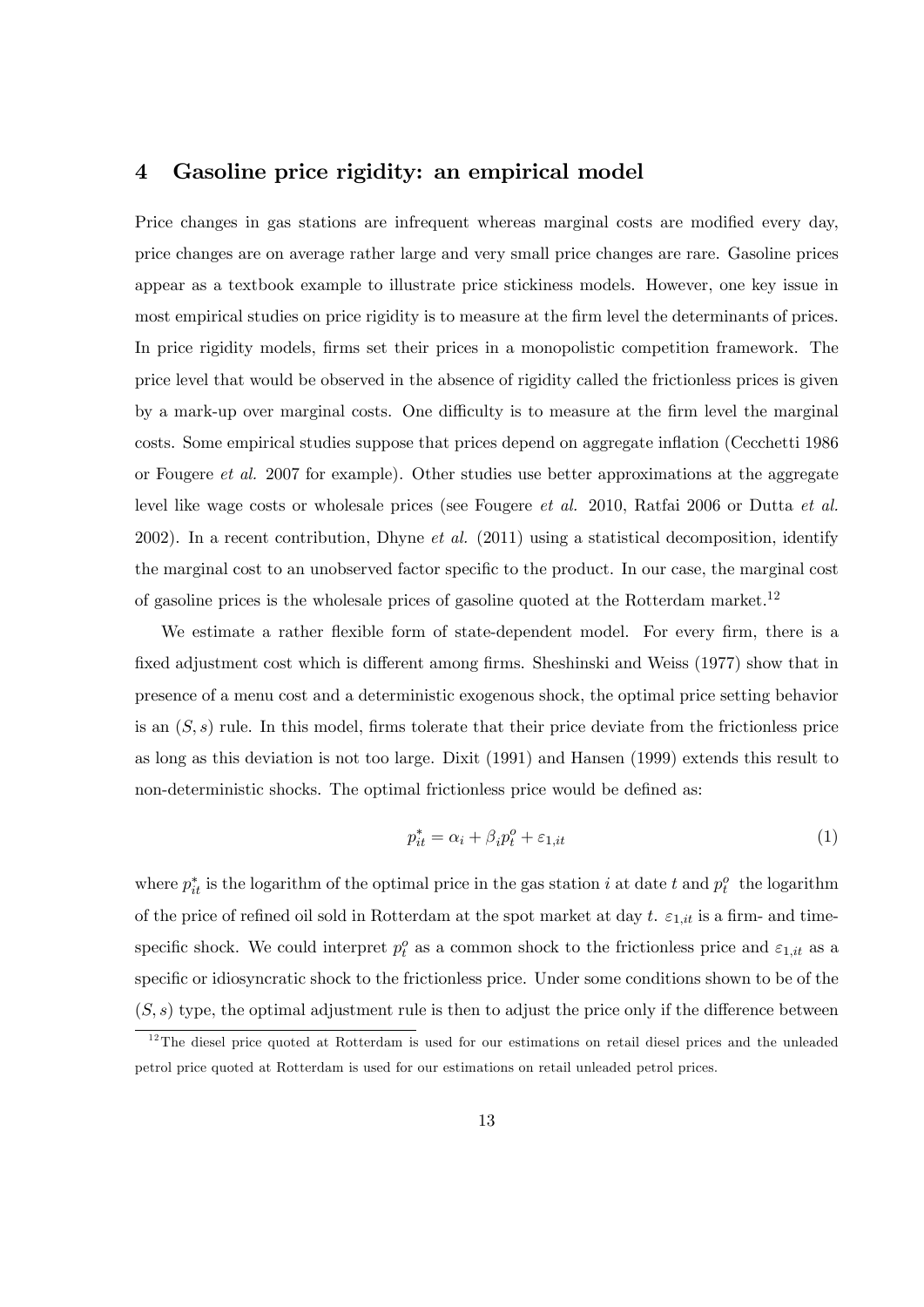the optimal price  $p_{it}^*$  and the price  $p_{it-\tau}$  modified at period  $t-\tau$  (where  $\tau$  is the duration since the last price change), exceeds some threshold  $S_i$  (for price decreases) or  $s_i$  (for price increases). When prices are reset, new prices are set at the optimal frictionless price. The firm's pricing decision depends on the distance covered by  $p_{it}^*$  between dates  $t - \tau$  and t (the date at which the decision is taken). However, the  $(S, s)$  model puts strong restrictions on the patterns of price adjustments. In particular, in a standard menu-cost model, the size of the price change is the same for all price decreases  $(S_i$  in absolute values) and all price increases  $(-s_i)$  in absolute values). This prediction is not consistent with the variance of price changes over time (for a given firm).

We rely here on a time-varying  $(S, s)$  band model. As shown by Caballero and Engel (1999) in a model of investment decision, thresholds that fluctuate over time can be obtained under such the assumption of a random menu cost. On prices, Dotsey *et al.* (1999) assume such random menu costs. In our model, the threshold can vary over time and across firms. Overall, our approach is related to the adjustment hazard model developed by Caballero and Engel (1999): the probability of a price change is a function of the gap between the current price and a frictionless optimal price.<sup>13</sup>

The price decision rule could summarized as follows:

if 
$$
p_{i,t-\tau} - p_{i,t}^* \ge S_{it}
$$
  $p_{it} = p_{i,t}^*$   
if  $p_{i,t-\tau} - p_{i,t}^* \le s_{it}$   $p_{it} = p_{i,t}^*$   
if  $S_{it} > p_{i,t-\tau} - p_{i,t}^* > s_{it}$   $p_{it} = p_{it-\tau}$  (2)

where upper and lower bands are defined as:

$$
S_{it} = \gamma_{iS} X_{it} - \varepsilon_{2,it} \tag{3}
$$

$$
s_{it} = \gamma_{is} X_{it} + \varepsilon_{2,it} \tag{4}
$$

where  $S_{it}$  and  $s_{it}$  are the upper and the lower stochastic bands,  $X_{it}$  are exogenous variables explaining adjustment costs and  $\varepsilon_{2,it}$  is firm- and time-specific shock to the adjustment cost. Consistent with the theoretical models of random menu cost, the menu cost shock is assumed

 $13$ That gap is the relevant state variable, so that despite the fact that an optimization problem underlies the decision rule, no expectation term is explicitly present.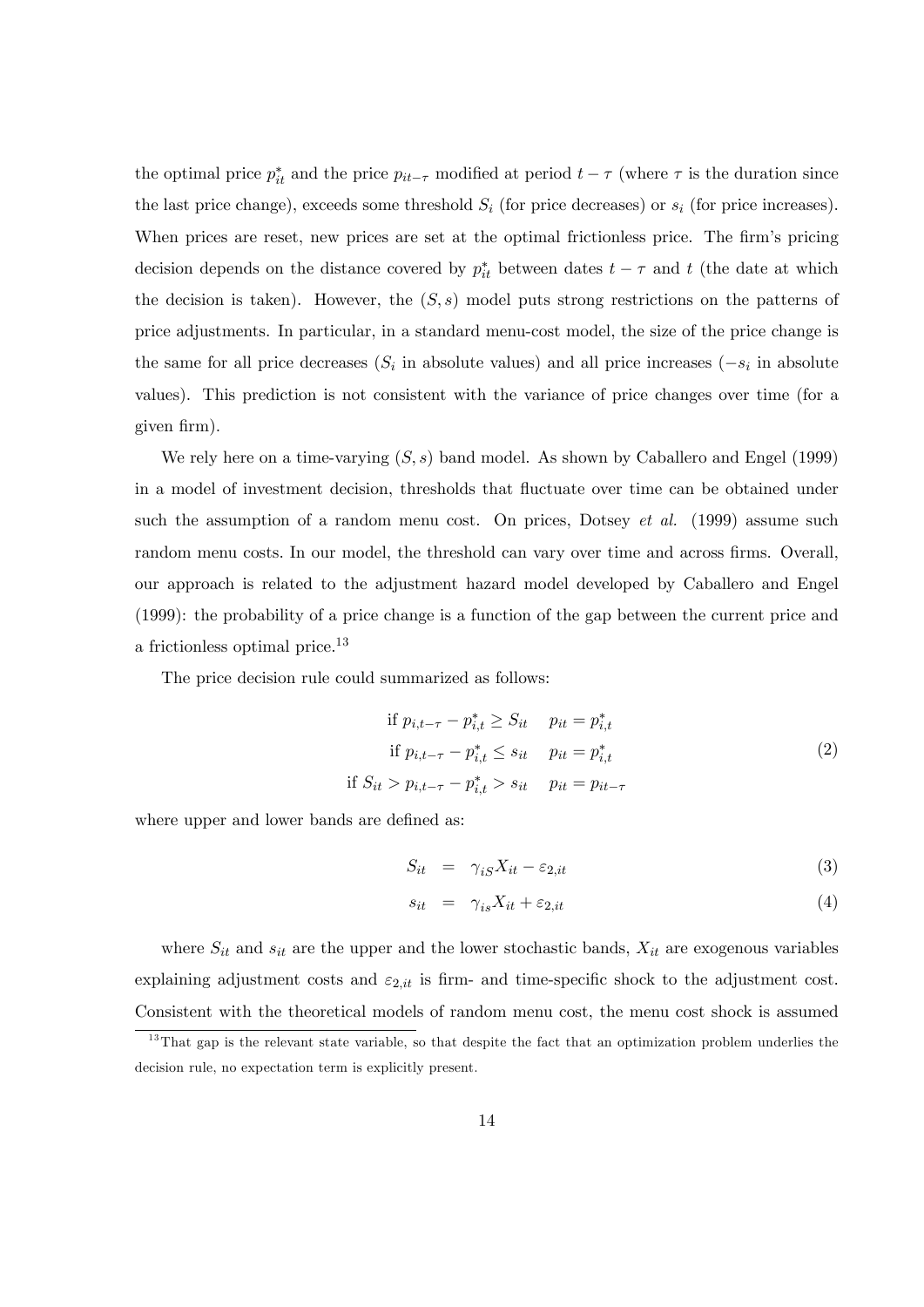to be independent from the shock  $\varepsilon_{1,it}$  on the optimal price. The adjustment hazard model is rather flexible. For instance, our model encompasses the Calvo model: when the threshold varies a lot (the variance of  $\varepsilon_{2,ii}$  is very large), the model predicts a constant probability for a price change and can generate small price changes. If the threshold does not vary, the model is close to a standard fixed menu cost model (see also Dhyne *et al.* (2011), Fougere *et al.* (2010) and Gautier and Le Bihan (2011)).

This specification is close to the model considered in Davis and Hamilton (2004) or Douglas and Herrera (2010). However, we depart from those studies in one dimension. Those studies examining gasoline price rigidity focus on the probability of price change and estimate binary response or durations models but they do not consider information on the size of price adjustments. Following Dhyne *et al.* (2011) and Fougere *et al.* (2010) we here use the size of price changes to identify first the idiosyncratic shock on the frictionless price (which might play a key role in predicting some specific features of price rigidity patterns) and second to disentangle the volatility of the frictionless price and the volatility of the adjustment cost over time. This is not possible in a simple binary response model.

The time dimension of our sample is quite large since we observe each gas station during more than 800 days. So, we estimate a pricing decision rule for every single gas stations and we are able to estimate the distributions in the gas station population of  $\alpha$ ,  $\beta$ ,  $\sigma_1$ ,  $\gamma_s$ ,  $\gamma_s$  and  $\sigma_2$ . Then, we assess the degree of heterogeneity in the pass-through of oil prices to retail prices and in the adjustment costs over time and among firms.

An asymmetry in price changes is introduced by allowing an asymmetry in the adjustment thresholds: a lower absolute value of s compared to S would imply a quicker adjustment to wholesale price increases than to wholesale price decreases. This possible asymmetry in the thresholds trigerring price changes is introduced to mimic asymmetries in adjustment costs. We here extend Dhyne *et al.* (2011) by allowing S and s to be not necessarily equal in absolute values. However, in the long term, all firms will incorporate the wholesale price variations in their prices and the degree of pass-through is equal to  $\beta$ .<sup>14</sup>

<sup>&</sup>lt;sup>14</sup>Moreover, for simplicity, we assume that the idiosyncratic shock associated to thresholds  $\varepsilon_{2,it}$  is similar when price are decreased and increased.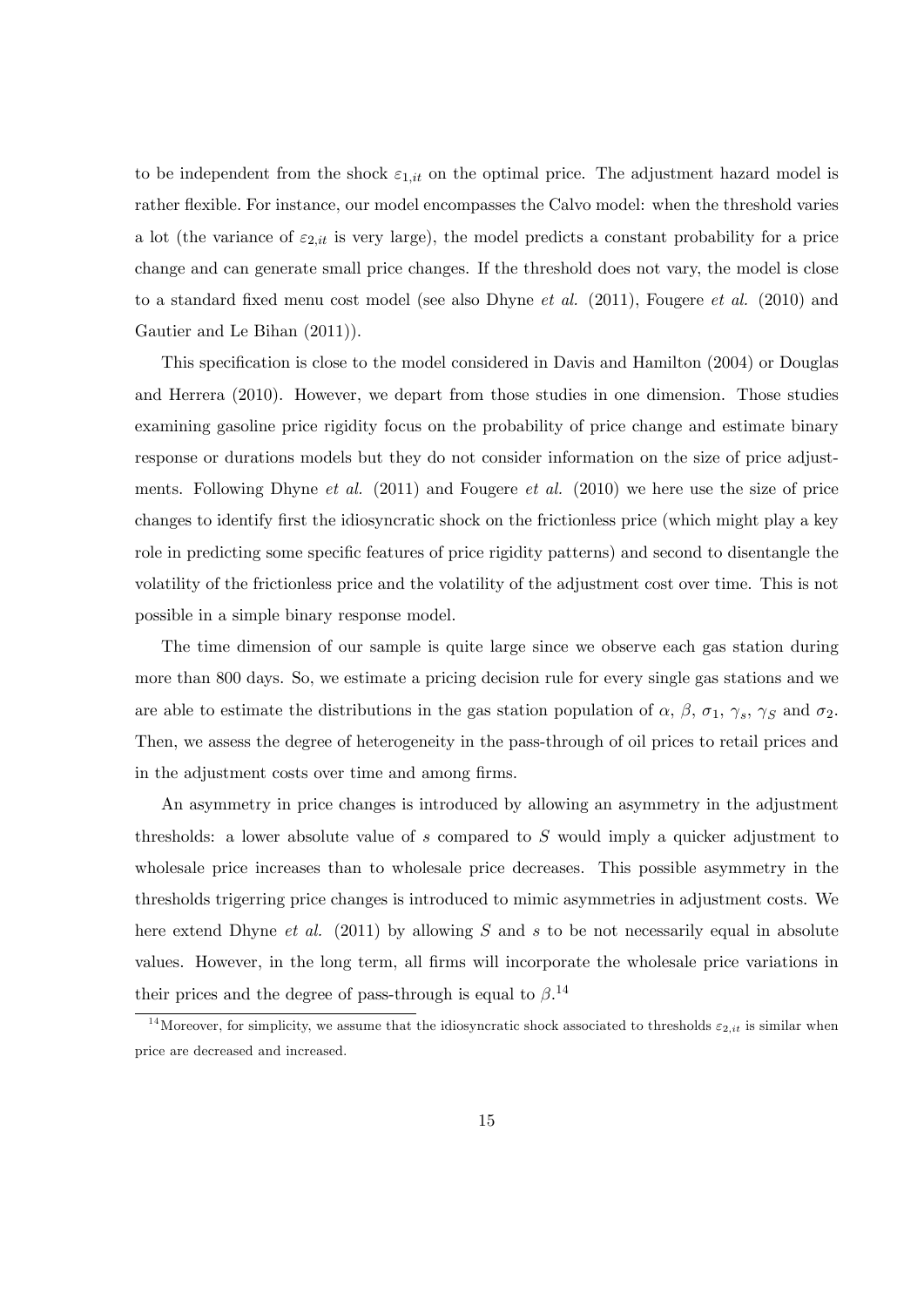In our econometric specification there are two main stochastic processes and two groups of parameters to estimate: the Örst process is the one associated to the frictionless price, we estimate for each gas station i,  $\alpha$ ,  $\beta$  and  $\sigma_1$  ( $\varepsilon_{1,it}$  are supposed normally distributed with mean 0 and variance  $\sigma_{1i}^2$ ). The second group of parameters is associated to the time-varying adjustment thresholds where we estimate  $\gamma_S$ ,  $\gamma_s$  and  $\sigma_2$  ( $\varepsilon_{2,it}$  are supposed normally distributed with mean 0 and variance  $\sigma_{2i}^2$ ). Formally, our model is a bivariate sample selection model where the first equation gives the price change decision and the other one the size of the price changes. If the same regressors appear in both equations, the identification comes from the functional form (Wooldridge 2002). We here use an exclusion restriction, following Fougere et al (2010) we assume that the adjustment costs vary with the day in the week. As shown below, the frequency of price changes varies significantly over the week. Those differences could be explained by two causes: Örst, some gas stations may be closed during the weekend or at least there is no employee to physically change prices; second, this seasonality could reflect the process of information acquisition (as described for instance in Asplund *et al.* (2000)). Gas companies observe oil prices on Monday and decide at a more or less centralized level to change their prices on Tuesday conditionally on changes in oil prices at the beginning of the week. Then price change decisions should be communicated to all gas stations and it could be costly and rather  $\log^{15}$  This seasonality would affect the adjustment costs but not the frictionless price which is mainly governed by wholesale prices.<sup>16</sup>

We estimate this model using standard maximum likelihood function procedures. An Appendix provides details of calculations for the likelihood function. This model is estimated separately for diesel and unleaded petrol. We restrict our sample to all firms observed more than one year in order to have a sufficiently large time dimension. For diesel prices, the sample contains 7; 917 gas stations and for unleaded petrol prices, it contains 7; 211 gas stations. We also exclude observations made on Sundays since there are very few price changes on Sundays and identification of thresholds associated to Sunday observations is difficult.

<sup>&</sup>lt;sup>15</sup>See Muller *et al.* 2010 or Zbaracki *et al.* 2004 for additional evidence.

<sup>&</sup>lt;sup>16</sup>Woodford (2009) and Alvarez *et al.* (2011) propose theoretical models where firms have to face a cost of information and a menu cost and they show that their models are able to match most of empirical features of price data.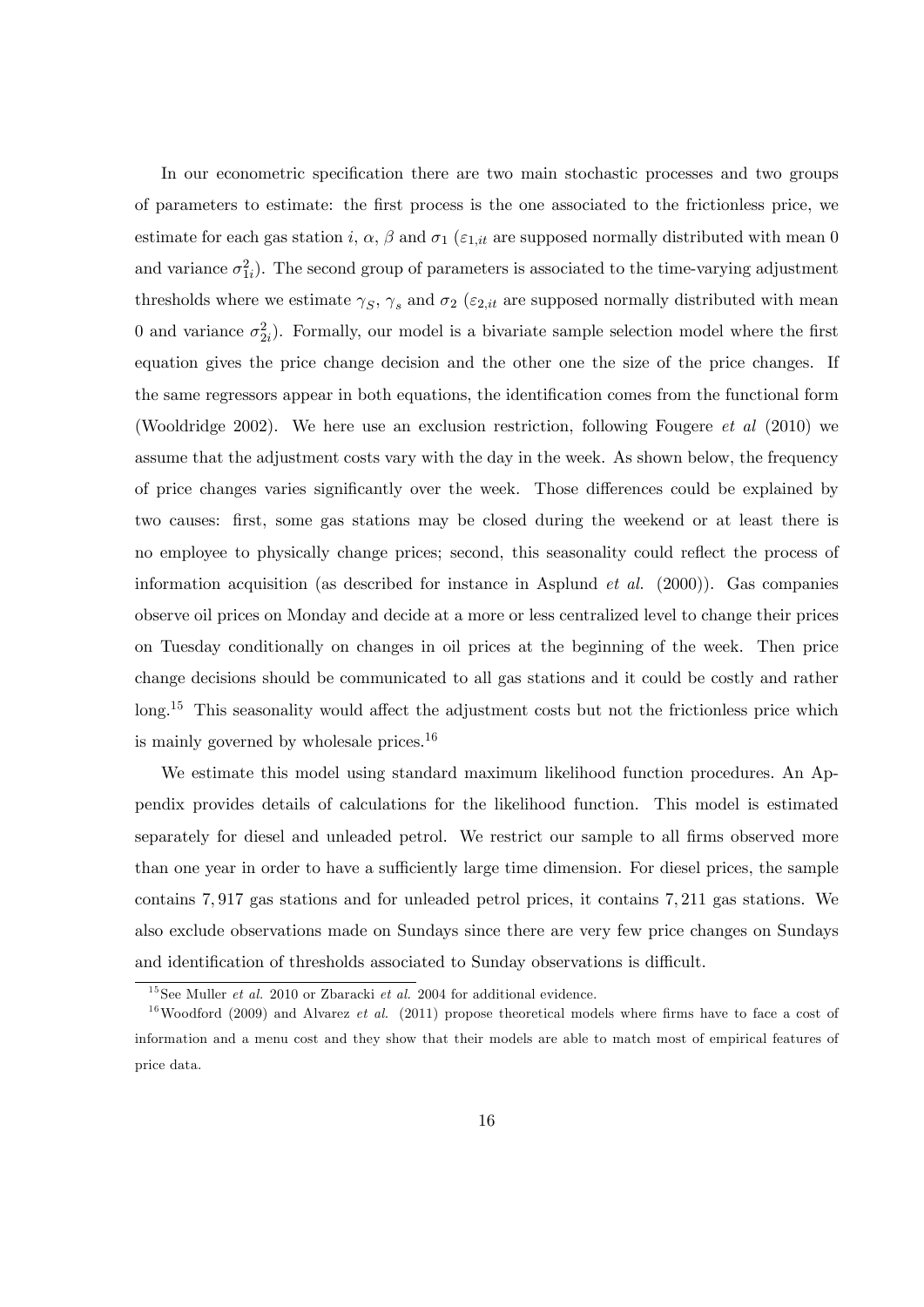### 5 Results

Table 5 reports estimation results of the time-varying  $(S, s)$  models separately for diesel and unleaded petrol prices. We report statistics on the distribution of parameters estimated Örm by Örm.

#### 5.1 Frictionless price

The first three lines of the Table 5 report results associated with the frictionless price  $p^*$ . The pass-through of the wholesale market price (Rotterdam prices) to retail prices is always positive and significant in all firms but it is different from 1. For diesel prices, the average pass-through of French gas stations is 0:77 and its median is 0:80 whereas for unleaded petrol prices this passthrough is somewhat lower close to 0:67 on average and to 0:68 for the median. This parameter should capture in our model the weight of wholesale gasoline in the firm cost function. Using national accounts in the retail gasoline sector, the share of wholesale gasoline cost in total costs is about 75 to 85% which is quite consistent with our results.

Figure 6 displays the whole distribution of  $\beta$  parameters estimated using gas station data. For both diesel and unleaded petrol prices, we find that the distributions of the  $\beta$  coefficients have two different modes. This heterogeneity corresponds to differences in the degree of passthrough between supermarkets and other gas stations. As shown in Table 6, we find that for diesel prices, the average pass-through is 0:81 in supermarkets and 0:73 in other gas stations. We can also observe that the variability in the pass-through is lower for supermarkets than for other gas stations (the standard deviation of  $\beta$  estimates is respectively 0.04 and 0.07). For unleaded petrol prices, we obtain similar conclusions, the pass-through is a little higher in supermarkets than in other gas stations  $(0.70 \text{ versus } 0.64)$  but the difference is smaller. To examine more deeply the heterogeneity of  $\beta_i$ s, we run additional regressions where we explain differences between the determinants of  $\beta$  by local competition variables, firm-level and local population characteristics. Tables 7 and 8 present the results of those OLS regressions. First, we find that local competition variables play a significant role. In particular, the distance of a given gas station to the closest supermarket has a negative effect on  $\beta_i$  whereas the density of supermarkets tend to increase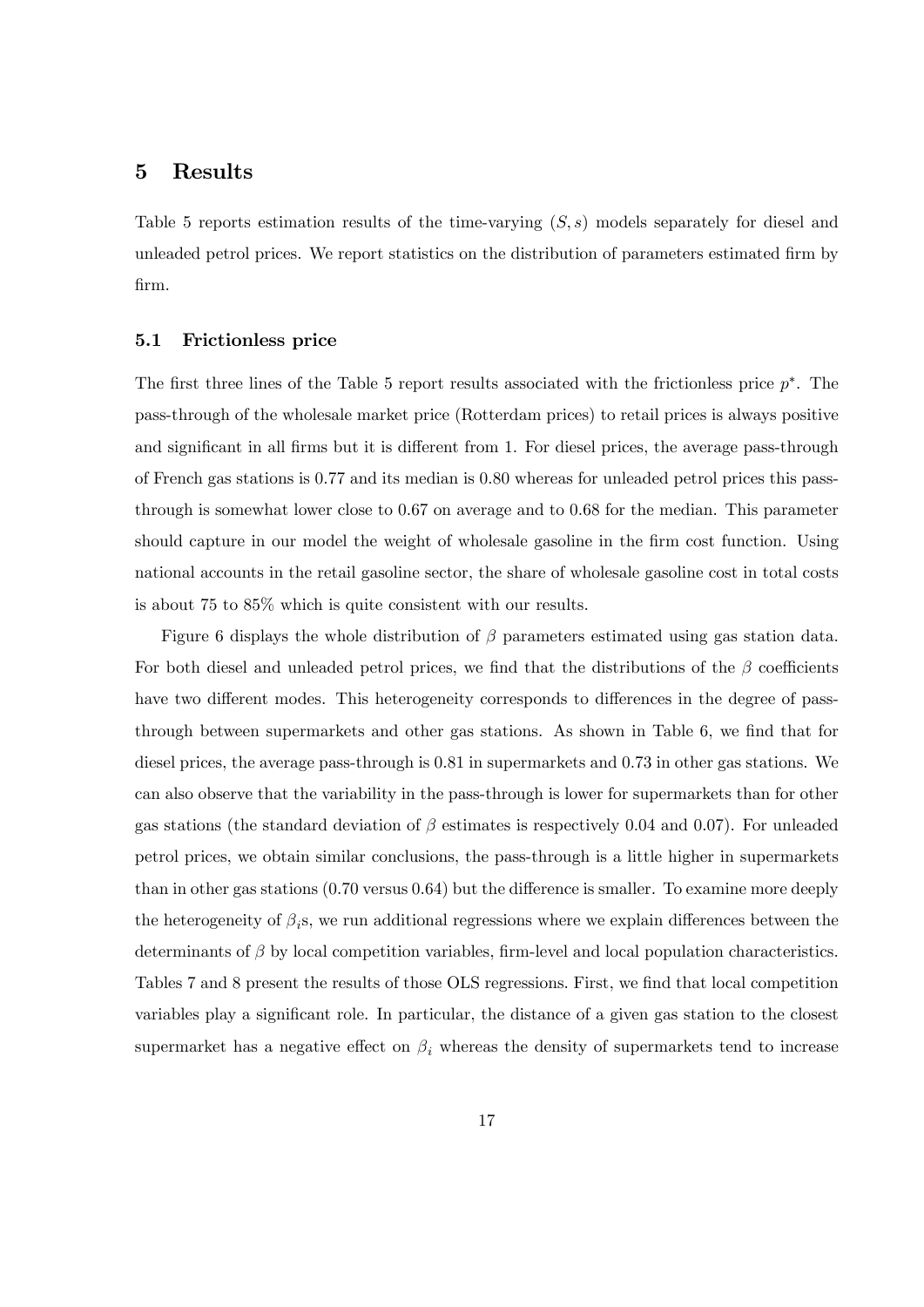$\beta_i$  for both diesel and unleaded petrol. Supermarkets are more likely to charge lower prices and respond more quickly to cost changes, so they increase the competition pressure on other gas stations. The degree of pass through of gasoline stations on motorways is lower on average. Here again, gas stations on motorways are quite scarce and the degree of competition is lower. We also find that gas stations using pricing points strategies<sup>17</sup> tend to have significant lower  $\beta_i$ . We expect that those gas stations respond more slowly to changes in their costs. Moreover, local economic variables appear significant. Gas stations located in urban areas (except Paris and its suburbs) show larger pass-through coefficients than in rural areas. Another indicator of density is the share of households owning at least one car, this variable has a positive effect on  $\beta_i$ . The unemployment rate tends to increase  $\beta_i$ . Finally, it is difficult to conclude on the effect of services offered in gas stations. The presence of a store, car services and a high quality gasoline has a negative significant effect on the pass-through but not highly significant for most of variables.

The parameter  $\alpha_i$  is supposed to capture the average firm's mark-up. We find rather small values for this parameter: about  $2\%$  on average for diesel and around  $-2\%$  for unleaded petrol. Since we do not observe all costs at the gas-station-level, the parameter  $\alpha$  will also capture the effect of other costs on the frictionless price, which reduces the estimated mark-ups.<sup>18</sup> We can assume that other costs such as labour costs are not modified at a daily frequency and did not move significantly during our sample period. So, the parameter  $\alpha_i$  do not provide an exact estimation of the mark-up level but is correlated with mark-ups. We interpret heterogeneity in  $\alpha_i$  among gas stations as differences in mark-ups.<sup>19</sup> For instance, we find large differences in  $\alpha_i$  between supermarkets and other gas stations: mark-ups are lower in supermarkets than in other gas stations for both diesel and unleaded petrol (Table 6). Tables 7 and 8 show

<sup>&</sup>lt;sup>17</sup>We use a dummy variable equal to one if 95% or more of prices in a gas station end with a "0" or a "9".

<sup>&</sup>lt;sup>18</sup>For instance, if we suppose a Cobb Douglas cost function, we would have, in logs :  $mc = \beta p^o + (1 - \beta)w$ where mc the marginal cost of producing one liter of gasoline,  $\beta$  the share of wholesale gasoline in the cost functon,  $p^o$  the price of a liter of wholesale price and w is price of other costs. The markup should be:  $p - mc =$  $p - \beta p^o - (1 - \beta)w = \alpha$ . Since we do not observe w, we estimate  $\tilde{\alpha} = p - \beta p^o$  and  $\tilde{\alpha} < \alpha$  (because  $p^o$  and w are negative,  $P^o$  is on average less than 0.6 euro and W should also be less than 1 euro).

 $19$ To control for possible differences among gas stations in "other costs", we add controls for brand characteristics and local economic conditions.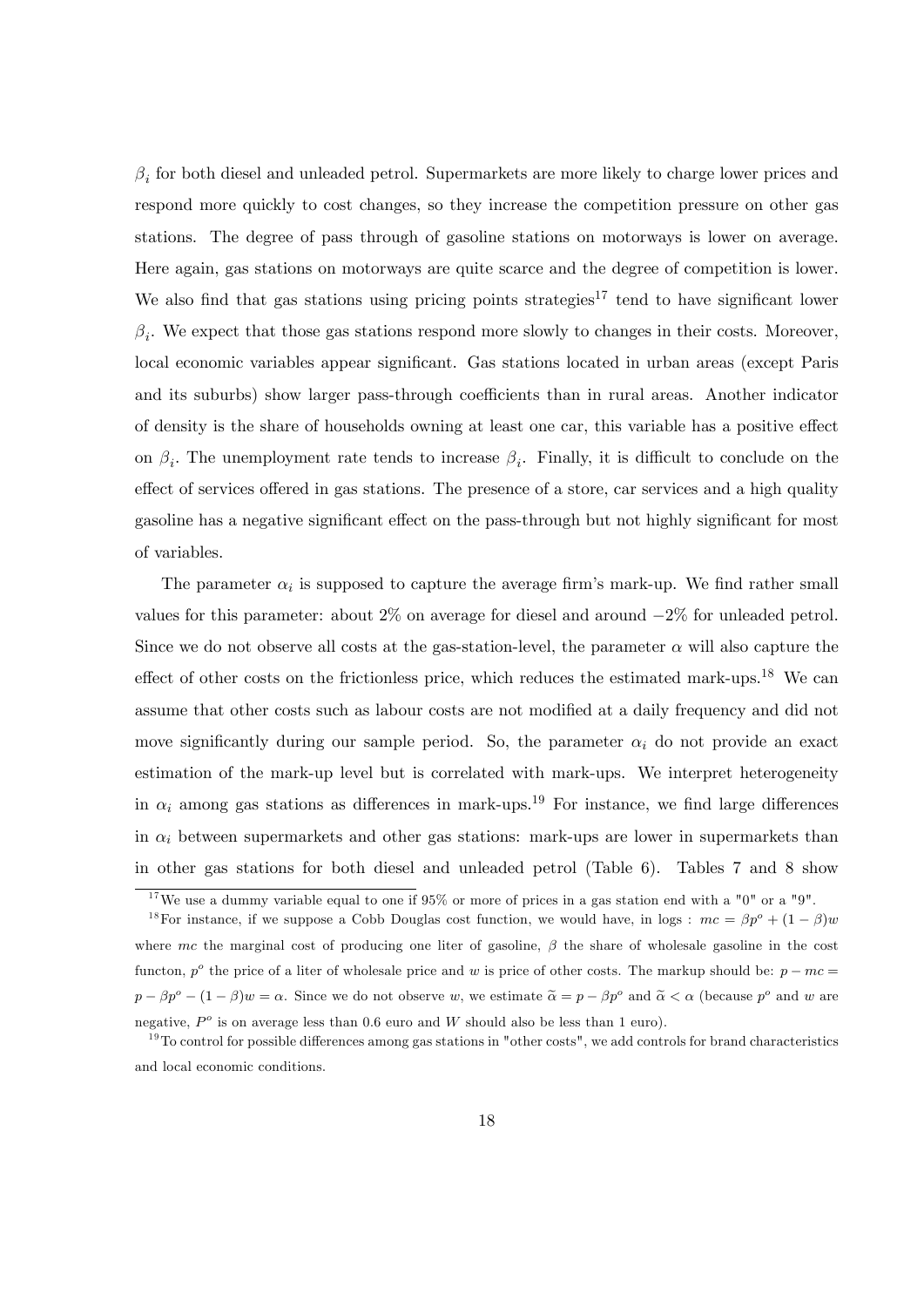further results on the heterogeneity of mark-ups among gas stations. We find that the degree of competition has a negative significant effect on  $\alpha_i$ ; in particular, when the distance to the closest supermarket is large,  $\alpha_i$  is higher for both diesel and unleaded petrol.<sup>20</sup> We also find that the local unemployment rate have a negative effect on  $\alpha_i$ . Those effects are rather consistent with Hosken *et al.* (2008) who find that the local population income has a positive impact on margins. Finally, when a gas station has a store and sells a high quality gasoline, the mark-ups are larger.

Finally, the estimated values of parameters  $\sigma_1$  (Table 5) are on average quite large 1.58% on average for diesel prices and 1:92% on average for unleaded petrol prices. We can interpret the impact of the market Rotterdam price as a common aggregate shock and  $\varepsilon_1$  captures all firm and time-specific shocks. The large values of  $\sigma_1$  reflects the importance of idiosyncratic shocks in triggering price changes; this feature was acknowledged by many studies of the recent literature on price rigidity (e.g. Golosov and Lucas, 2007), it can explain why we observe relative large price changes (compare to the aggregate fundamentals) and why we can observe the same day price increases and decreases.

#### 5.2 Thresholds

The second part of Tables 5 and 6 reports the parameters associated with the adjustment thresholds.

In a standard constant adjustment threshold model, large values of the bands reflect large costs of price changes and all price changes are equal to the size of the inaction band. In our framework, adjustment thresholds are time-varying, allowing for variability in the size of price changes over time for a given gas station. However, as shown by Gautier and Le Bihan (2011), in that case, the mapping between those parameters and the adjustment cost is not trivial: the mean and the variance of the threshold are positively related to fit the data. In particular, when both the mean and the variance of adjustment thresholds are large, the price setting behaviour is very close to a Calvo price setting model. We compare our results obtained with a time-varying

<sup>&</sup>lt;sup>20</sup>Hosken *et al.* (2008) find similar evidence but they do not find that competition indicators have a significant effect on stations' margins.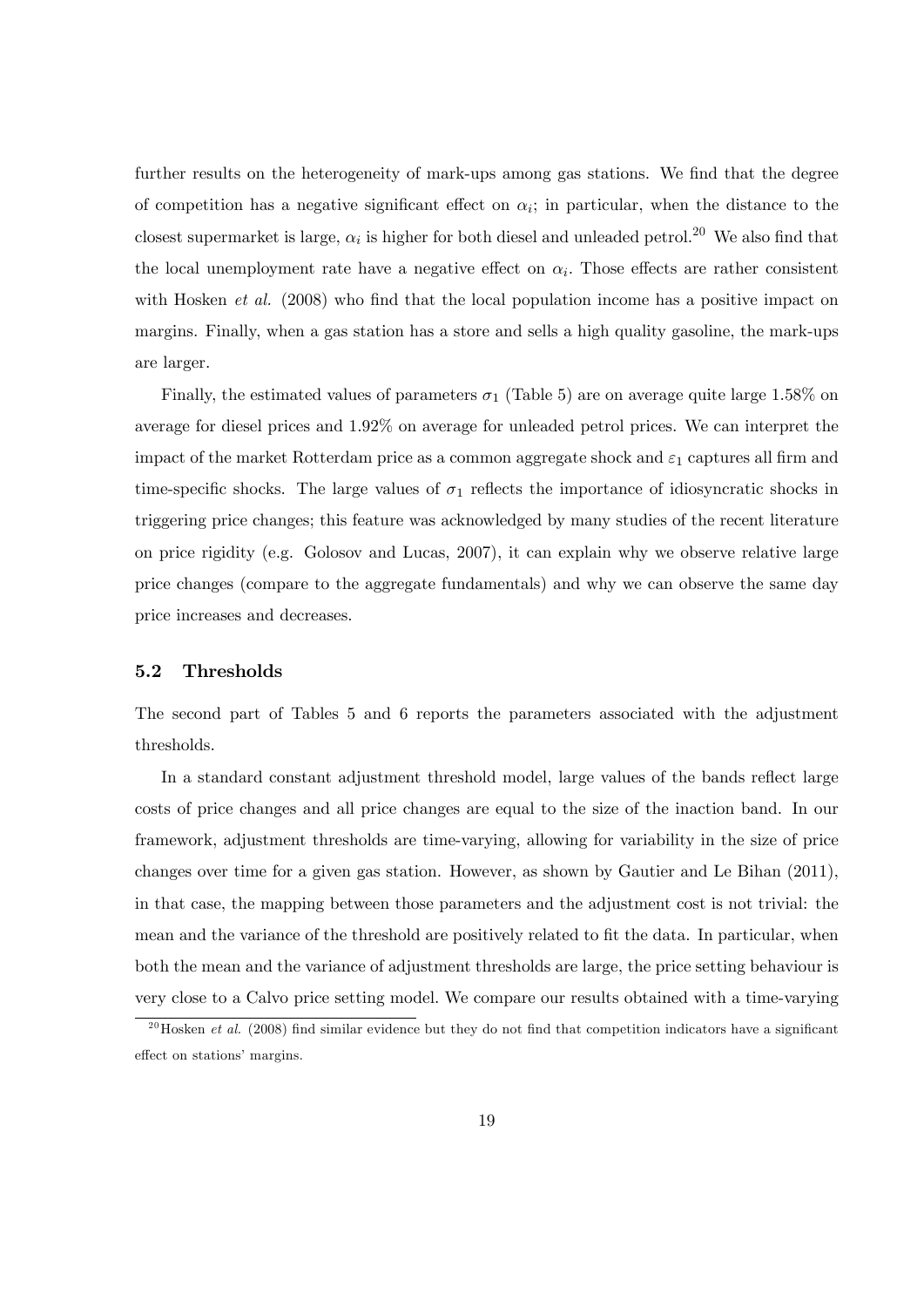$(S, s)$  model with results obtained from a standard  $(S, s)$  model and a Calvo model (see Tables B and C in Appendix). First, as expected, the estimated adjustment thresholds in time-varying  $(S, s)$  models are larger than those obtained for a fixed menu cost model. On average, for diesel prices the time-varying adjustment thresholds are larger than 4:33% in absolute values whereas the average size of price changes is less than 2:5%. For unleaded petrol prices, the adjustment thresholds are a little larger more than 5:5% whereas the average price change in absolute values is around 3%.

Second, the variation over the week of the thresholds reflects variations in the price adjustment cost. The thresholds are larger on Monday and Saturday (the median value is larger than 5% for price decreases and price increases on Monday and Saturday for diesel prices and around 7% for unleaded petrol prices), the thresholds are on average lower on Tuesday and Friday (about 4% for diesel prices and 5% for unleaded petrol prices). This result is consistent with the variations in the frequency of price changes over the week (see above). Differences between supermarkets and other gas stations are not strong. Mean and variance of adjustment thresholds are a little larger for supermarkets than for other gas stations, this result suggests that if the pass-through is larger for supermarkets, the decision of price change is less impacted by the aggregate shocks. To examine in details the heterogeneity of thresholds among gas stations, we present in Tables 7 and 8 OLS regressions of estimated band width (average of S and s) on competition, firms' characteristics and local variables. We find that the degree of competition has a significant negative impact on the thresholds: for instance, the number of supermarkets close to a gas station tends to lower the band of inaction. We also find that pricing points strategies have a strong significant impact on thresholds. Firms that use only attractive prices (ending in 0 or 9) are likely to have larger adjustment cost and show larger inaction bands.<sup>21</sup> Moreover, thresholds are significantly lower in urban areas than in rural areas whereas services o§ered in gas stations play a mixed role on inaction bands: the presence of a store widen the band of inaction but the presence of a restaurant or of car services has a negative effect on the thresholds.

Finally, the mean variability of the shock  $\varepsilon_2$  associated with the adjustment threshold is quite

 $^{21}$ Knotek(2010) emphasizes the role of pricing points in driving price rigidity at the macroeconomic model.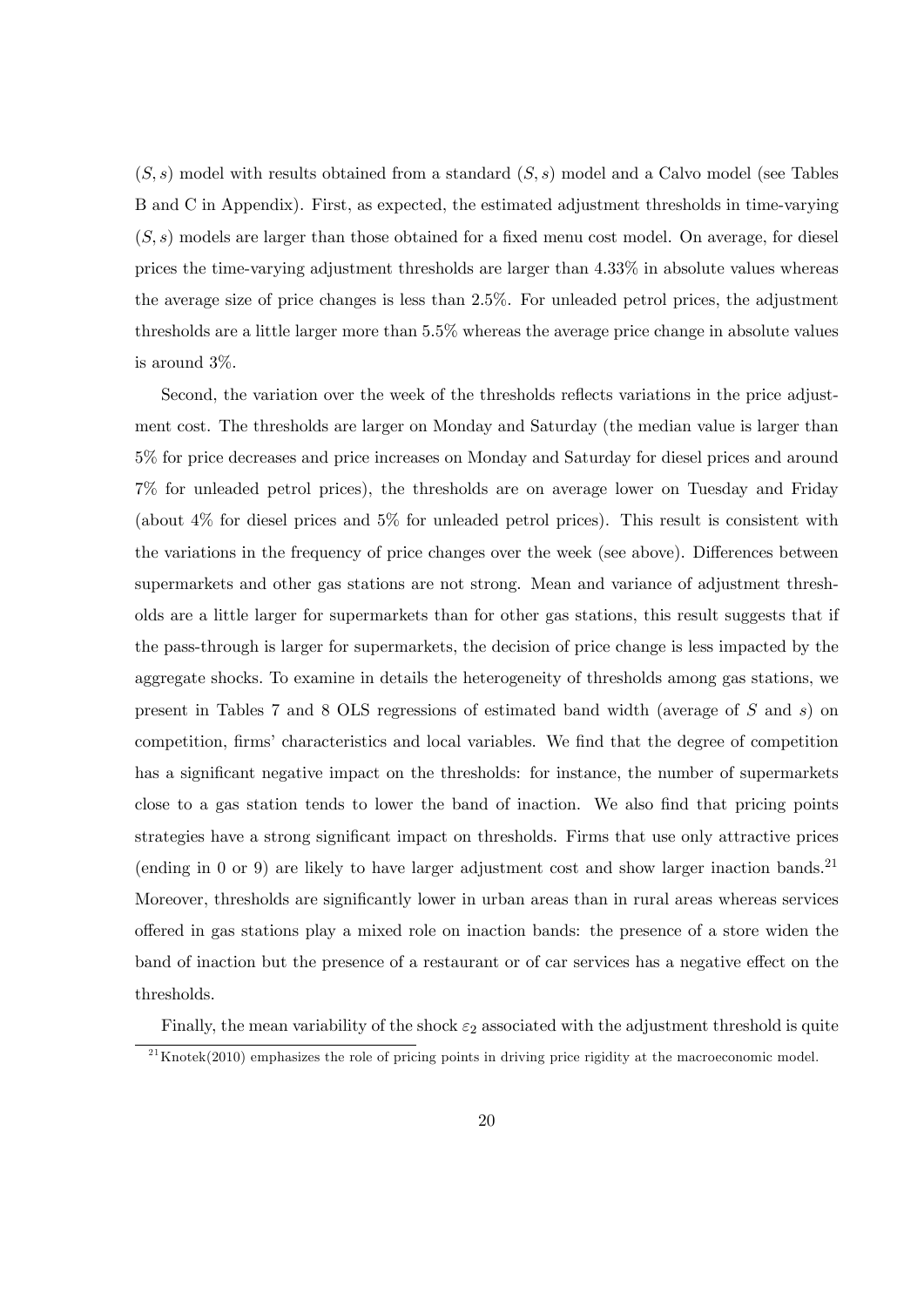large about 3:1% for diesel prices and 4:1% for unleaded petrol prices (Table 5). This explains the gap between the average observed price change and the average estimated adjustment threshold (see Gautier and Le Bihan 2011 for details). A high value of this parameter helps to replicate the large variability in the size of price changes for a given station.

To test the presence of asymmetry in the response of gasoline prices to shocks on the wholesale price, we use the estimates obtained for the adjustment thresholds. If there is some downward price rigidity, it would imply that on average, for a given absolute value of the price gap  $|p_{i,t-\tau}$  $p_{i,t}^*$ , a firm would be more likely to hit the threshold trigerring price increases than the threshold triggering price decreases. In other words, it would imply that in absolute values, the threshold associated to price increases is smaller than the threshold associated to price decreases. If we examine the median values of the thresholds for price decreases and increases, we can note that on Monday, Tuesday and Wednesday there seems to be some asymmetry in price changes, the difference appears a little larger for unleaded petrol around  $0.2$  and  $0.1 - 0.15$  for diesel prices. In other days, the difference is smaller (less than  $(0.1)$ ) but the direction of the asymmetry is also reversed. If we analyze estimation results obtained from a fixed menu cost model, we find a small downward asymmetry for unleaded petrol but not for diesel prices.

More formally, to assess the degree of asymmetry in price changes, we test that the difference between thresholds trigerring price increases and decreases is significant at each day (for every gas station) using a Wald test  $(\gamma_s + \gamma_s) = 0$  versus  $\gamma_s + \gamma_s > 0$ . Table 9 summarizes the proportion of firms for which the asymmetry is significant. At a  $5\%$ -level, we find that only between 15 and 20% of gas stations selling diesel have asymmetric thresholds on Monday, Tuesday or Wednesday. This proportion is a little higher for unleaded petrol (slightly above  $20\%$ ). At a  $1\%$ level, the proportion is smaller for diesel prices. If we consider Thursday, Friday and Saturday, the proportion of asymmetric firms is lower close to  $8\%$  for diesel and  $10\%$  for unleaded petrol. We also find that asymmetric behaviour is more frequent in supermarkets than in other gas stations. Besides, the proportion of gas stations which are downward asymmetric (at a 5% level) for at least 3 days of the week is equal to 5:5% for diesel and 11:8% for unleaded petrol; if we consider four days of asymmetric behaviour those proportions are 1:1% and 4:4%. To compare those results, we run the same test on the standard fixed menu cost model and we find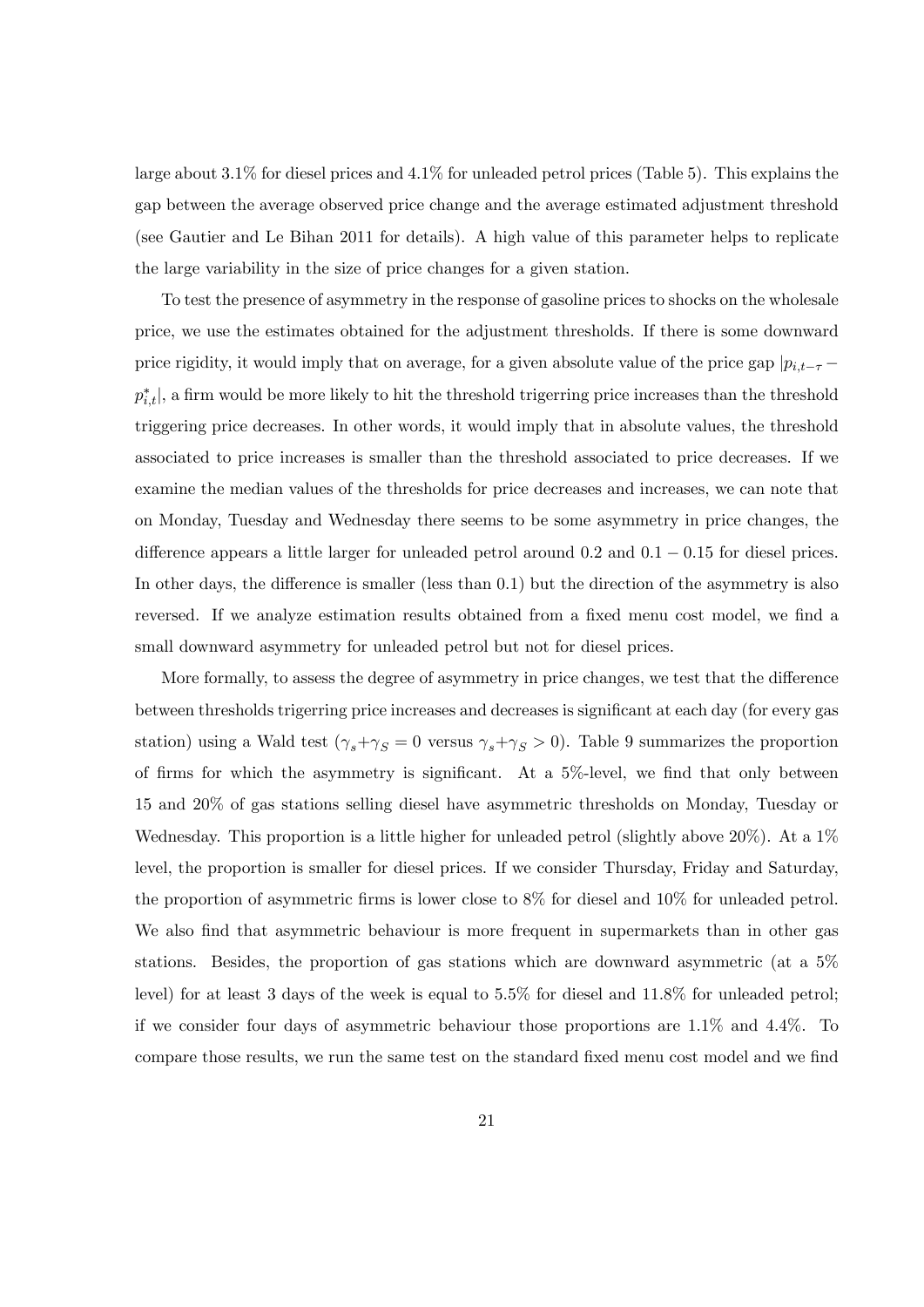a little less than 6% of gas stations have an asymmetric behaviour for diesel prices and 7:1% for unleaded petrol. Overall, we do not find strong evidence in favor of asymmetry in price setting behaviour of French gas stations.

#### 5.3 Fit of the model

In this subsection, we assess the goodness of fit of our model by testing its ability to replicate some aggregate moments and the distribution of price changes. We run Monte Carlo simulations on the basis of our parameter estimates and explanatory variables are taken at their sample values. We simulate each price trajectory 150 times using our model. Then, we compute aggregate statistics like the frequency of price changes, the average price increase and decrease, we also display the whole distribution of price changes. Moreover, we compare the simulated statistics obtained with our time-varying  $(S, s)$  model with aggregate statistics obtained using estimates from two other models (Calvo<sup>22</sup> and fixed  $(S, s)$  model<sup>23</sup>).

Results are summarized in Tables 10 and 11 and on Figures 8 and 9. First, the Calvo model does better in reproducing the average frequency of price changes (between 11% and 10:5% of price changes in our simulations versus 11% and 10% in the sample for diesel and unleaded petrol respectively). The two menu cost models overestimate the frequency of price changes but time-varying  $(S, s)$  model is closer than the fixed  $(S, s)$  model. The main drawback of the Calvo model is that it is unable to predict that the frequency of price changes will move with the Rotterdam market. Secondly, on the size of price changes, the Calvo model and the variable  $(S, s)$  model are closer to the sample average than the fixed  $(S, s)$  model which predicts that a small majority of price changes are larger than  $5\%$  in absolute values. If we examine more closely the simulated distributions of price changes, the Calvo model is able to match quite correctly the distribution of actual price changes but cannot reproduce the small proportion of small price changes (Figures 7 and 8). The time-varying  $(S, s)$  model is better able to match this stylised

 $22$  We here suppose that price changes are only by an idiosyncratic process. Prices are modified only if the random process is above a certain threshold. This threshold determines the exogenous probability of price change.

<sup>&</sup>lt;sup>23</sup>In this model, the threshold trigerring price changes does not vary over time and the shock  $\varepsilon_2$  is not included in the model.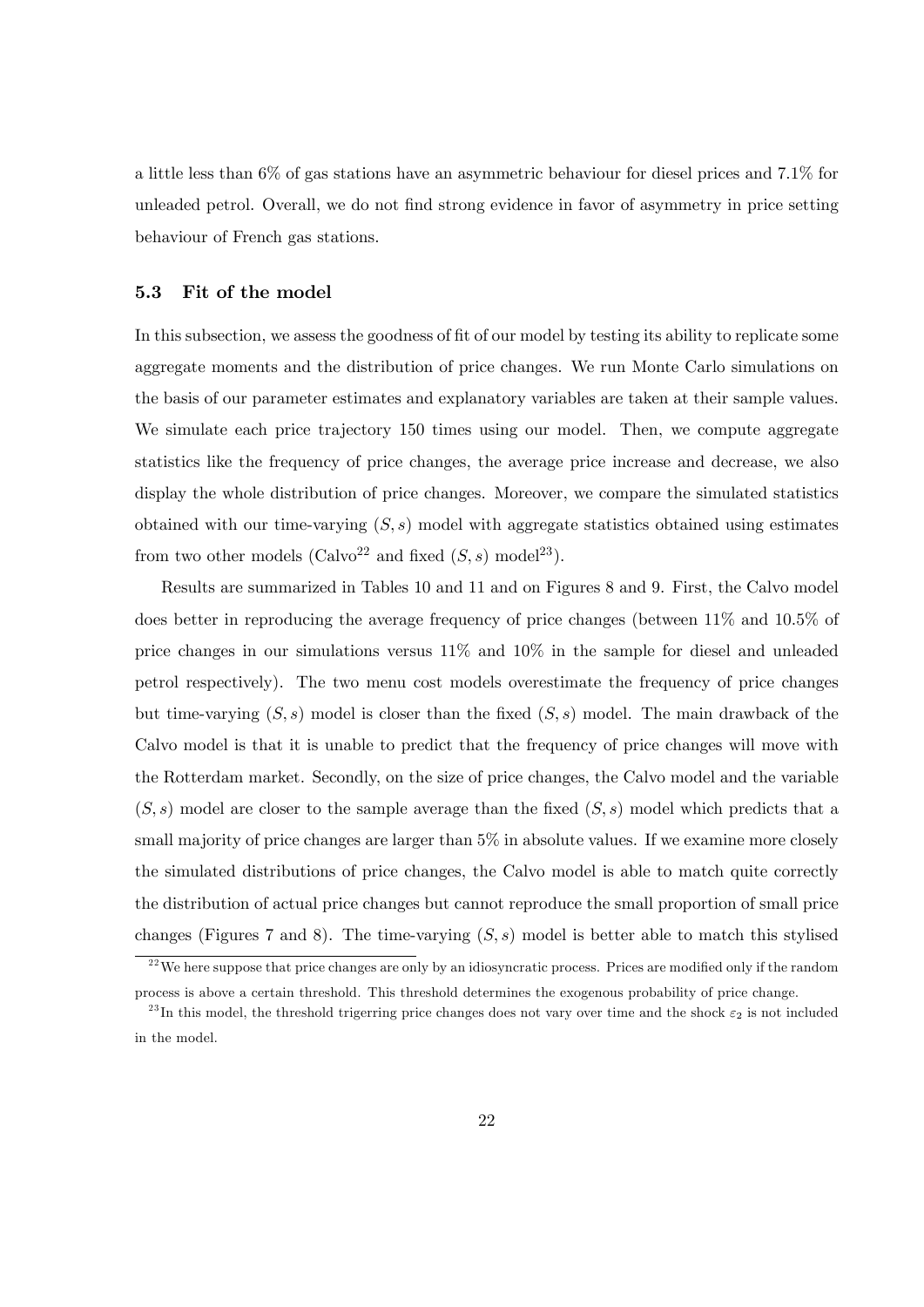fact. Table 11 summarizes the main results on the proportion of price changes over the week: the variable menu cost model is able to predict changes in frequencies of price changes over the week.

# 6 Aggregate dynamic response of gasoline prices

In this section, we run several simulation exercises to assess the speed and the aggregate response of gasoline prices to different shocks to the Rotterdam wholesale prices. For that, we simulate individual trajectories of prices for all gas stations using Monte Carlo simulations on the basis of our parameter estimates. Shocks  $\varepsilon_{1i,t}$  and  $\varepsilon_{2i,t}$  are drawn from two independent i.i.d. normal distributions with mean 0 and variances  $\sigma_{1i}$  and  $\sigma_{2i}$ . We also assume Rotterdam wholesale price to be constant, price decisions are only driven by the idiosyncratic shock. Each trajectory is simulated for 55 days and the first 15 days are dropped to eliminate some possible initial conditions issues. We simulate each trajectory 500 times. We then aggregate all individual price trajectories to obtain an aggregate price level. Finally, we run again the same experiment but we introduce a permanent shock on the wholesale gas price. We consider different shocks on the wholesale Rotterdam prices:  $-1\%, +1\%, +2\%$  and  $+5\%$ . We compare the average inflation rate after the shock with the inflation rate without any shock. Moreover, we compare the simulated inflation response to shocks obtained with our variable  $(S, s)$  model with the inflation response obtained using estimates from our two other models (Calvo and constant  $(S, s)$  model).

Figure 9 displays the inflation response of diesel and unleaded petrol prices to a 1%-shock on Rotterdam prices in the three models. In all three models the long-term impact of the shock is exactly equal to the average value of  $\beta$  (i.e. 0.77 for diesel and 0.67 for unleaded petrol). Retail prices adjust rather shortly after the shock (about 10 days for a complete adjustment). Table 12 provides some details on the delay of adjustment of retail prices, it gives the proportion of the shock absorbed in inflation after a certain duration in days. Using the variable  $(S, s)$  model as a DGP for the simulations and a  $1\%$ -shock, we find for example that about  $40\%$  of the total adjustment is achieved the day after the shock. We observe that 5 days after the shock about 90% of the total response of retail gasoline prices is observed and 95% of the total response is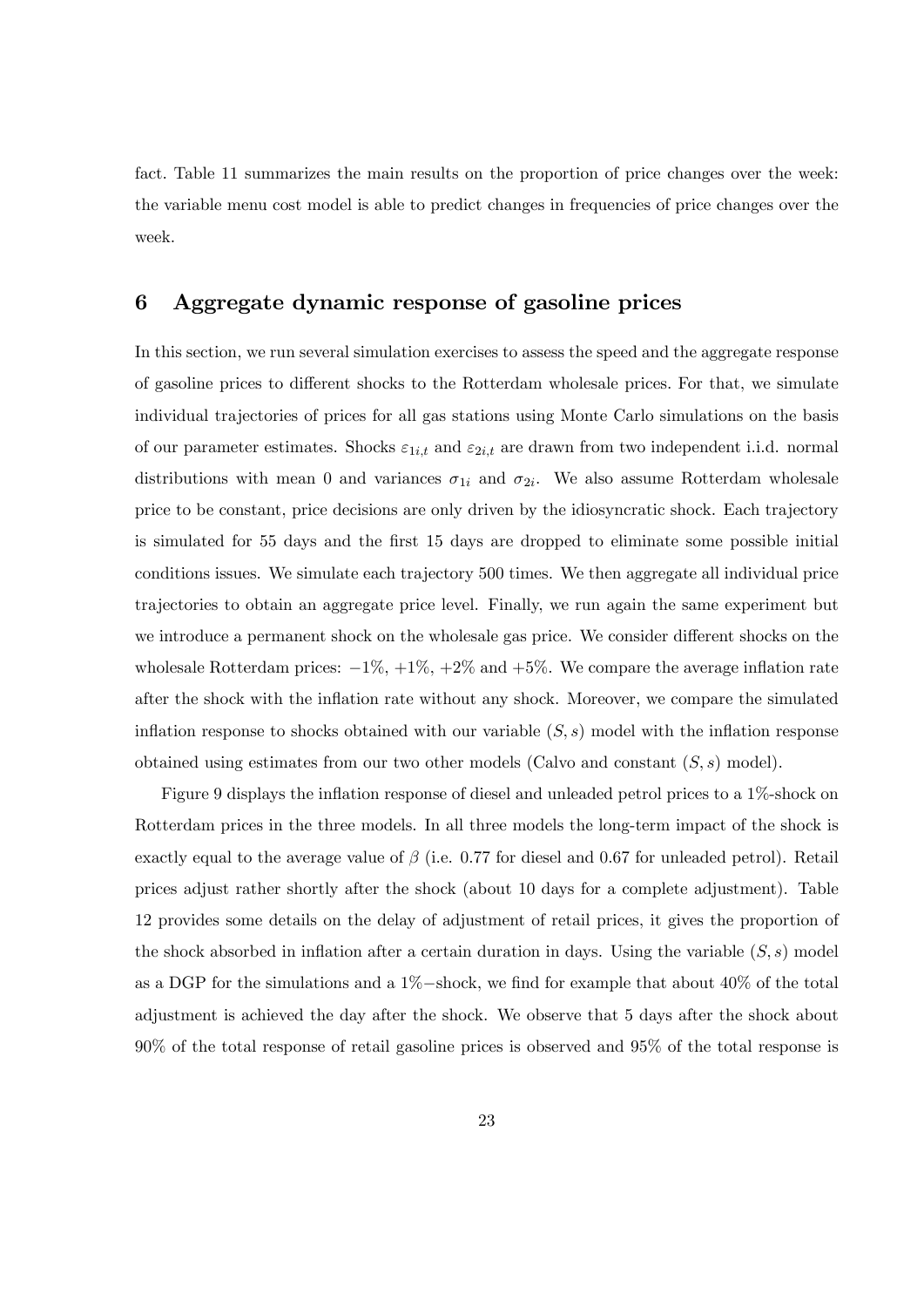incorporated into prices after 2 weeks. There are some differences in the transmission delay of a shock between the different models used as DGP for the simulation. The transmission is shorter in the case of the constant  $(S, s)$  model and longer in the Calvo model: 95% of the total response is obtained after 3 days in a constant  $(S, s)$  model versus 15 days in the Calvo model (Figure 9). The time-varying  $(S, s)$  model appears as an intermediate case. Those differences in the delay to incorporate shocks are consistent with the macro literature on state- versus time-dependent models.

To understand those differences, Figure 10 illustrates the response of the frequency of price changes to a 1%-shock on Rotterdam prices. In the Calvo model, the probability of price change is constant over time and exogenous, so it is not modified after a shock on Rotterdam price. Consequently, firms will change their prices gradually, the day after a shock 23% of firms will change their prices, at day 2, among the 77% of firms which did not changed their prices before,  $23\%$  will change their prices (i.e.  $18\%$  of total firms)... In our simulation exercise, the frequency of price changes does not respond to shock on Rotterdam market prices with the Calvo model (Figure 10); the inflation adjustment comes from the size of price changes when prices are modified. In a standard menu cost, as explained by Caballero and Engel (2007), the reaction is quicker because of a selection effect: firms adjusting their prices are those the closest to the threshold and when they adjust they adjust by the size of the band either  $-S$  if it is a price decrease and  $-s$  if it is an increase. This implies a quick increase in the frequency of price changes (Figure 10). The random  $(S, s)$  model allows to reduce the selection effect and makes the adjustment delay longer. If  $\sigma_2$  is extremely high, price changes are not driven any more by changes in fundamentals but only by idiosyncratic shocks on the adjustment cost and in that case, the model is very close to the Calvo model. In our simulation exercise with a time-varying  $(S, s)$  model, the frequency of price changes responds more slowly than in the case with a fixed  $(S, s)$  model. However, the difference is quite small implying that the estimated time-varying model behaves quite closely to the fixed menu cost model in terms of frequency of price changes.

Figure 11 shows the inflation response of retail fuel prices to different market price shocks using the time-varying threshold model. First, the long term response is perfectly proportional to the shock: for diesel, after a 1%-shock we obtain a response of 0:77, with the 2%-shock a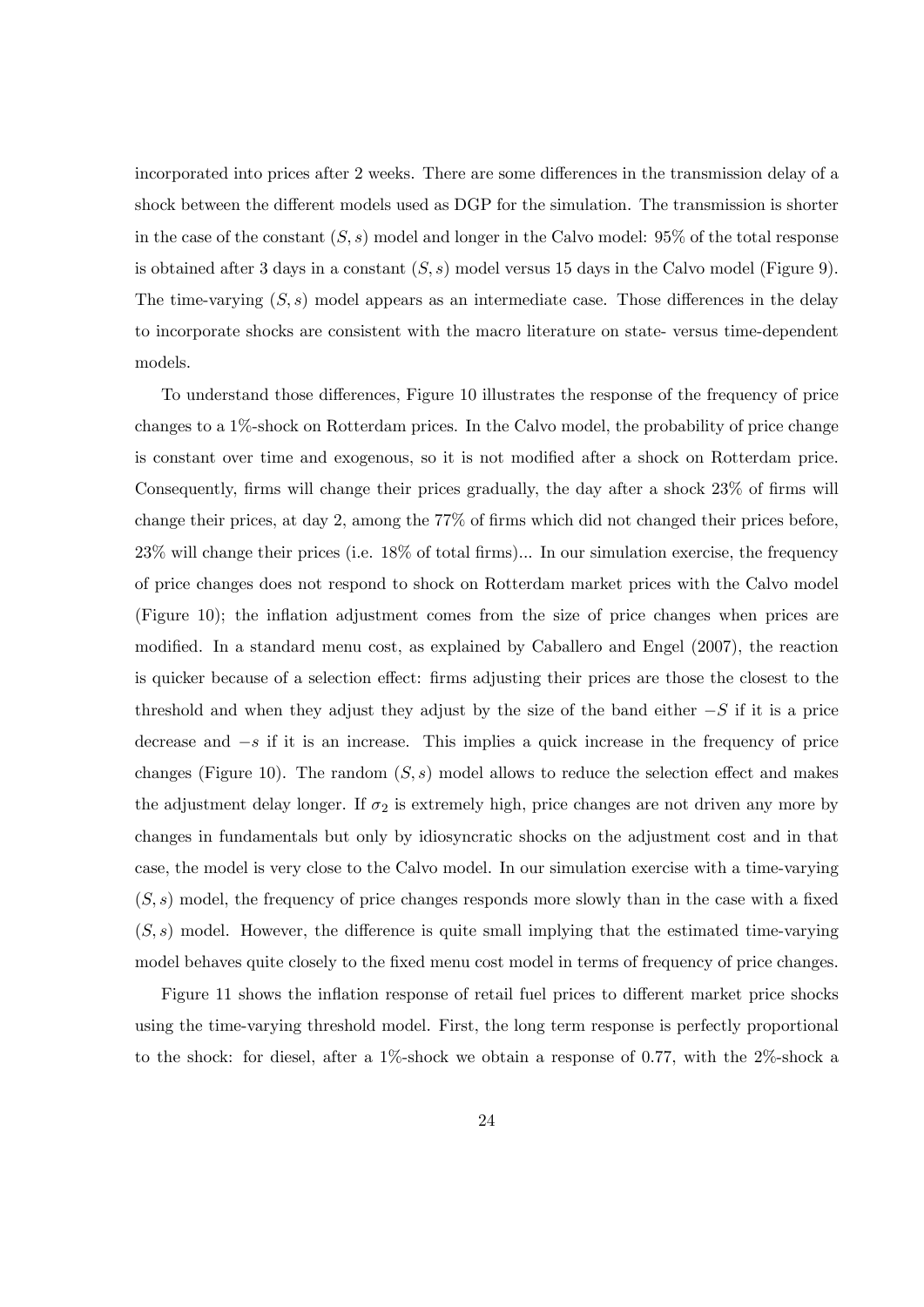response equal to 1:54% and with the 5%-shock a response equal to 3:85%. Second, a larger shock is incorporated more quickly (Figure 11). For diesel prices, a 5%-shock on Rotterdam prices is almost fully incorporated in 5 days (95% of the shock) whereas 5 days after the shock less than 90% of the total response to the shock was incorporated in the case with 1%- and 2% shocks. For unleaded petrol prices, we obtain similar conclusions (Table 12). However, shocks are slightly more quickly incorporated in diesel prices than in unleaded petrol prices. The fact that retail prices react more quickly to larger shocks can be rationalized by the selection effect: the proportion of firms adjusting in a menu cost model is equal to the proportion of firms closest to the threshold and when they adjust those firms fully incorporate the shock. So, when the shock is larger, the number of firms adjusting their prices is larger (see Figure 12 for an illustration in our simulation exercise). This implies that the shock is more quickly incorporated into prices. On the contrary, in the Calvo model, there is no selection effect and the number of firms adjusting after a shock does not vary. So, the delay in reaction of retail prices to a market price shock will be exactly the same for all types of shocks.

Finally, we find no asymmetry in the aggregate response of retail gasoline prices to a market Rotterdam price shock. To test the presence of this asymmetry, we run simulations with a positive and a negative 1%-shock on Rotterdam prices for diesel and unleaded petrol prices. As expected, Table 12 shows no difference in the speed of reaction of retail prices to a positive or a negative market price shock. In all cases and for all models considered, after a positive or a negative shock, we find very similar delays in the transmission of shocks.<sup>24</sup> This result is very consistent with outcomes of the tests of asymmetry in the thresholds. The proportion of firms with some asymmetries is rather limited and this aggregate result suggests that asymmetries are very small.

 $24$ The only case where we can observe an asymmetry for unleaded petrol prices at date  $+1$  for time-varying threshold model, but it is small.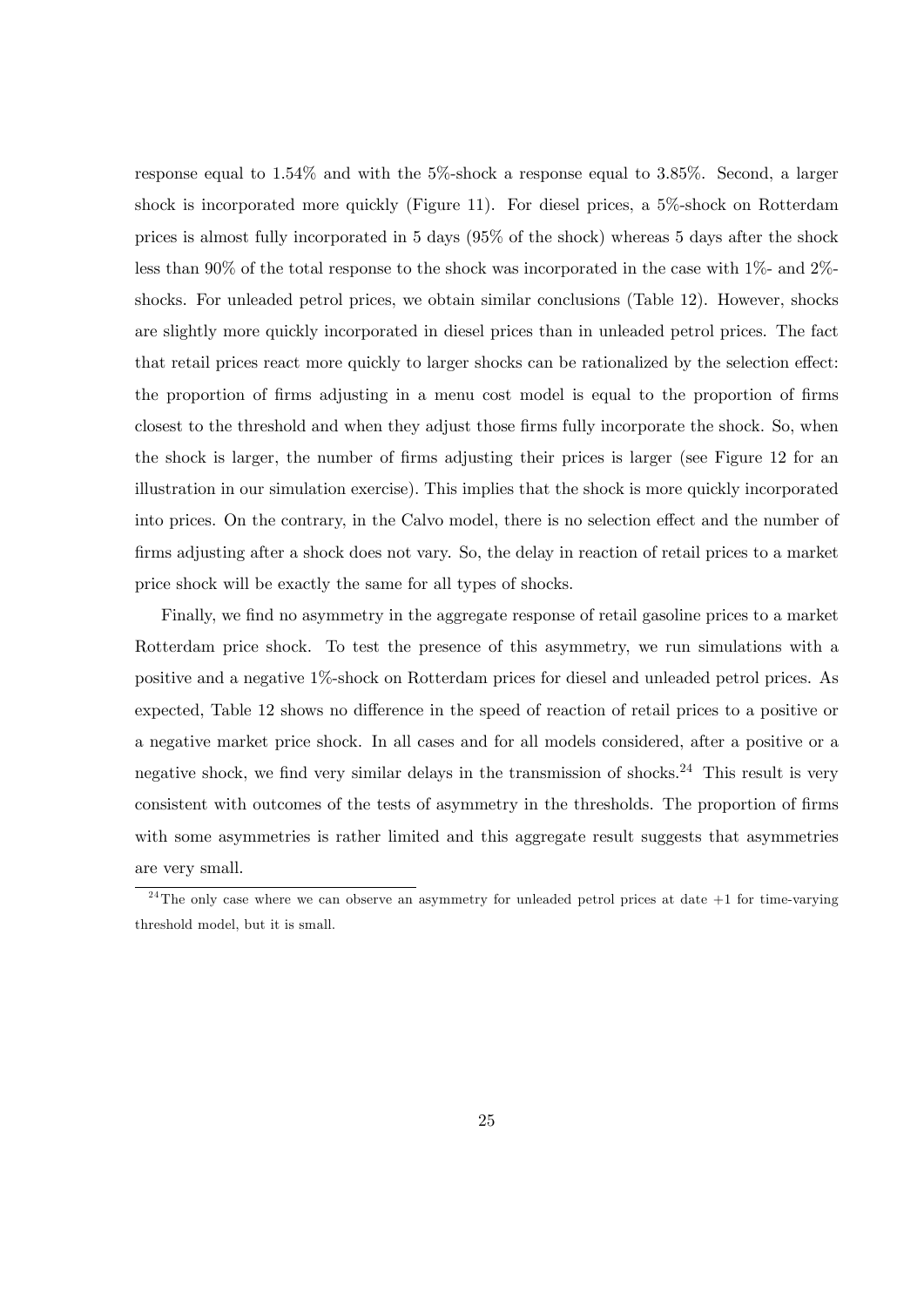# 7 Conclusion

In this paper, we examine the degree of price rigidity in French gas stations using a data set containing millions of price quotes collected at a daily frequency on the period between January 2007 and June 2009.

We first provide some new findings on the price setting behaviour of gas stations. Gasoline prices are modified frequently and firms are more likely to change their prices on Tuesdays and Fridays than on Saturdays, Sundays or Mondays. Price decreases are as frequent as price increases. The average size of price changes is larger than the average wholesale price change. Moreover, the distribution of price changes shows a small proportion of small price changes. This pattern of the distribution of price changes is consistent with predictions of a menu-cost model and contrasts with most empirical studies using individual CPI price quotes. Finally, supermarkets change their prices more often but by larger amounts than other traditional gas stations.

In this paper, we assess the degree of pass-through of costs to gasoline prices using price rigidity models. Our baseline model is a time-varying  $(S, s)$  model which allows us to be rather flexible to replicate the infrequency of price changes and the distributions of price changes. We find that the degree of pass-through of wholesale market prices to retail gasoline prices is lower than 1 for most gas stations. This pass-through is on average 0:77 for diesel prices and 0:67 for unleaded petrol prices. This pass-through is somewhat larger in supermarkets than in other gas stations. Moreover, competition and local variables play a significant role to explain differences in degress of pass-through among firms. Lastly we find that thresholds trigerring price changes are rather large on average but vary substantially over time. Finally, we simulate the aggregate response to shocks of gasoline retail prices. We find that the adjustment of fuel prices to market wholesale price shocks is quick. We also compare response obtained with alternative models of price rigidity: the longest response is obtained with the Calvo model where the delay for a full response is close to 3 weeks.

We test for the asymmetry in the response of retail gasoline prices to market wholesale price shock. We assess whether thresholds trigerring price increases and decreases are different. A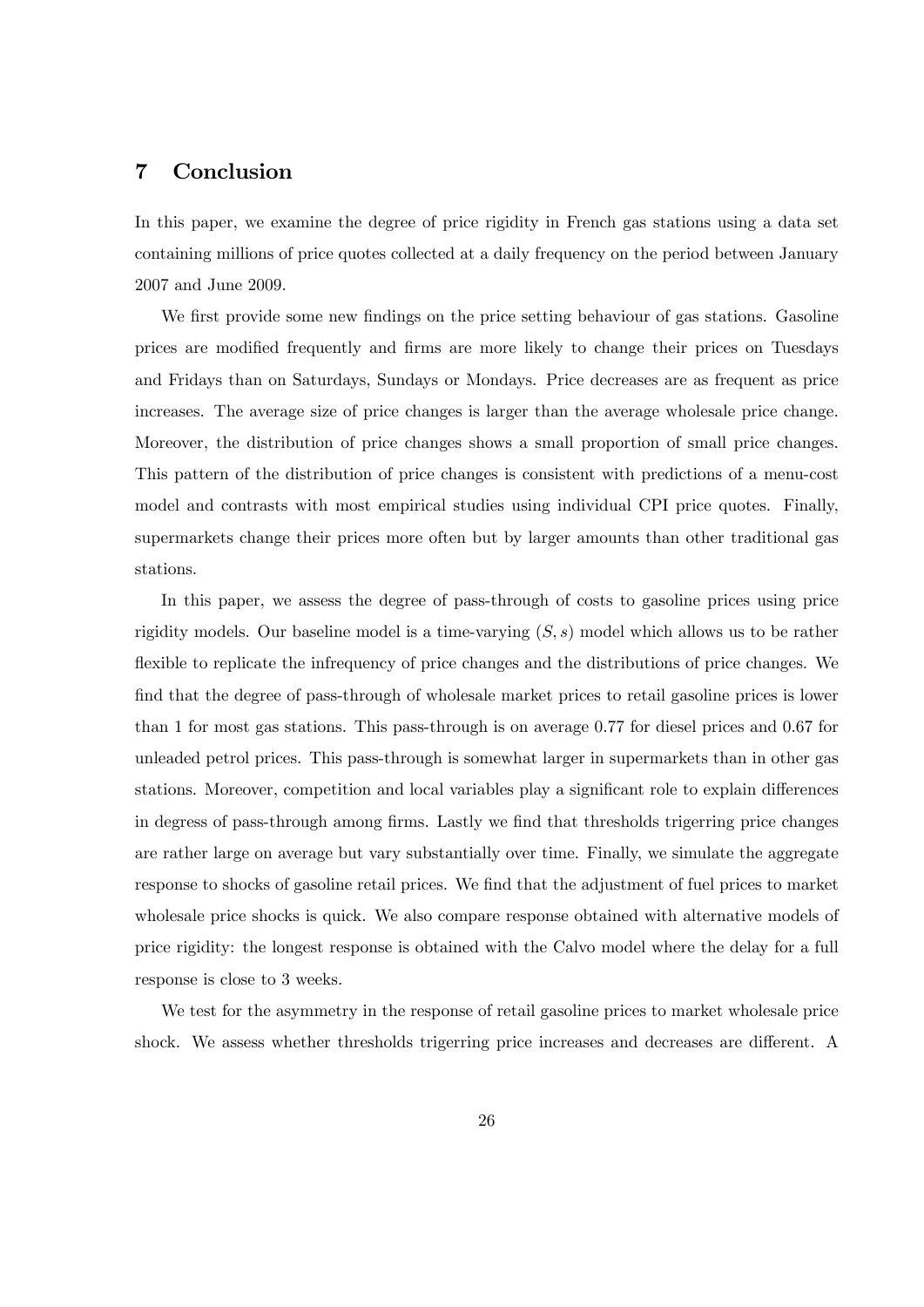larger threshold for price decrease implies that firms react more slowly to a decrease in costs. A small proportion of gas stations show some asymmetry in their price setting behaviour and when it is the case, the asymmetry is small. All in all, in our simulation exercises, the speed of reaction of retail prices to a comparable positive or negative wholesale price shock is the same.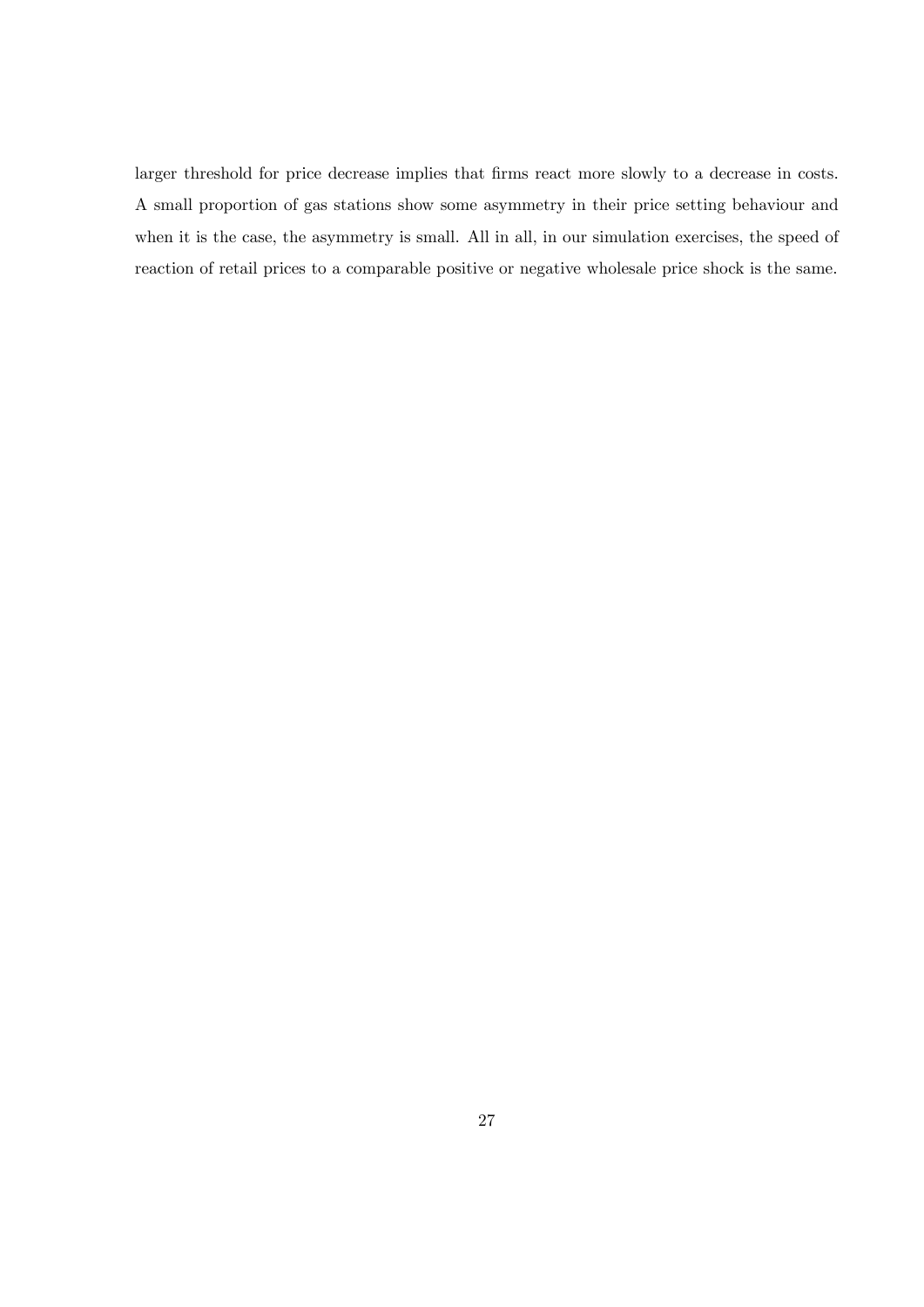# References

- Alvarez F. , Lippi, F., and Paciello L. (2011) Optimal Price Setting with Observation and Menu Costs., Quarterly Journal of Economics, vol. 126(4), 1909-1960.
- Asplund, M., Eriksson R. and Friberg, R. (2000) Price Adjustments by a Gasoline Retail Chain, Scandinavian Journal of Economics, vol.  $102(1)$ ,  $101-21$ .
- Audenis C., Biscourp P. and Riedinger N.  $(2002)$  Le prix des carburants est plus sensible à une hausse qu'à une baisse du brut, Economie et Statistique 359-360.
- Bils M. and Klenow P.J. (2004) Some Evidence on the Importance of Sticky Prices, Journal of Political Economy, 112, 947-985.
- Caballero R. J. and Engel E.M. (1999) Explaining Investment Dynamics in U.S. Manufacturing: A Generalized (S; s) Approach, Econometrica, 67, 4, 783-826.
- Caballero R. J. and Engel E.M. (2007) Price Stickiness in Ss Models: New Interpretations of Old Results, Journal of Monetary Economics 54, Supplement 1, 100-121.
- Calvo G. (1983) Staggered Prices in a Utility Maximising Framework, Journal of Monetary Economics, 12, 383-398.
- Cavallo A. and Rigobon R. (2011) The Distribution of the Size of Price Changes, NBER Working Paper  $n^{\circ}$  16760.
- Cecchetti S. (1986) The Frequency of Price Adjustment, Journal of Econometrics, 31, 255-274.
- Davis M. C. (2007) The Dynamics of Daily Retail Gasoline Prices, Managerial and Decision Economics, vol. 28, Issue 7, 713-722.
- Davis M. C. and Hamilton J. D (2004) Why Are Prices Sticky? The Dynamics of Wholesale Gasoline Prices, Journal of Money, Credit and Banking, vol. 36(1), 17-37.
- Dhyne E., Álvarez L. J., Le Bihan H., Veronese G., Dias D., Hoffmann J., Jonker N., Lünnemann P., Rumler F. and Vilmunen J. (2006) Price Setting in the Euro Area: Some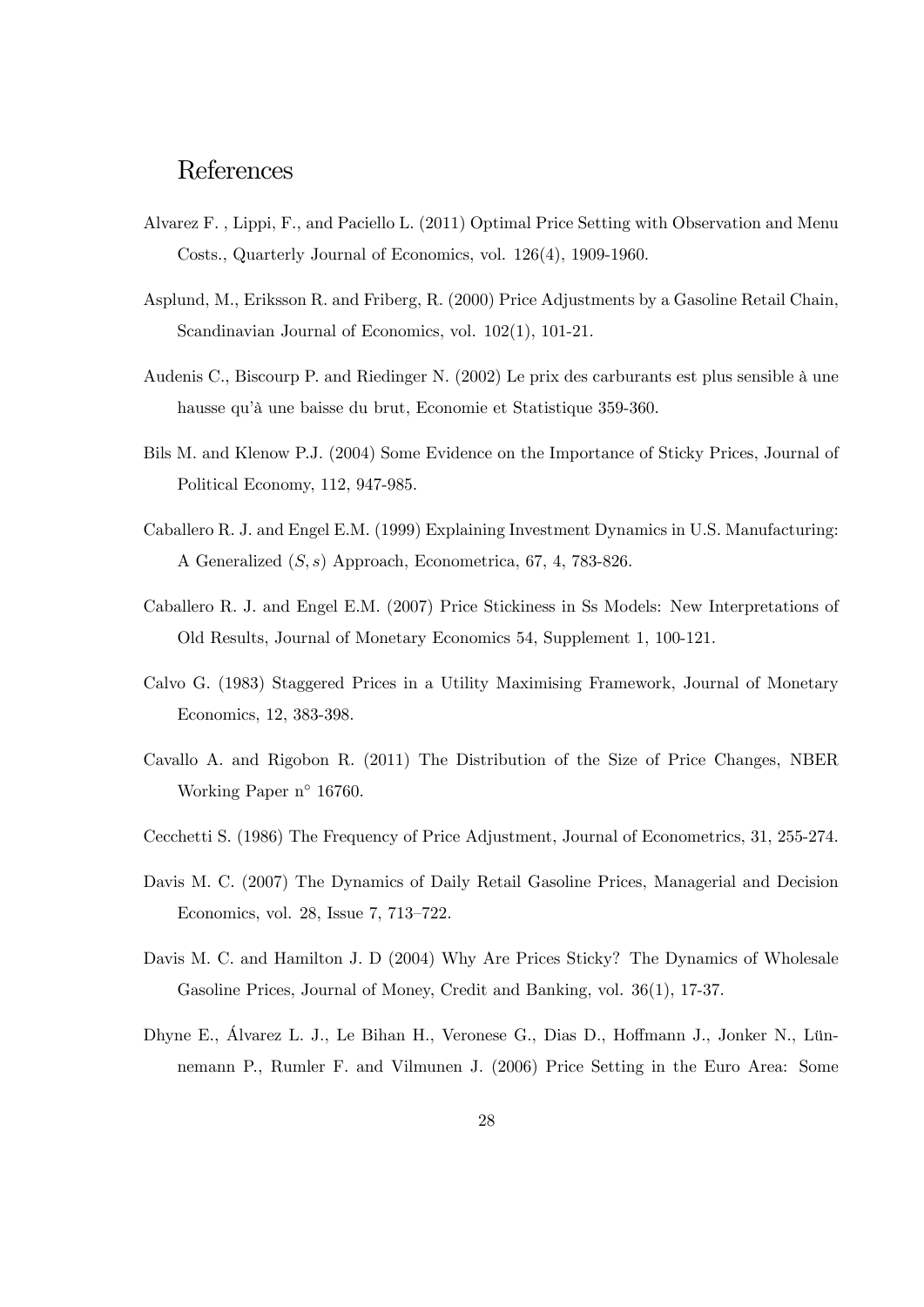Stylised Facts from Individual Consumer Price Data, Journal of Economic Perspectives,  $20, 2, 171-192.$ 

- Dhyne E., Fuss C., Pesaran H. and Sevestre P. (2011) Lumpy Price Adjustments: a Microeconomic Analysis, Journal of Business, Economics and Statistics, vol 29  $n^{\circ}4$ , 529-540.
- Dixit A. (1991) Analytical Approximations in Models of Hysteresis., Review of Economic Studies, 58, 141-151.
- Dotsey M., King R. and Wolman A. (1999) State-Dependent Pricing and the General Equilibrium Dynamics of Money and Output, Quarterly Journal of Economics, 114, 655-690.
- Douglas C. and Herrera A. M. (2010) Why are Gasoline Prices Sticky? A Test of Alternative Models of Price Adjustment, Journal of Applied Econometrics, Vol. 25, No. 6, 903-928.
- Fougère D., Gautier E. and Le Bihan H. (2010) Restaurant Prices and the Minimum Wage, Journal of Money, Credit and Banking, Vol 42, 1199-1234.
- Fougère D., Le Bihan H. and Sevestre P. (2007) Heterogeneity in Consumer Price Stickiness: a Microeconometric Investigation, Journal of Business and Economics Statistics, 25, 247-264.
- Frey G. and Manera M. (2007) Econometric Models Of Asymmetric Price Transmission, Journal of Economic Surveys, vol. 21(2), 349-415.
- Gautier E. and Le Bihan H. (2011) Time-Varying (S, s) Band Models: Properties and Interpretation, Journal of Economic Dynamics and Control, vol. 35(3), 394-412.
- Golosov M. and Lucas R. (2007) Menu Costs and Phillips Curves, Journal of Political Economy, 115, 171-199.
- Hansen P. (1999) Frequent Price Changes under Menu Costs, Journal of Economic Dynamics and Control, 23, 1065-1076.
- Hosken D. S., McMillan R.S.,and Taylor C.T. (2008) Retail Gasoline Pricing: What do we know?, International Journal of Industrial Organization, vol. 26, 1425-1436.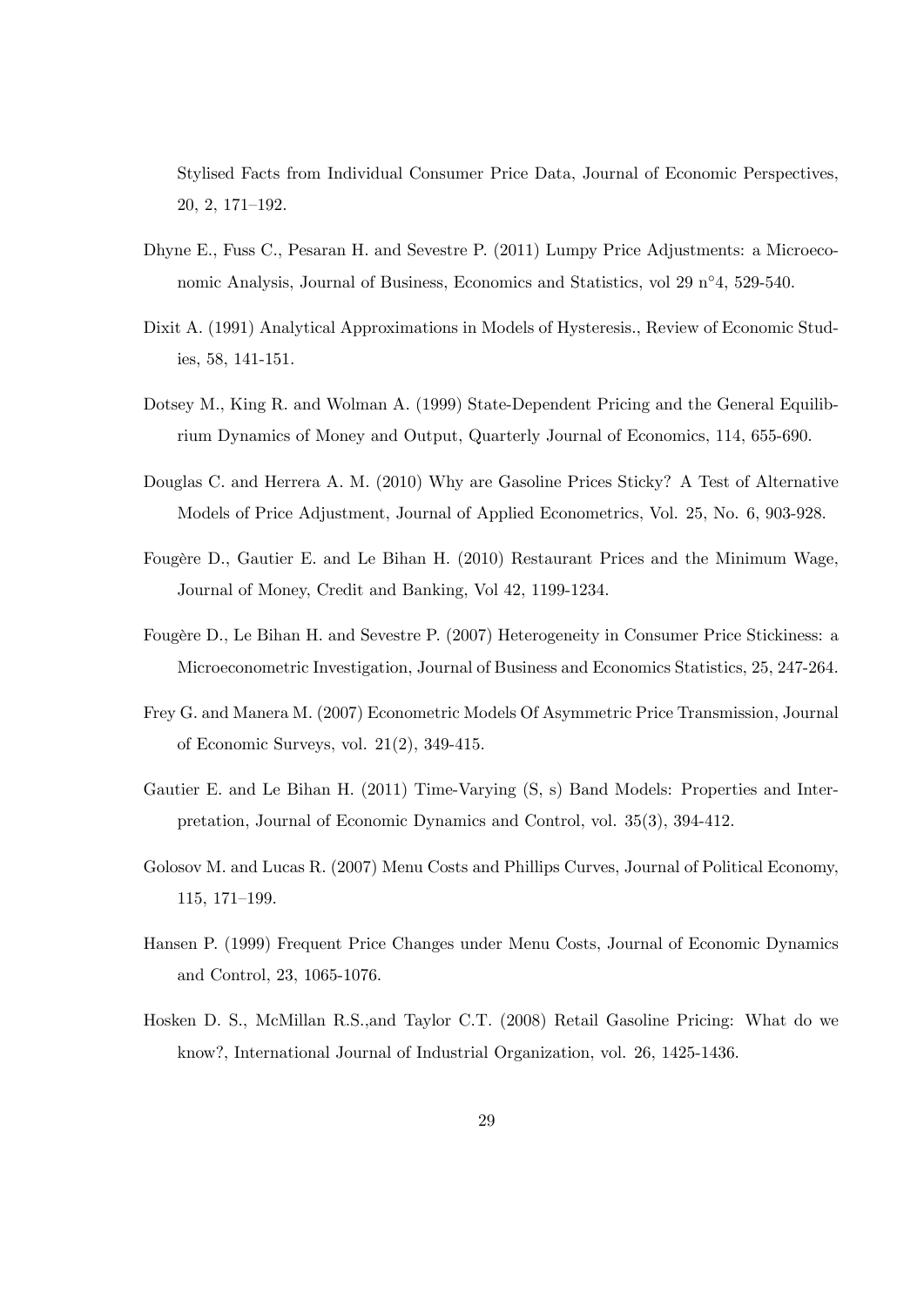- Klenow P. and Kryvtsov O. (2008) State-Dependent or Time-Dependent Pricing: Does It Matter for Recent U.S. Inflation?, Quarterly Journal of Economics, 123, 863-904.
- Knotek E. S. II (2010) The Roles of Price Points and Menu Costs in Price Rigidity, Research Working Paper RWP 10-18, Federal Reserve Bank of Kansas City.
- Meyler, A. (2009) The Pass-Through of Oil Prices into Euro Area Consumer Liquid Fuel Prices in an Environment of High and Volatile Oil Prices, Energy Economics, vol. 31(6), 867-881.
- Müller G., Bergen M., Dutta S. and Levy D. (2010) Holiday Non-Price Rigidity and Cost of Adjustment, Economica, Vol. 77,  $n^{\circ}$  305,172-198.
- Nakamura E. and Steinsson J. (2008) Five Facts About Prices: A Reevaluation of Menu Cost Models, Quarterly Journal of Economics, 123(4), 1415-1464
- Ratfai A. (2006) Linking Individual and Aggregate Price Changes, Journal of Money Credit and Banking, 38, 2199-2224.
- Sheshinski E. and Weiss Y. (1977) Inflation and Costs of Price Adjustment, Review of Economic Studies, 44(2), 287-303.
- Vermeulen P., Dias D., Dossche M., Gautier E., Hernando I., Sabbatini R., and Stahl H. (2012) Price Setting in the Euro Area: Some Stylised Facts from Individual Producer Price Data, forthcoming Journal of Money, Credit and Banking.
- Woodford, M. (2009) Information-Constrained State-Dependent Pricing. Journal of Monetary Economics 56(S), 100-124.
- Wooldridge J. M. (2002) Econometric Analysis of Cross Section and Panel Data, MIT Press.
- Zbaracki M. J., Ritson M., Levy D., Dutta S. and Bergen M. (2004) Managerial and Customer Costs of Price Adjustment: Direct Evidence from Industrial Markets, Review of Economics and Statistics,  $86, 514-533$ .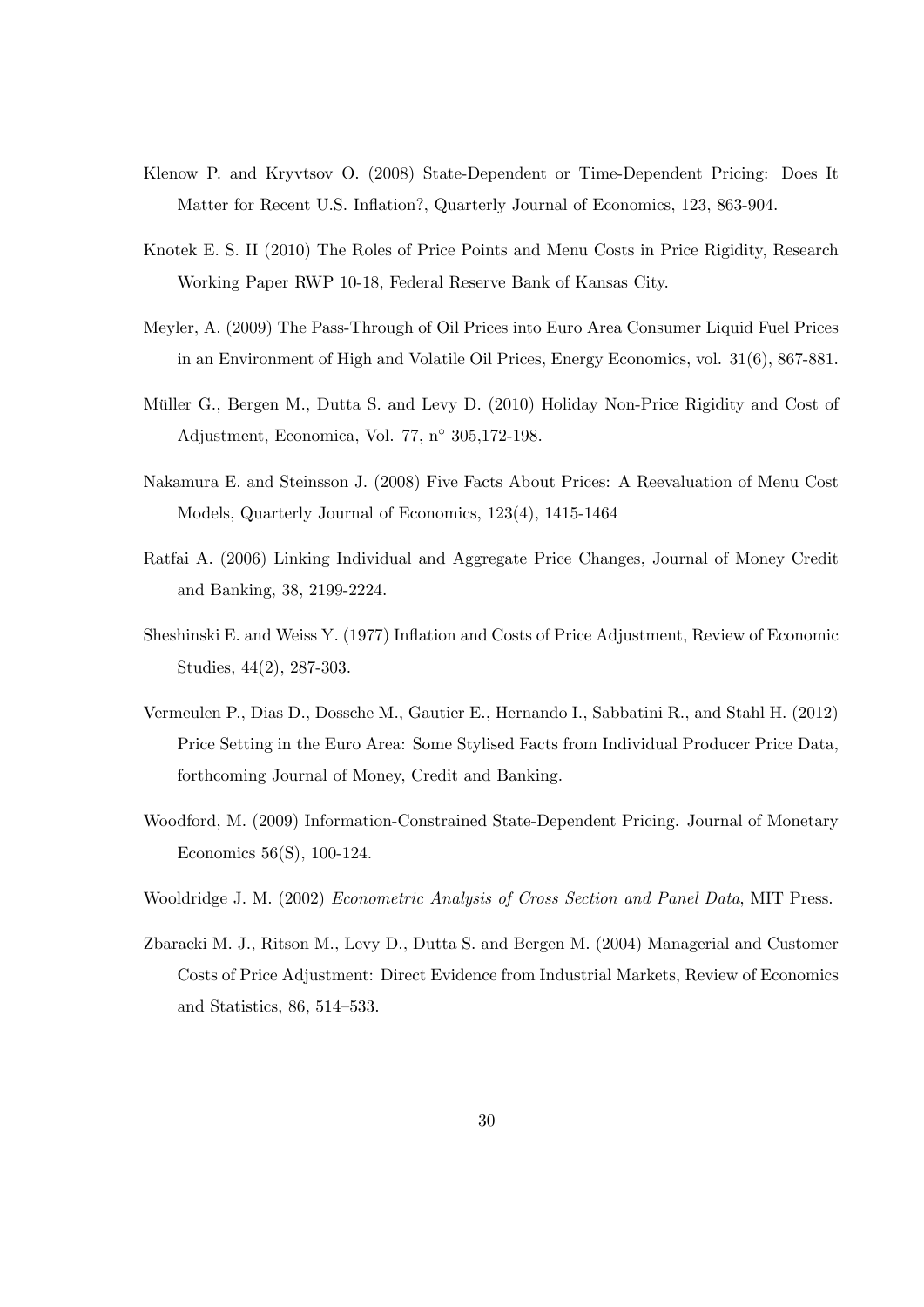|                                      | N <sub>b</sub> obs. | Mean  | Q25   | Q50   | Q75   |
|--------------------------------------|---------------------|-------|-------|-------|-------|
| <b>Price duration</b>                |                     |       |       |       |       |
| - Diesel                             |                     |       |       |       |       |
| <i>individual price trajectories</i> | 1,315,188           | 5.23  | 2.00  | 4.00  | 7.00  |
| <i>average by gas station</i>        | 10,161              | 6.64  | 4.61  | 6.05  | 8.13  |
| - Unleaded Petrol                    |                     |       |       |       |       |
| <i>individual price trajectories</i> | 1,213,842           | 5.58  | 2.00  | 4.00  | 7.00  |
| <i>average by gas station</i>        | 10,013              | 7.02  | 4.95  | 6.41  | 8.54  |
| Frequency of price changes           |                     |       |       |       |       |
| - Diesel                             |                     |       |       |       |       |
| Total                                | 10,161              | 17.62 | 11.82 | 16.25 | 21.50 |
| <i>Increase</i>                      | 10,161              | 8.71  | 5.83  | 8.13  | 10.78 |
| Decrease                             | 10,161              | 8.91  | 5.84  | 8.15  | 10.91 |
| - Unleaded Petrol                    |                     |       |       |       |       |
| <b>Total</b>                         | 10,013              | 16.52 | 11.19 | 15.27 | 20.00 |
| <i>Increase</i>                      | 10,013              | 8.74  | 6.07  | 8.21  | 10.56 |
| Decrease                             | 10,013              | 7.78  | 5.00  | 7.06  | 9.55  |

Table 1: Price durations (in days) and frequency of price changes (in %)

Note: For statistics on price durations, for the line "individual price trajectories", we compute statistics on the duration of price changes considering all individual price trajectories. For the line "average by gas station" but also for the frequency results, we compute firstly the average duration and frequency of price changes for each retailer. Then we compute the average of durations and frequencies.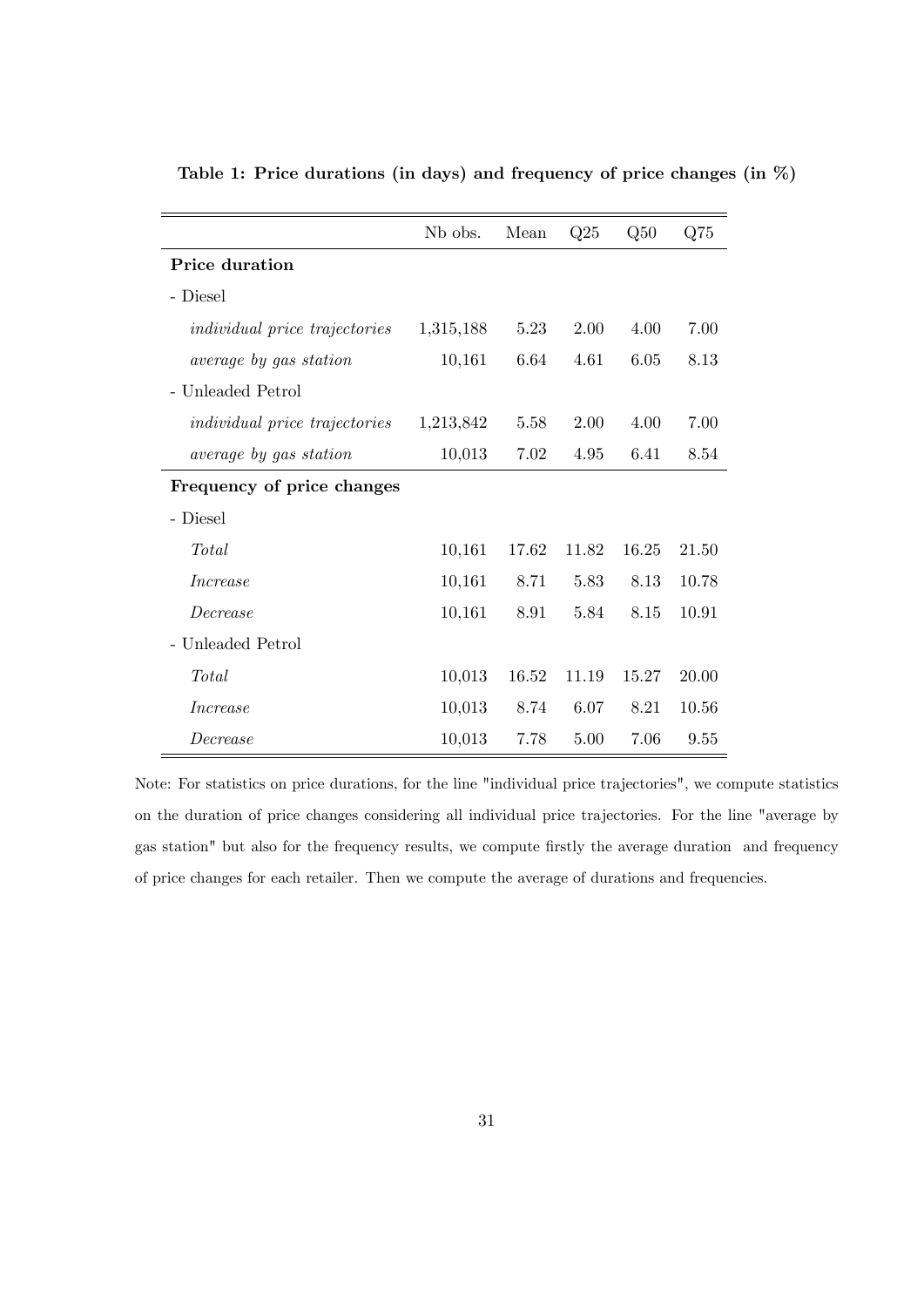|                            |       | Supermarkets Other gas stations |
|----------------------------|-------|---------------------------------|
| Price duration             |       |                                 |
| - Diesel                   | 6.01  | 7.14                            |
| - Unleaded Petrol          | 6.47  | 7.46                            |
| Frequency of price changes |       |                                 |
| - Diesel                   | 20.10 | 15.60                           |
| - Unleaded Petrol          | 18.54 | 14.86                           |

Table 2: Heterogeneity in price durations (in days) and frequencies of price changes (in %)

Note: We compute firstly the average duration and frequency of price changes for each retailer. Then we compute the average of durations and frequencies.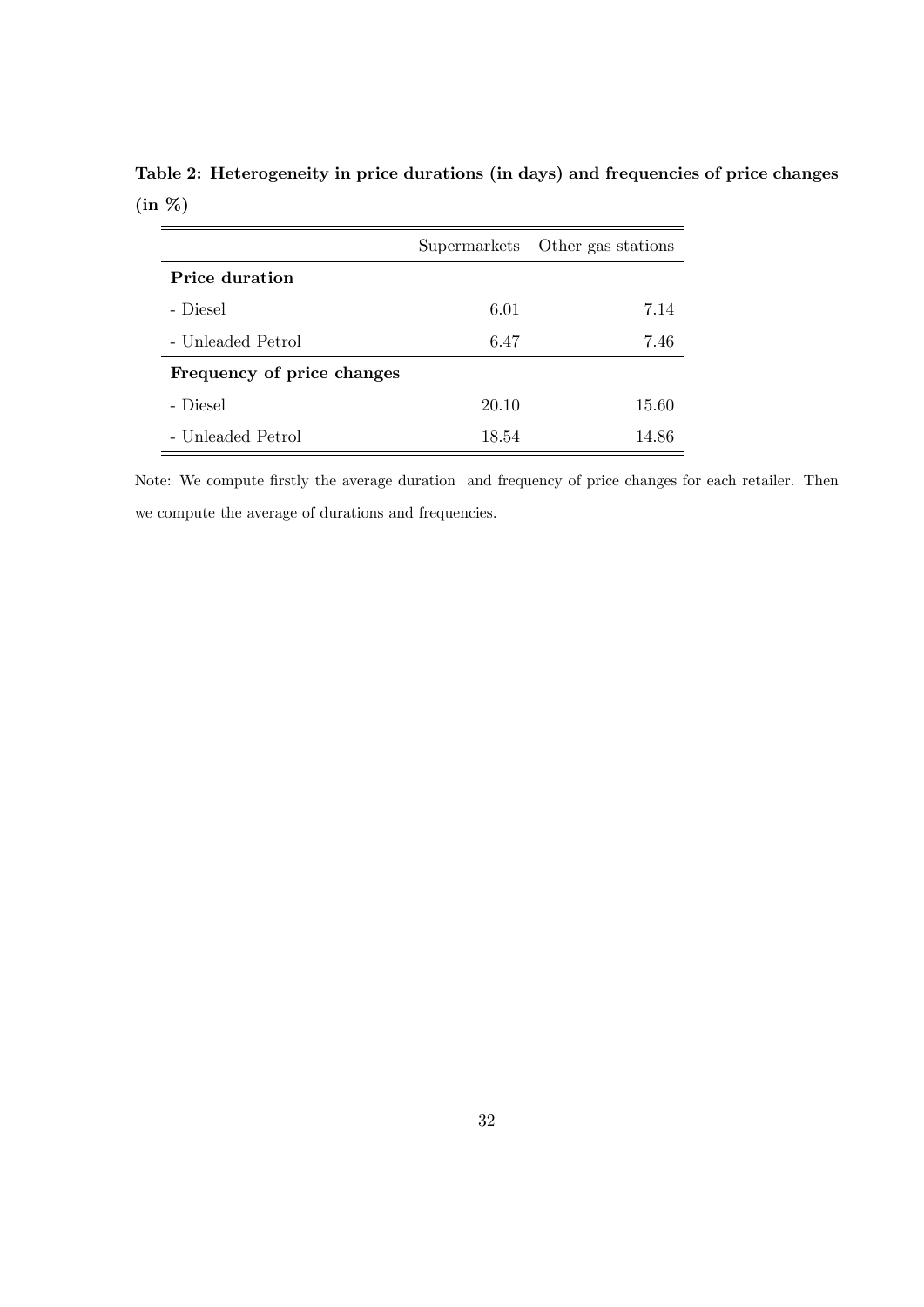|           |       | <b>Diesel</b> |                |       | Unleaded Petrol |                |  |
|-----------|-------|---------------|----------------|-------|-----------------|----------------|--|
|           | Total | Supermarkets  | Other stations | Total | Supermarkets    | Other stations |  |
| Monday    | 12.47 | 15.13         | 9.16           | 12.50 | 15.19           | 9.24           |  |
| Tuesday   | 18.91 | 17.79         | 20.31          | 19.06 | 18.00           | 20.35          |  |
| Wednesday | 17.38 | 16.25         | 18.79          | 17.24 | 16.18           | 18.54          |  |
| Thursday  | 16.80 | 15.78         | 18.08          | 16.74 | 15.60           | 18.13          |  |
| Friday    | 21.02 | 22.14         | 19.62          | 21.23 | 22.33           | 19.89          |  |
| Saturday  | 12.61 | 12.14         | 13.20          | 12.43 | 11.94           | 13.02          |  |
| Sunday    | 0.80  | 0.77          | 0.84           | 0.80  | 0.76            | 0.84           |  |

Table 3: Frequency of price changes over the week (in %)

Note: Frequencies are computed as the proportion of price changes (calculated over all price changes) at each day of the week. All columns sum to 100%.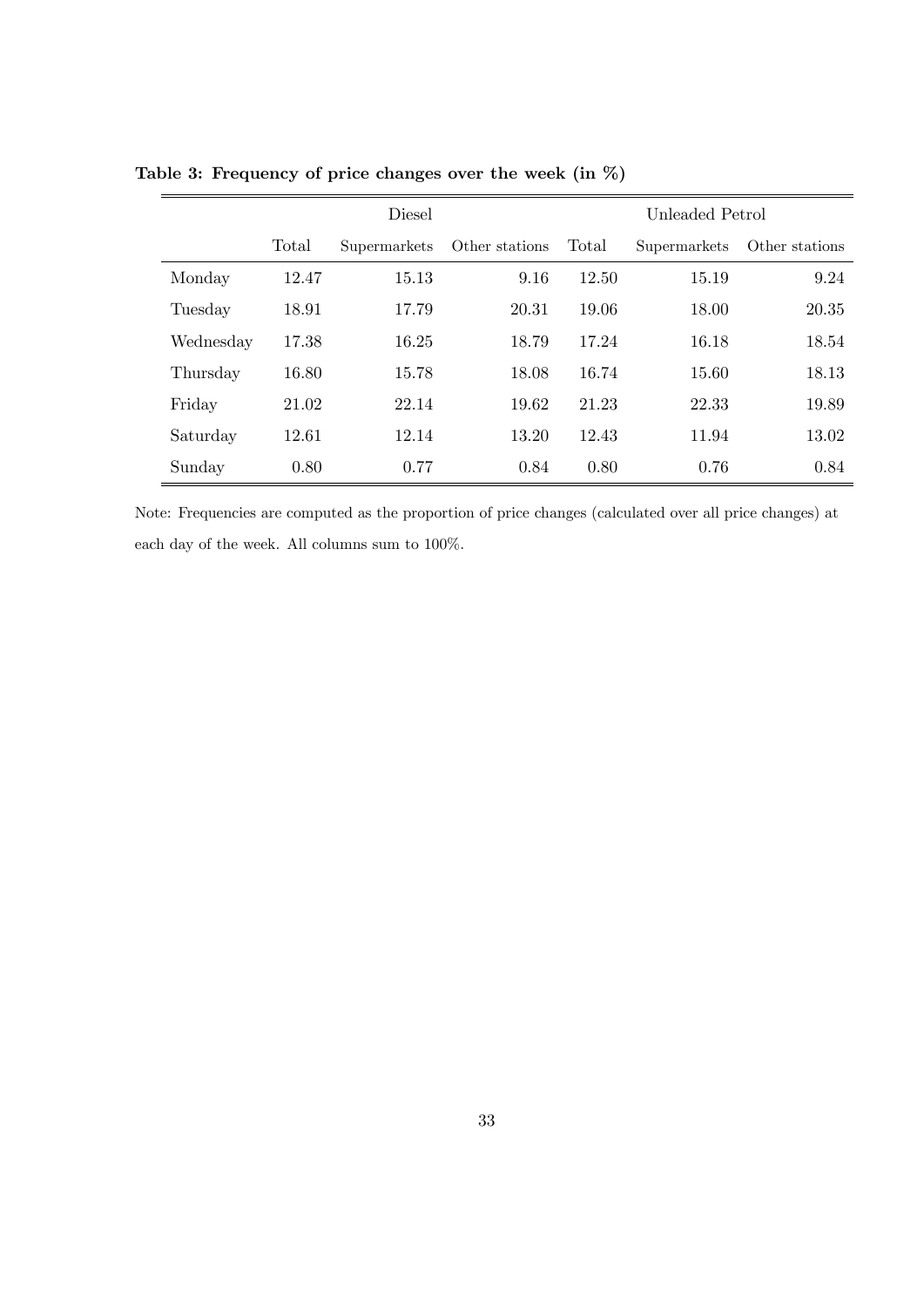|                               |                    | N <sub>b</sub> obs | Mean    | Q25     | Q50     | Q75     |
|-------------------------------|--------------------|--------------------|---------|---------|---------|---------|
| Diesel prices                 |                    |                    |         |         |         |         |
| Increases                     |                    |                    |         |         |         |         |
|                               | Total              | 639,966            | 2.33    | 1.15    | 1.77    | 2.80    |
|                               | Supermarks         | 353,619            | 2.46    | 1.08    | 1.82    | 3.07    |
|                               | Other gas stations | 286,347            | 2.16    | 1.21    | 1.71    | 2.54    |
| Decreases                     |                    |                    |         |         |         |         |
|                               | Total              | 651,078            | $-2.41$ | $-3.06$ | $-1.87$ | $-1.16$ |
|                               | Supermarks         | 361,676            | $-2.50$ | $-3.25$ | $-1.91$ | $-1.09$ |
|                               | Other gas stations | 289,402            | $-2.30$ | $-2.86$ | $-1.85$ | $-1.23$ |
| <b>Unleaded Petrol prices</b> |                    |                    |         |         |         |         |
| Increases                     |                    |                    |         |         |         |         |
|                               | Total              | 625,757            | 2.86    | 1.41    | 2.04    | 3.49    |
|                               | Supermarks         | 340,431            | 3.07    | 1.32    | 2.22    | 3.89    |
|                               | Other gas stations | 285,326            | 2.60    | 1.46    | 1.92    | 3.10    |
| Decreases                     |                    |                    |         |         |         |         |
|                               | Total              | 563,489            | $-2.93$ | $-3.71$ | $-2.16$ | $-1.37$ |
|                               | Supermarks         | 311,985            | $-3.08$ | $-4.00$ | $-2.22$ | $-1.24$ |
|                               | Other gas stations | 251,504            | $-2.75$ | $-3.42$ | $-2.10$ | $-1.45$ |

Table 4: Size of price changes (in %)

Note: Frequencies are computed as the proportion of price changes at each day of the week.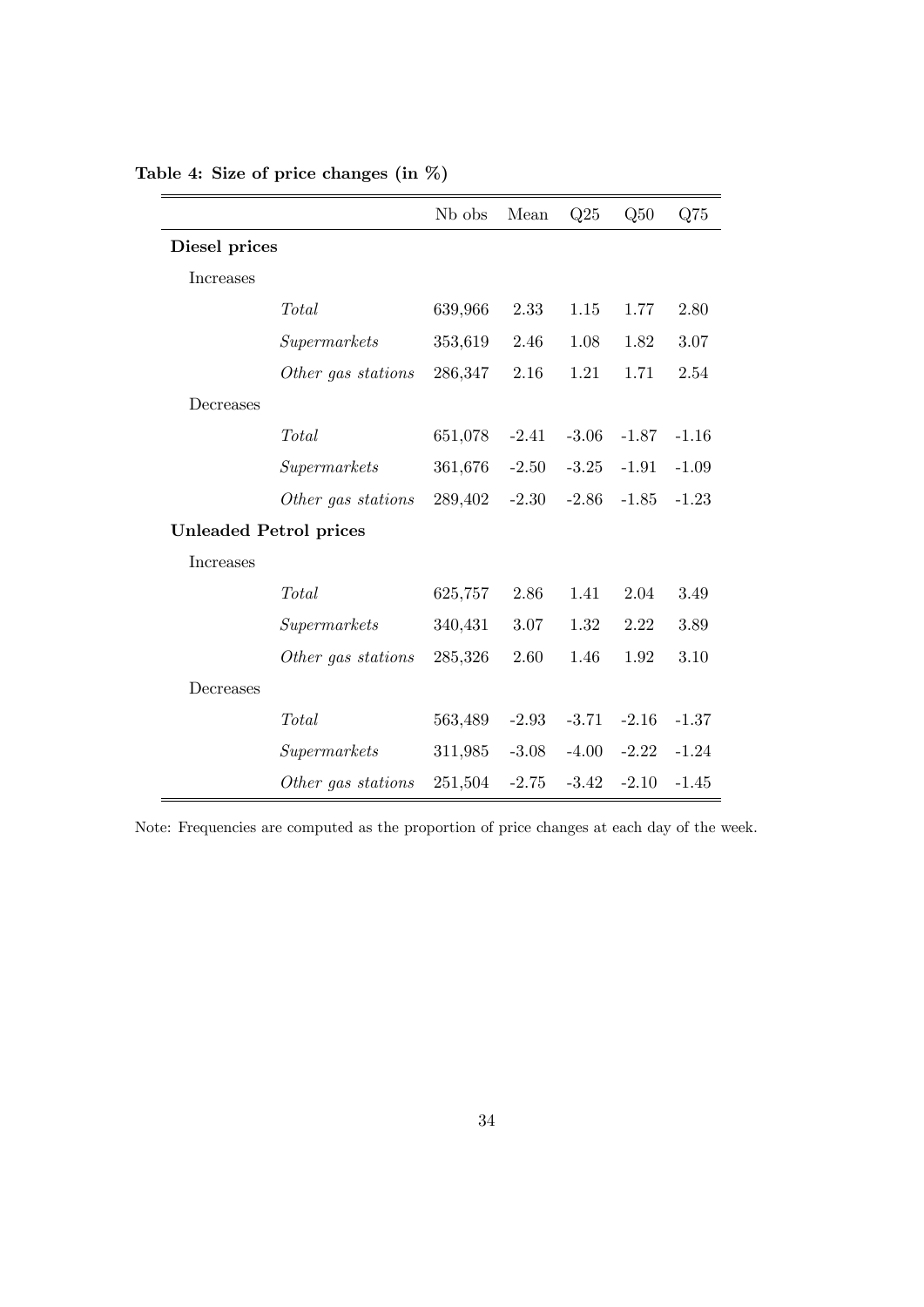|            |       |          |          | <b>Diesel</b> |          |          | Unleaded petrol |          |           |         |          |  |
|------------|-------|----------|----------|---------------|----------|----------|-----------------|----------|-----------|---------|----------|--|
|            |       | Q25      | Q50      | Q75           | Mean     | Stdc     | Q25             | Q50      | Q75       | Mean    | Stdc     |  |
| $\alpha$   |       | 1.14     | 1.88     | 3.08          | 2.11     | $1.27\,$ | $-3.29$         | $-2.31$  | $-1.24$   | $-2.22$ | 1.73     |  |
| $\beta$    |       | 0.71     | 0.80     | 0.83          | 0.77     | 0.07     | 0.63            | 0.68     | 0.72      | 0.67    | 0.06     |  |
| $\sigma_1$ |       | 1.42     | 1.55     | 1.71          | 1.58     | $0.28\,$ | 1.68            | 1.88     | 2.11      | 1.92    | 0.41     |  |
|            | Mon.  | $-7.91$  | $-5.71$  | $-3.77$       | $-7.71$  | 8.00     | $-9.85$         | $-7.08$  | $-4.79$   | $-9.16$ | 8.44     |  |
|            | Tues. | $-5.74$  | $-4.09$  | $-2.96$       | $-4.56$  | 2.67     | $-7.29$         | $-5.16$  | $-3.78$   | $-5.74$ | 3.19     |  |
| $\gamma_s$ | Wed.  | $-5.93$  | $-4.35$  | $-3.24$       | $-4.76$  | 2.55     | $-7.45$         | $-5.50$  | $-4.14$   | $-6.03$ | $3.13\,$ |  |
|            | Thu.  | $-6.19$  | $-4.57$  | $-3.38$       | $-5.02$  | 2.97     | $-7.67$         | $-5.72$  | $-4.27$   | $-6.31$ | 3.79     |  |
|            | Fri.  | $-5.49$  | $-4.01$  | $-2.94$       | $-4.39$  | 2.48     | $-6.87$         | $-5.10$  | $-3.76$   | $-5.56$ | 3.30     |  |
|            | Sat.  | $-7.68$  | $-5.46$  | $-3.76$       | $-7.51$  | 7.75     | $-9.52$         | $-6.99$  | $-4.87$   | $-9.11$ | 8.39     |  |
|            | Mon.  | 3.89     | 5.81     | 8.38          | 8.52     | 8.76     | 4.99            | 7.29     | $10.51\,$ | 10.28   | 9.61     |  |
|            | Tues. | $3.09\,$ | 4.24     | 5.89          | 4.72     | 2.97     | 3.98            | 5.41     | 7.56      | 6.14    | 4.50     |  |
| $\gamma_S$ | Wed.  | 3.31     | 4.46     | $6.08\,$      | 4.93     | 2.88     | 4.29            | 5.71     | 7.77      | 6.39    | 4.18     |  |
|            | Thu.  | $3.29\,$ | 4.52     | 6.18          | $5.03\,$ | $3.16\,$ | 4.29            | 5.79     | 7.88      | 6.56    | 4.61     |  |
|            | Fri.  | 2.82     | 3.94     | 5.46          | 4.33     | 2.55     | 3.70            | $5.07\,$ | 6.97      | 5.58    | 3.24     |  |
|            | Sat.  | 3.69     | $5.36\,$ | 7.58          | 7.50     | 7.97     | 4.88            | 6.97     | 9.68      | 9.38    | 8.89     |  |
| $\sigma_2$ |       | 2.52     | 3.11     | 3.82          | 3.18     | 1.03     | 3.12            | 3.82     | 4.74      | 3.98    | 1.33     |  |

Table 5: Estimation results - Time-varying (S,s) model

Note: We estimate for each individual gas station a time-varying (S,s) model and then compute statistics on the parameter estimates we obtained. We consider all gas stations with more than 400 individual observations of prices. For diesel prices, 7,917 values of parameters estimates are available and 7,211 for unleaded petrol prices. Observations on Sundays are excluded from the sample used for the estimation.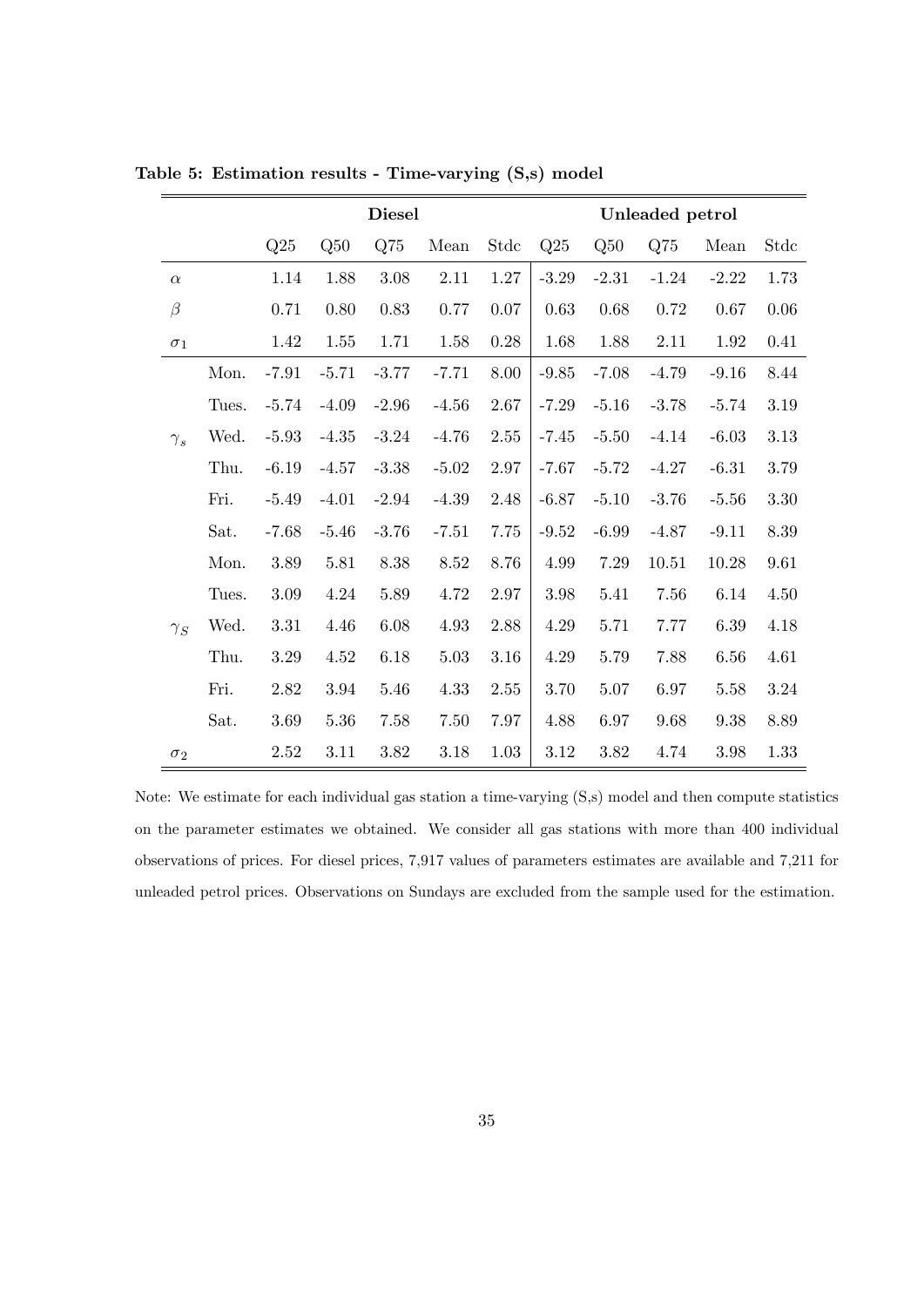|            |       |         | Diesel prices |         | Unleaded petrol prices |         |              |          |       |
|------------|-------|---------|---------------|---------|------------------------|---------|--------------|----------|-------|
|            |       |         | Supermarkets  | Others  |                        |         | Supermarkets | Others   |       |
|            |       | Mean    | Stdc          | Mean    | Stdc                   | Mean    | Stdc         | Mean     | Stdc  |
| $\alpha$   |       | 1.47    | 0.89          | 2.75    | 1.27                   | $-2.75$ | 1.45         | $-1.70$  | 1.82  |
| $\beta$    |       | 0.81    | 0.04          | 0.73    | 0.07                   | 0.70    | 0.04         | 0.64     | 0.07  |
| $\sigma_1$ |       | 1.61    | 0.22          | 1.55    | 0.34                   | 1.96    | 0.33         | 1.88     | 0.47  |
|            | Mon.  | $-5.80$ | 5.63          | $-9.63$ | 9.44                   | $-7.12$ | 5.76         | $-11.18$ | 10.03 |
|            | Tues. | $-4.59$ | 2.72          | $-4.53$ | 2.61                   | $-5.83$ | 3.24         | $-5.66$  | 3.14  |
| $\gamma_s$ | Wed.  | $-4.83$ | 2.54          | $-4.69$ | $2.55\,$               | $-6.17$ | 3.15         | $-5.90$  | 3.10  |
|            | Thu.  | $-5.06$ | 3.06          | $-4.97$ | 2.89                   | $-6.47$ | 3.77         | $-6.15$  | 3.81  |
|            | Fri.  | $-4.17$ | 2.64          | $-4.62$ | 2.28                   | $-5.32$ | 3.33         | $-5.79$  | 3.25  |
|            | Sat.  | $-6.44$ | 5.81          | $-8.60$ | 9.17                   | $-8.14$ | 6.54         | $-10.07$ | 9.80  |
|            | Mon.  | 6.24    | 6.11          | 10.82   | 10.29                  | 7.68    | 6.82         | 12.85    | 11.15 |
|            | Tues. | 4.86    | 3.37          | 4.59    | 2.49                   | 6.32    | $5.15\,$     | 5.96     | 3.74  |
| $\gamma_S$ | Wed.  | 4.99    | 2.93          | 4.97    | 3.14                   | 6.54    | 4.04         | 6.25     | 4.32  |
|            | Thu.  | 5.08    | 3.18          | 4.97    | 3.14                   | 6.67    | 5.32         | 6.46     | 4.86  |
|            | Fri.  | 4.07    | 2.46          | 4.59    | 2.60                   | 4.34    | 3.14         | 5.84     | 3.32  |
|            | Sat.  | 6.47    | 6.15          | 8.53    | 9.34                   | 8.47    | 7.80         | 5.84     | 10.45 |
| $\sigma_2$ |       | 3.19    | 1.11          | 3.17    | 0.93                   | 4.01    | 1.36         | 3.94     | 1.30  |

Table 6: Estimation results - Time-varying (S,s) model - supermarkets versus other gas stations

Note: We estimate for each individual gas station a time-varying (S,s) model and then compute statistics on the parameter estimates we obtained. We consider all gas stations with more than 400 individual observations of prices. For diesel prices, 4,004 and 3, 913 values of parameters estimates are available for supermarkets and other stations respectively and 3,585 and 3,626 for unleaded petrol prices. Observations on Sundays are excluded from the sample used for the estimation.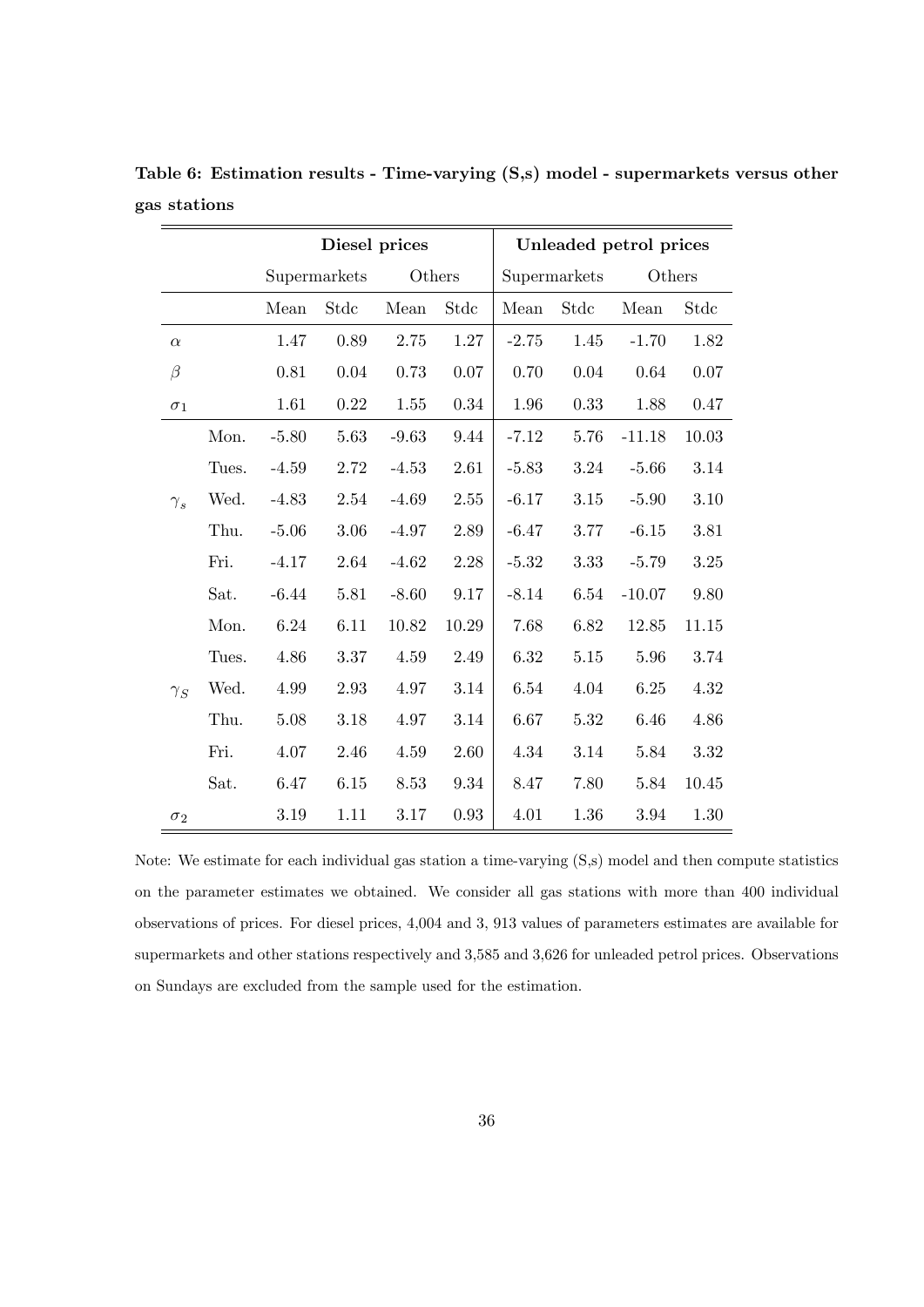|                                                   | $\alpha_i$  | $\beta_i$   | $\frac{ s_i + S_i }{2}$ |
|---------------------------------------------------|-------------|-------------|-------------------------|
| Distance to closest supermarket gas station (km)  | $0.012***$  | $-0.001***$ | $0.035***$              |
|                                                   | (0.003)     | (0.000)     | (0.009)                 |
| Number of supermarket gas stations within 10 kms  | $-0.009***$ | $0.001***$  | $-0.025***$             |
|                                                   | (0.002)     | (0.000)     | (0.006)                 |
| Motorway                                          | 0.083       | $-0.108***$ | $2.577***$              |
|                                                   | (0.058)     | (0.002)     | (0.152)                 |
| Pricing points                                    | 0.010       | $-0.008***$ | $0.905***$              |
|                                                   | (0.027)     | (0.001)     | (0.072)                 |
| Households owning a car $(\%)$                    | $-0.010***$ | $0.001***$  | $0.010**$               |
|                                                   | (0.002)     | (0.00)      | (0.004)                 |
| Urban area with $20,000$ to $100,000$ inhabitants | $-0.030$    | $0.005***$  | $-0.457***$             |
|                                                   | (0.035)     | (0.001)     | (0.092)                 |
| Urban area with more than 100,000 inhabitants     | $-0.040$    | $0.005***$  | $-0.401***$             |
|                                                   | (0.037)     | (0.001)     | (0.097)                 |
| Paris and its region                              | $-0.039$    | $-0.003$    | $-0.433$                |
|                                                   | (0.128)     | (0.004)     | (0.333)                 |
| Unemployment rate $(\%)$                          | $-0.012***$ | $0.001***$  | $0.024**$               |
|                                                   | (0.004)     | (0.000)     | (0.011)                 |
| Pump working with credit/debit cards              | $-0.037$    | $0.003***$  | 0.049                   |
|                                                   | (0.026)     | (0.001)     | (0.067)                 |
| Store                                             | $0.162***$  | $-0.006***$ | $0.339***$              |
|                                                   | (0.036)     | (0.001)     | (0.095)                 |
| Restaurant                                        | $-0.001$    | 0.002       | $-0.385***$             |
|                                                   | (0.034)     | (0.001)     | (0.088)                 |
| Car services                                      | 0.033       | $-0.003***$ | $-0.233***$             |
|                                                   | (0.028)     | (0.001)     | (0.073)                 |
| Premium gasoline                                  | $0.110***$  | $-0.002$    | 0.085                   |
|                                                   | (0.039)     | (0.001)     | (0.101)                 |
| Adjusted $R^2$                                    | 0.525       | 0.810       | 0.377                   |
| Number of observations                            | 6,916       | 6,916       | 6,916                   |

Table 7: Determinants of time-varying (S,s) model parameters - Diesel

Note: Columns report the OLS estimates for the time-varying (S,s) model parameters. "Motorway" is a dummy variable equal to one if the gas stations is on a motorway. "Pricing points" is a dummy variable equal to one if more than 95% of prices of a given gas station end by 0 or 9. Local unemployment rates and share of households owning at least one car come from the census 2008. "Pump working with credit/debit cards", "Store", "Restaurant", "Car services" and "Premium gasoline" are dummy variables if the service is provided in the gas station. Dummy variables for 28 different brands and 22 regions are included. Significance level : \*\*\*  $1\%$ , \*\*  $5\%$ , \*  $10\%$ .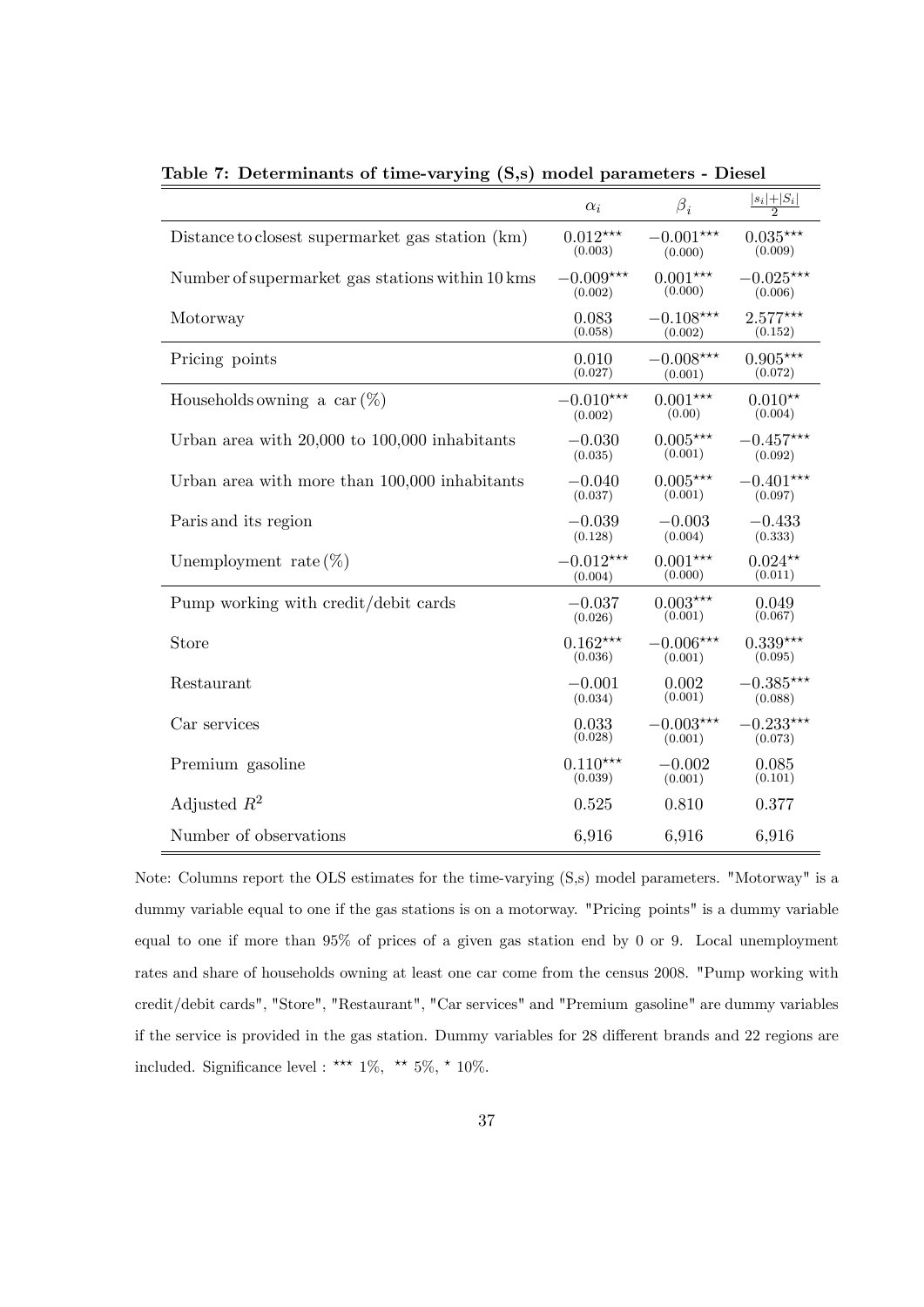|                                                   | $\alpha_i$  | $\beta_i$   | $\frac{ s_i + S_i }{2}$ |
|---------------------------------------------------|-------------|-------------|-------------------------|
| Distance to closest supermarket gas station (km)  | $0.015***$  | $-0.000$    | 0.006                   |
|                                                   | (0.005)     | (0.000)     | (0.011)                 |
| Number of supermarket gas stations within 10 kms  | $-0.004$    | $0.001***$  | $-0.036***$             |
|                                                   | (0.004)     | (0.000)     | (0.008)                 |
| Motorway                                          | $0.634***$  | $-0.064***$ | $3.647***$              |
|                                                   | (0.097)     | (0.003)     | (0.196)                 |
| Pricing points                                    | $0.139***$  | $-0.007***$ | $1.155***$              |
|                                                   | (0.047)     | (0.001)     | (0.094)                 |
| Households owning a car $(\%)$                    | $-0.010***$ | $0.000***$  | 0.006                   |
|                                                   | (0.003)     | (0.000)     | (0.006)                 |
| Urban area with $20,000$ to $100,000$ inhabitants | 0.068       | $0.008***$  | $-0.570***$             |
|                                                   | (0.059)     | (0.002)     | (0.120)                 |
| Urban area with more than 100,000 inhabitants     | $-0.042$    | $0.008***$  | $-0.717***$             |
|                                                   | (0.063)     | (0.002)     | (0.127)                 |
| Paris and its region                              | 0.186       | 0.006       | $-1.047**$              |
|                                                   | (0.247)     | (0.007)     | (0.500)                 |
| Unemployment rate $(\%)$                          | $-0.012*$   | $0.001***$  | 0.023                   |
|                                                   | (0.007)     | (0.000)     | (0.014)                 |
| Pump working with credit/debit cards              | $-0.060$    | $0.002*$    | 0.048                   |
|                                                   | (0.043)     | (0.001)     | (0.088)                 |
| Store                                             | 0.065       | $-0.008***$ | $0.378***$              |
|                                                   | (0.062)     | (0.002)     | (0.125)                 |
| Restaurant                                        | $-0.026$    | $0.003**$   | $-0.405***$             |
|                                                   | (0.057)     | (0.001)     | (0.115)                 |
| Car services                                      | $-0.017$    | $-0.003**$  | $-0.203**$              |
|                                                   | (0.047)     | (0.001)     | (0.096)                 |
| Premium gasoline                                  | $0.148**$   | $-0.001$    | 0.159                   |
|                                                   | (0.065)     | (0.002)     | (0.132)                 |
| Adjusted $R^2$                                    | 0.300       | 0.659       | 0.375                   |
| Number of observations                            | 6,262       | 6,262       | 6,262                   |

Table 8: Determinants of time-varying (S,s) model parameters - Unleaded petrol

Note: Columns report the OLS estimates for the time-varying (S,s) model parameters. "Motorway" is a dummy variable equal to one if the gas stations is on a motorway. "Pricing points" is a dummy variable equal to one if more than 95% of prices of a given gas station end by 0 or 9. Local unemployment rates and share of households owning at least one car come from the census 2008. "Pump working with credit/debit cards", "Store", "Restaurant", "Car services" and "Premium gasoline" are dummy variables if the service is provided in the gas station. Dummy variables for 28 different brands and 22 regions are included. Significance level : \*\*\*  $1\%$ , \*\*  $5\%$ , \*  $10\%$ .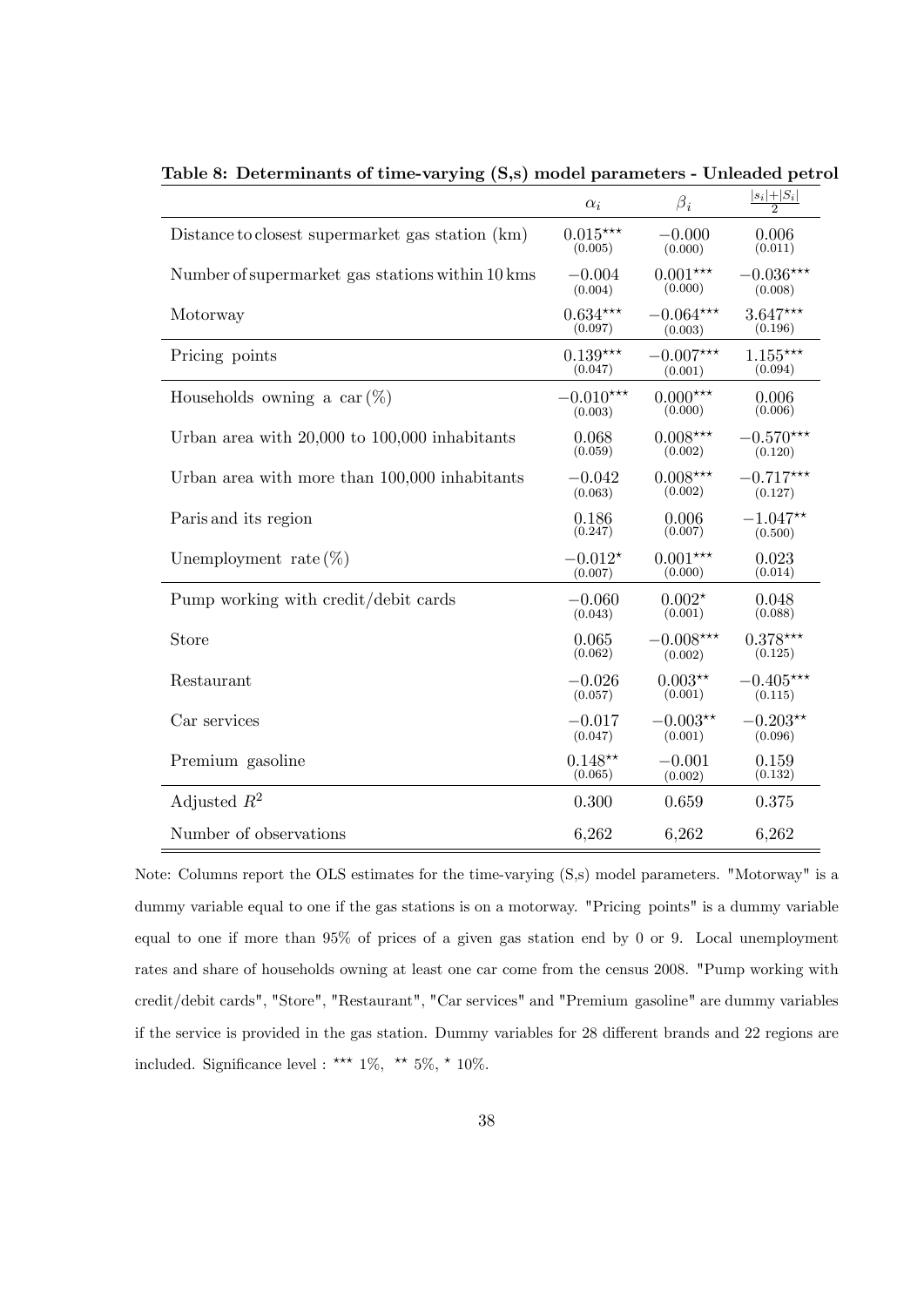|               |            |          | $5\%$     |          |       | $1\%$     |           |
|---------------|------------|----------|-----------|----------|-------|-----------|-----------|
|               |            | Total    | Super Mkt | Other    | Total | Super Mkt | Other     |
| <b>Diesel</b> |            |          |           |          |       |           |           |
|               | Mon.       | 16.46    | 24.10     | 8.64     | 9.65  | 15.04     | 4.14      |
|               | Tues.      | 20.75    | 24.98     | 16.43    | 10.90 | 14.79     | 6.93      |
|               | Wed.       | 17.97    | 17.48     | 18.48    | 8.87  | 9.44      | 8.28      |
|               | Thu.       | 8.44     | 11.44     | 5.37     | 3.84  | 5.29      | 2.35      |
|               | Fri.       | $6.85\,$ | 8.44      | 5.21     | 3.47  | 4.17      | 2.76      |
|               | Sat.       | $8.22\,$ | $9.29\,$  | $7.13\,$ | 3.88  | 4.37      | 3.37      |
|               | Fixed Cost | 5.87     | 8.50      | 3.35     | 1.99  | 3.03      | $0.99\,$  |
| Unleaded      |            |          |           |          |       |           |           |
|               | Mon.       | 22.35    | 25.44     | 19.18    | 18.78 | 21.34     | $16.14\,$ |
|               | Tues.      | 21.07    | 24.26     | 17.77    | 15.17 | 18.61     | 11.63     |
|               | Wed.       | 20.50    | 23.42     | 17.49    | 14.67 | 17.38     | 11.88     |
|               | Thu.       | 11.65    | 13.28     | 9.97     | 8.45  | 9.95      | 6.90      |
|               | Fri.       | 10.64    | 12.65     | 8.56     | 7.96  | 9.95      | 5.91      |
|               | Sat.       | 13.73    | 14.67     | 12.76    | 11.08 | 11.89     | 10.25     |
|               | Fixed Cost | 7.14     | 10.10     | 4.25     | 2.32  | 3.37      | 1.28      |

Table 9: Proportion of gas stations with significant downward asymmetric reaction (Wald test  $\gamma_s + \gamma_S > 0$ )

Note: We compute the proportion of gas stations for which the hypothesis  $\gamma_{s_i} + \gamma_{S_i} > 0$  is accepted at a 5%- and 1%-levels. For the time-varying threshold models, we compute this test day by day (i) and for the standard (S,s) model we test the hypothesis  $\gamma_s + \gamma_s > 0$ . Sundays are excluded from the analysis.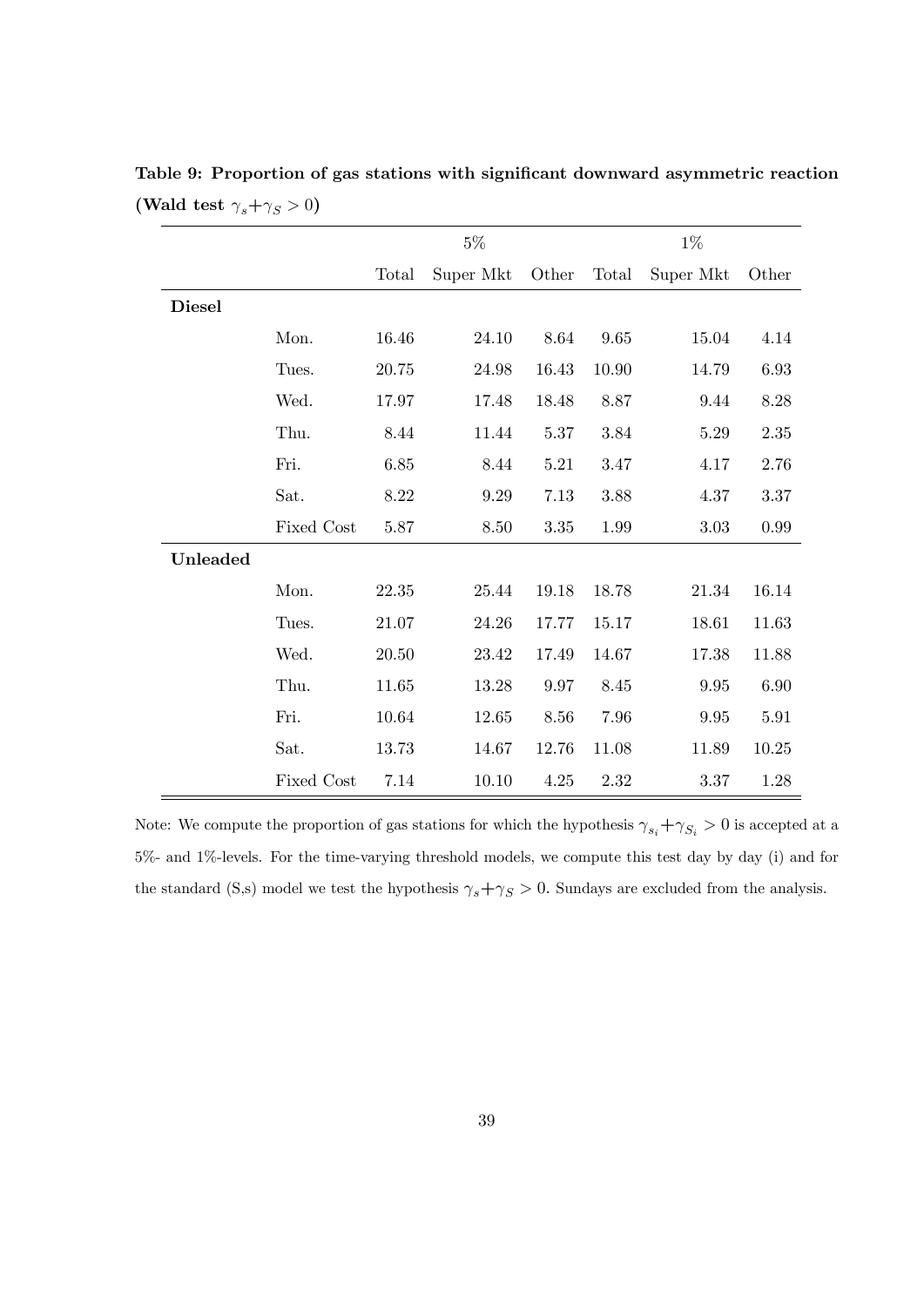|                    | $F_{\pm}$ | $F-$  | $dp-$   | $dp+$   | Prop. of $ dp $   |       |         |  |
|--------------------|-----------|-------|---------|---------|-------------------|-------|---------|--|
|                    |           |       |         |         | $< 0.5\%$ $< 1\%$ |       | $> 5\%$ |  |
| Diesel             |           |       |         |         |                   |       |         |  |
| Sample             | 10.66     | 10.92 | $-2.40$ | 2.38    | 8.86              | 23.94 | 8.96    |  |
| Variable menu cost | 13.08     | 13.11 | $-2.84$ | 2.90    | 9.30              | 18.65 | 12.45   |  |
| Fixed Menu Cost    | 14.37     | 14.76 | $-6.09$ | 6.60    | 0.07              | 0.21  | 60.66   |  |
| Calvo              | 11.23     | 11.18 | $-2.43$ | 2.46    | 17.34             | 30.61 | 10.46   |  |
| Unleaded Petrol    |           |       |         |         |                   |       |         |  |
| Sample             | 10.27     | 9.15  | $-2.96$ | 2.91    | 6.78              | 17.00 | 14.52   |  |
| Variable menu cost | 12.07     | 12.36 | $-3.39$ | 3.51    | 7.71              | 15.20 | 21.83   |  |
| Fixed Menu Cost    | 14.02     | 13.83 | $-7.63$ | 8.22    | 0.04              | 0.09  | 80.07   |  |
| Calvo              | 10.62     | 10.37 | 2.99    | $-2.87$ | 14.52             | 25.78 | 17.07   |  |

Table 10: Simulated aggregated statistics

Note: We compute simulated price trajectories using our parameter estimates and taking exogenous variables at their sample values. We then compute the frequency of price changes for each gas station and calculate the average frequency of price changes. The same procedure is followed to calculate the average size of price changes and the average proportion of small and large price changes. We use simulations from the time-varying threshold model, the fixed (S,s) model and the "Calvo" model. Sundays are not considered.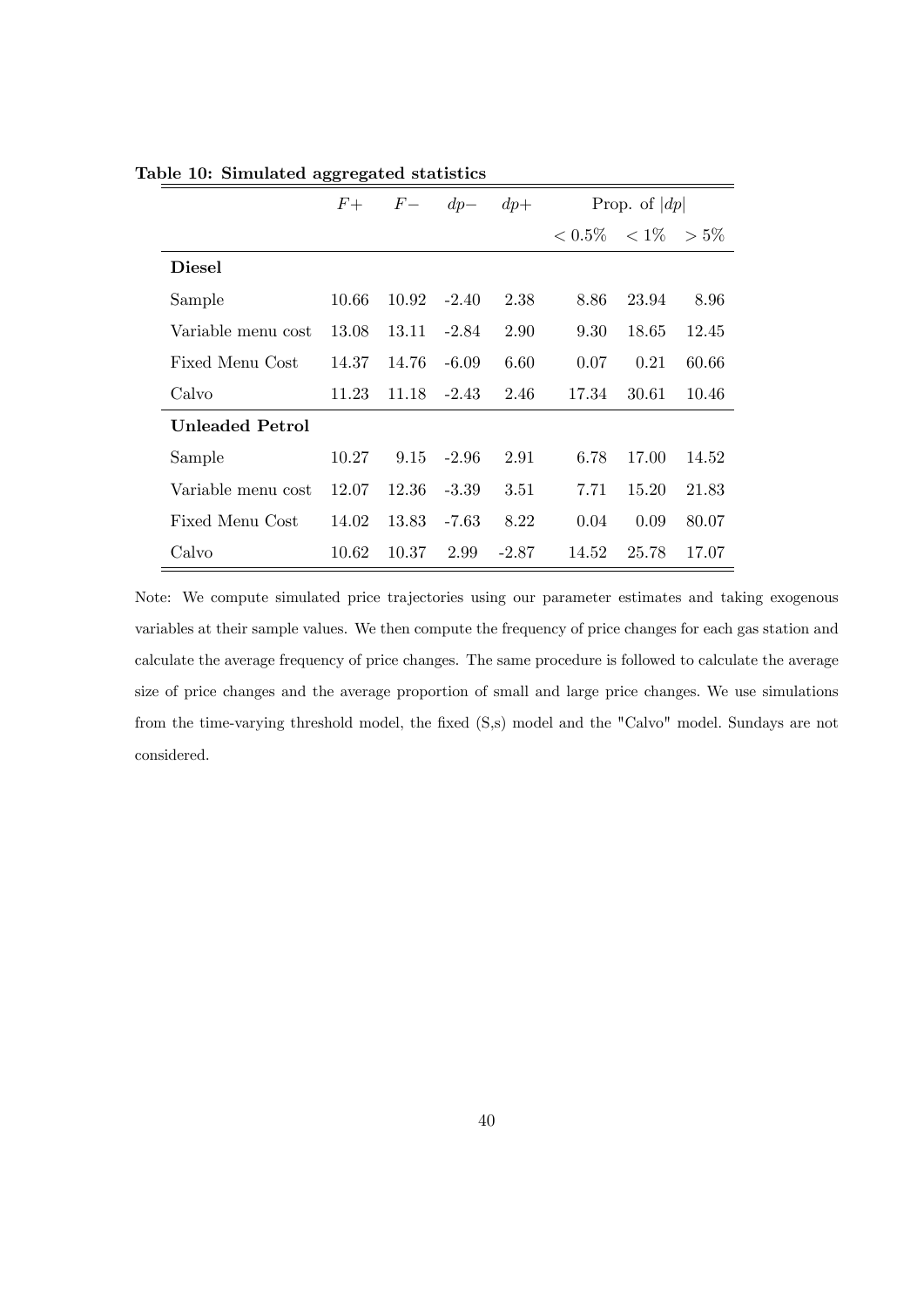|                    | Mon     | Tues  | Wed.   | - Thur. | Fri.  | Sat.  |
|--------------------|---------|-------|--------|---------|-------|-------|
| <b>Diesel</b>      |         |       |        |         |       |       |
| Sample             | 13 12   | 19.12 | 17.34  | - 16.78 | 20.90 | 12.72 |
| Variable menu cost | - 15.30 | 18.24 | -16.86 | - 16.39 | 19.40 | 13.82 |
| Unleaded Petrol    |         |       |        |         |       |       |
| Sample             | 13.19   | 19.24 | 17.26  | 16.68   | 21.13 | 12.50 |
| Variable menu cost | 15.04   | 18.23 | 16.98  | 16.33   | 19.38 | 14.04 |

Table 11: Simulation results: share of price changes over the week

Note: We compute simulated price trajectories using our parameter estimates and taking exogenous variables at their sample values. We then compute the frequency of price changes for each gas station and calculate the average frequency of price changes by day. Sundays are not considered.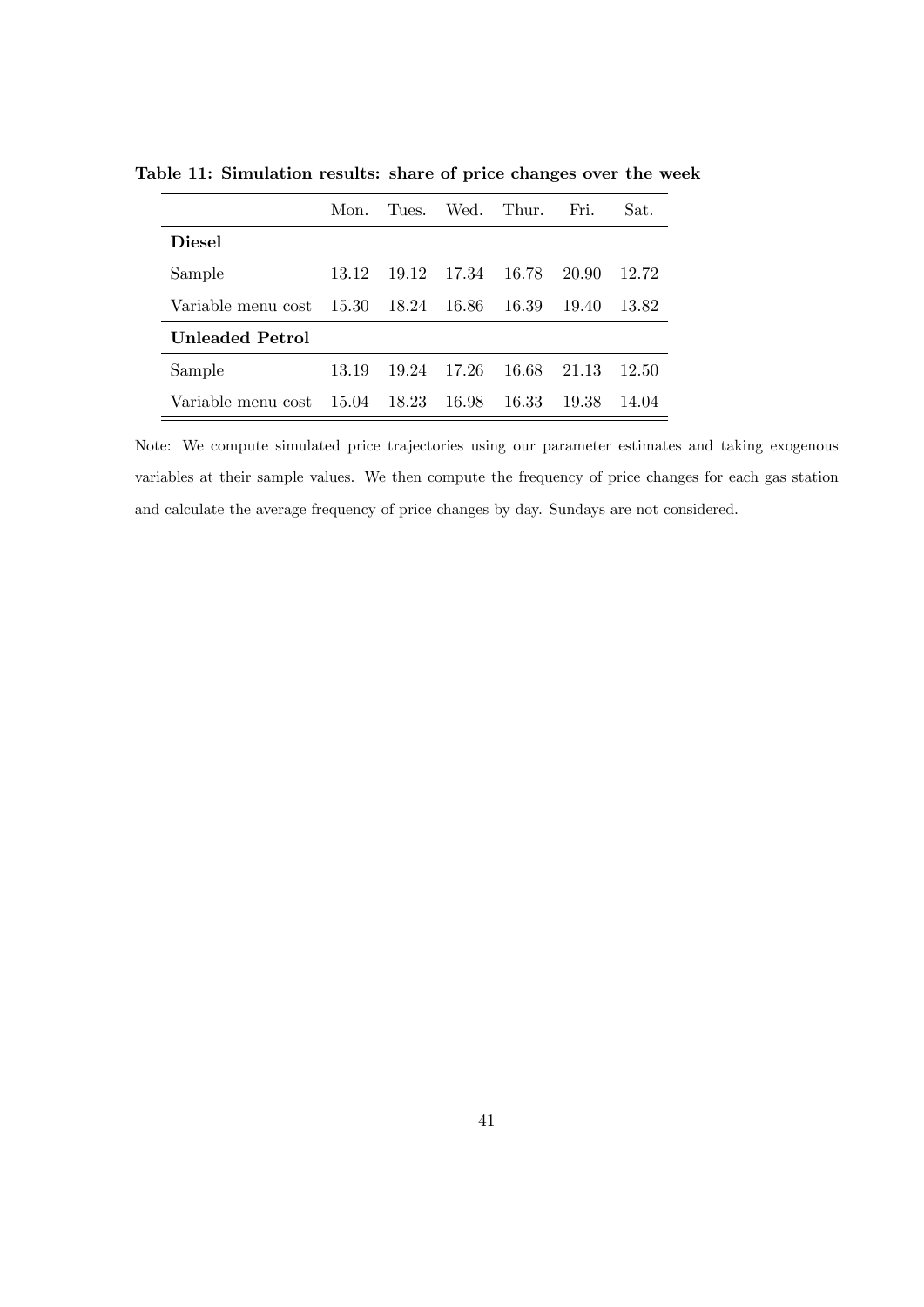|               |                |          |          | Fixed $(S,s)$ |              |        |          | Time-varying $(S,s)$ |              | Calvo |        |
|---------------|----------------|----------|----------|---------------|--------------|--------|----------|----------------------|--------------|-------|--------|
|               | nb days        | $-1\%$   | $1\%$    | $2\%$         | $5\%$        | $-1\%$ | $1\%$    | $2\%$                | $5\%$        | $1\%$ | $-1\%$ |
| <b>Diesel</b> |                |          |          |               |              |        |          |                      |              |       |        |
|               | $\mathbf{1}$   | 0.74     | 0.74     | 0.75          | 0.82         | 0.43   | 0.43     | 0.46                 | 0.58         | 0.23  | 0.23   |
|               | $\overline{2}$ | $0.90\,$ | $0.90\,$ | $\rm 0.91$    | 0.95         | 0.63   | 0.63     | 0.66                 | 0.77         | 0.40  | 0.40   |
|               | $\sqrt{3}$     | 0.95     | 0.95     | 0.96          | 0.98         | 0.77   | 0.77     | 0.79                 | 0.88         | 0.52  | 0.52   |
|               | $\bf 5$        | 0.98     | 0.98     | 0.98          | $\mathbf{1}$ | 0.87   | 0.87     | 0.89                 | $0.95\,$     | 0.69  | 0.69   |
|               | 10             | 0.99     | 0.99     | 0.99          | $\mathbf{1}$ | 0.97   | 0.97     | 0.97                 | 0.99         | 0.88  | 0.88   |
|               | 15             | 0.99     | 0.99     | 0.99          | $\mathbf{1}$ | 0.99   | 0.99     | 0.99                 | $\mathbf{1}$ | 0.95  | 0.95   |
| Petrol        |                |          |          |               |              |        |          |                      |              |       |        |
|               | $\mathbf{1}$   | 0.73     | 0.73     | 0.73          | 0.77         | 0.40   | 0.41     | 0.42                 | 0.49         | 0.21  | 0.21   |
|               | $\overline{2}$ | 0.89     | 0.89     | 0.89          | 0.92         | 0.61   | $0.61\,$ | 0.62                 | 0.70         | 0.37  | 0.37   |
|               | 3              | 0.94     | 0.94     | 0.94          | 0.96         | 0.75   | 0.75     | 0.76                 | 0.82         | 0.50  | 0.50   |
|               | $\overline{5}$ | 0.97     | 0.97     | 0.97          | 0.99         | 0.86   | $0.86\,$ | 0.87                 | 0.91         | 0.67  | 0.67   |
|               | 10             | 0.99     | 0.99     | 0.99          | 0.99         | 0.96   | 0.96     | 0.96                 | 0.98         | 0.87  | 0.87   |
|               | 15             | 0.99     | 0.99     | 0.99          | $\mathbf{1}$ | 0.99   | 0.99     | 0.99                 | 0.99         | 0.94  | 0.94   |

Table 12: Dynamic response of gasoline prices to shocks on wholesale market prices (Rotterdam)

Note: We compute simulated price trajectories using our parameter estimates and aggregate those price trajectories. Then we run the same exercise but adding a permanent shock on market prices. We compute the difference between the two aggregate price indices obtained. We then calculate the cumulated response of retail prices to a shock as the cumulated difference. Finally, we compute the ratio as the cumulated response after a certain duration from the date of the shock on the total response measured as the cumulated response after 45 days. We use simulations from the time-varying threshold model, the fixed (S,s) model and the "Calvo" model.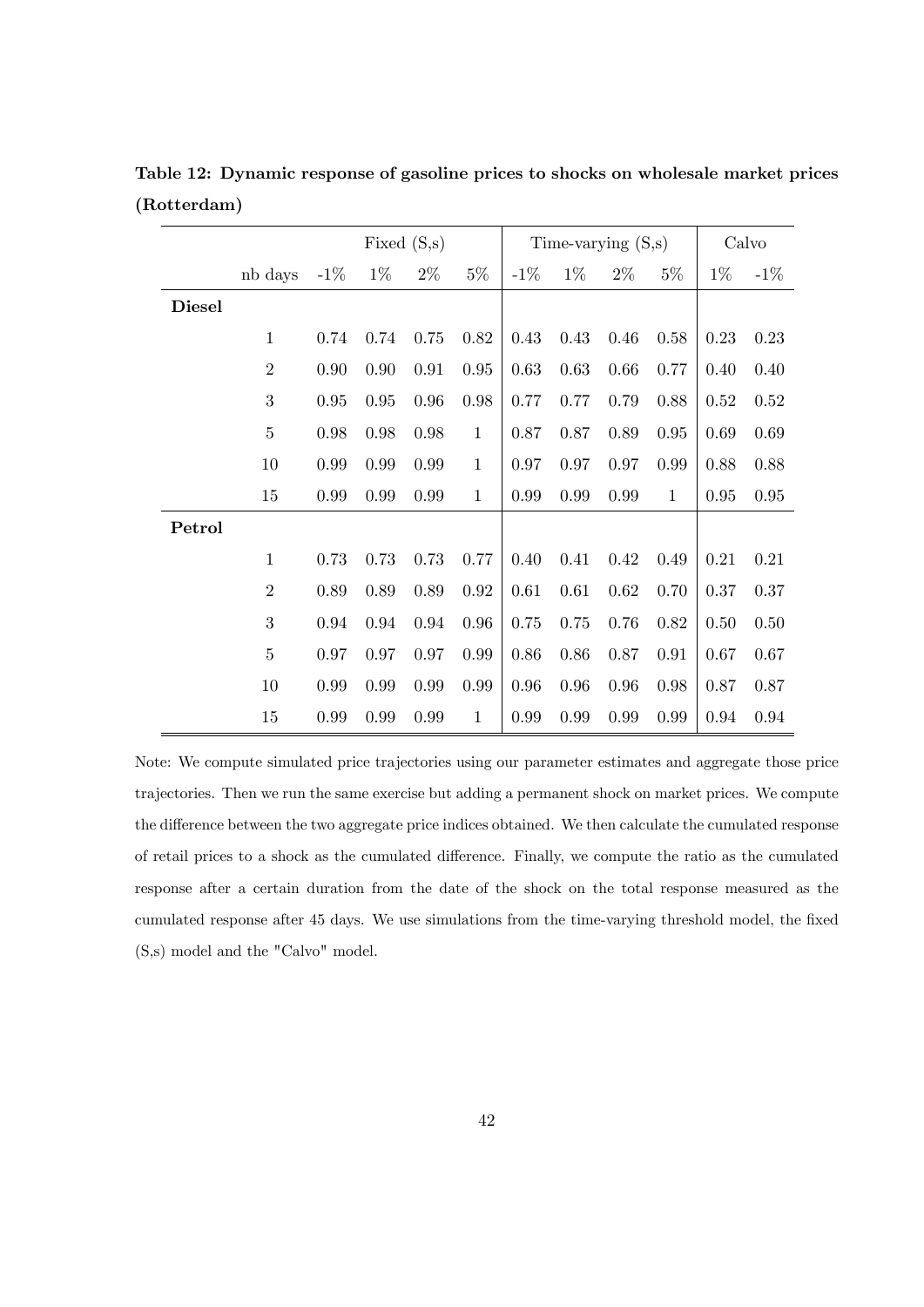Figure 1: Distribution of firm-level average durations of prices (in days)



Note. Each observation is the average duration between two price changes calculated for every individual gas stations. Grey bars are for unleaded petrol prices and whitebars are for diesel prices.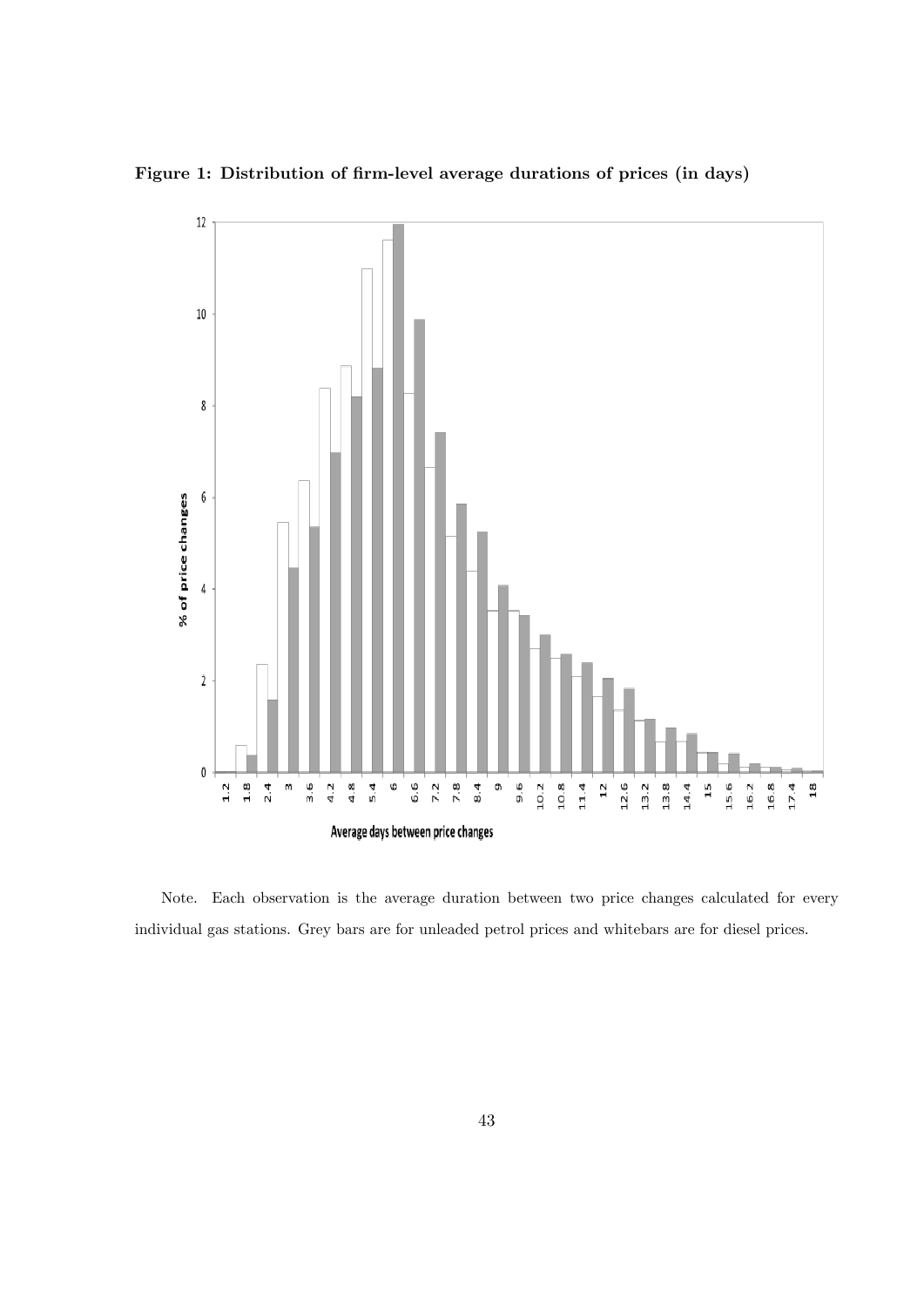Figure 2: Hazard rates for price changes



Note. Solid black line for all gas stations, dashed grey line for supermarkets, dashed black line for other gas stations. Left-censored price paths are excluded. All other price paths are taken into account.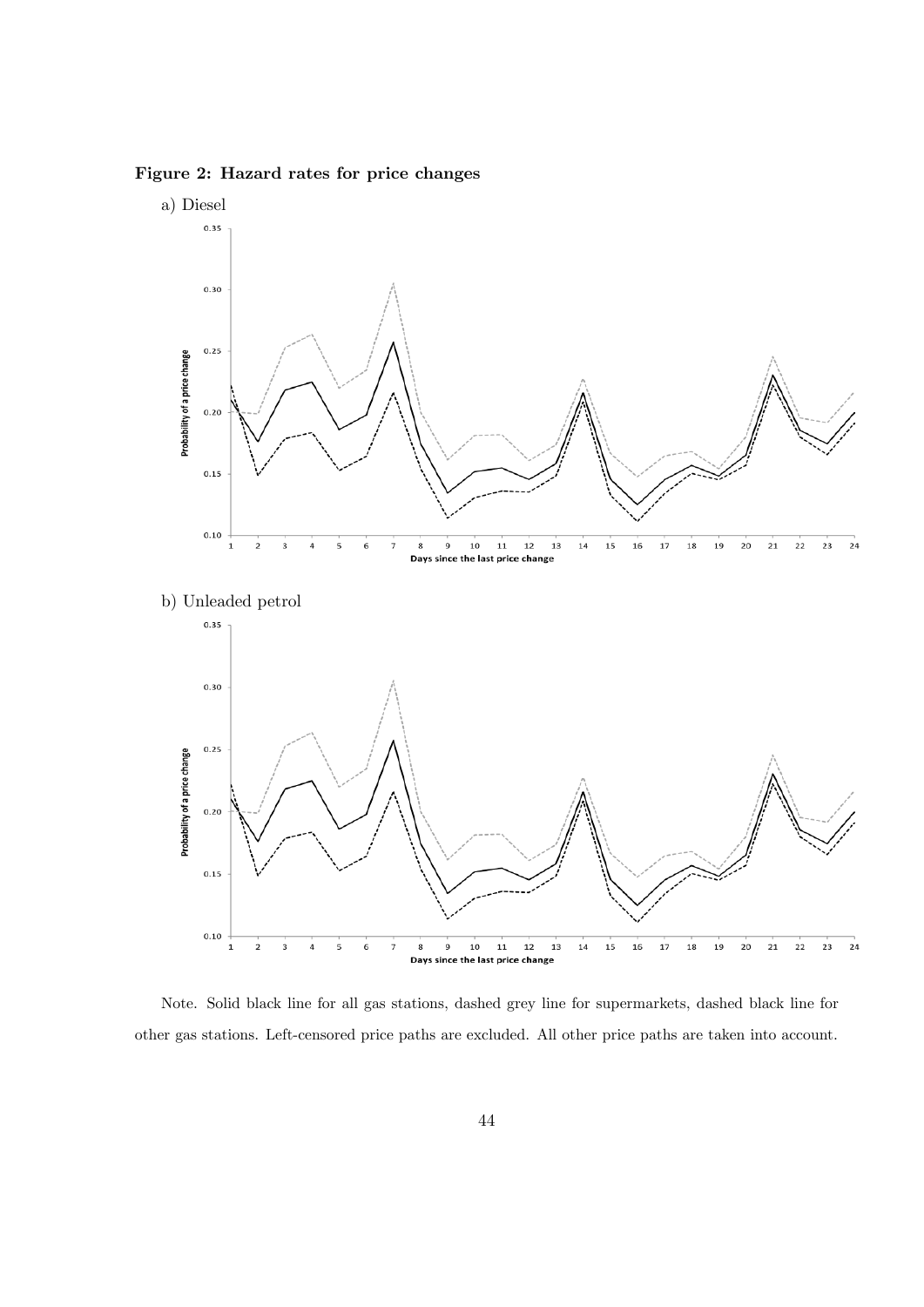Figure 3: Distributions of individual retail price changes (in %)



Note. Observations are individual price changes when prices are actually changed. Grey bars represent the distribution of retail price changes and grey lines are the kernel density estimators for distributions of Rotterdam price changes. Retail price changes are calculated using prices excluding taxes.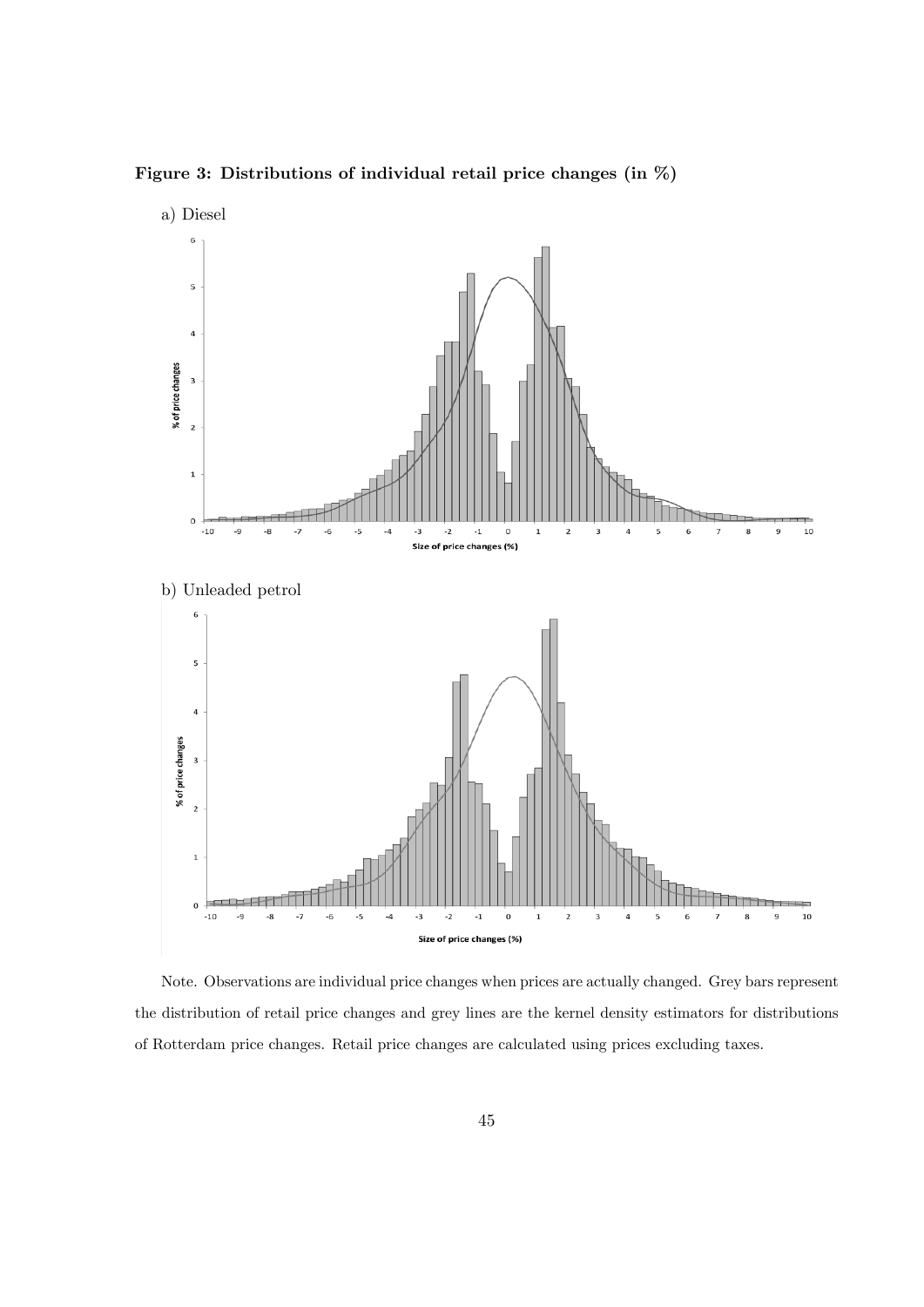Figure 4: Average size of absolute price changes (in %) by duration of price change (in days)



Note. Grey line for unleaded petrol prices and black line for diesel prices. We compute the average price change (in absolute terms) is computed for each duration of prices. Price changes are calculated using prices excluding taxes.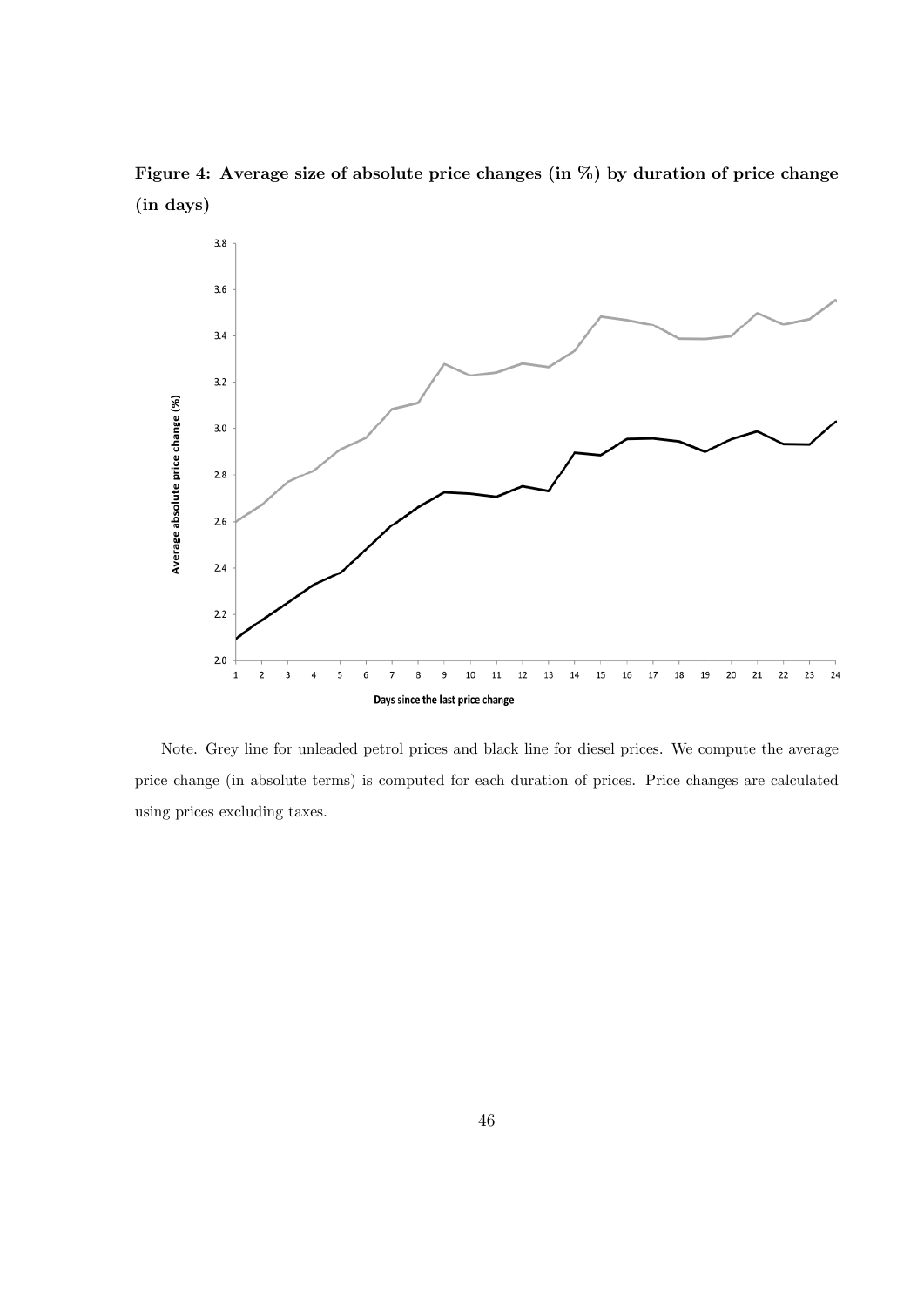Figure 5: Adjustment hazard functions



Note. Adjustment hazard functions are computed as the probability of price increases or decreases as a function of the log difference between the observed nominal price and the frictionless price (the number of classes of  $p - p*$  is 1,000). For each retailer, the difference  $p - p*$  is centered. p is the log price of fuel in our microdata set.  $p*$  is the log Rotterdam market price. Black points are for probability of price decreases. Grey points are for probability of price increases.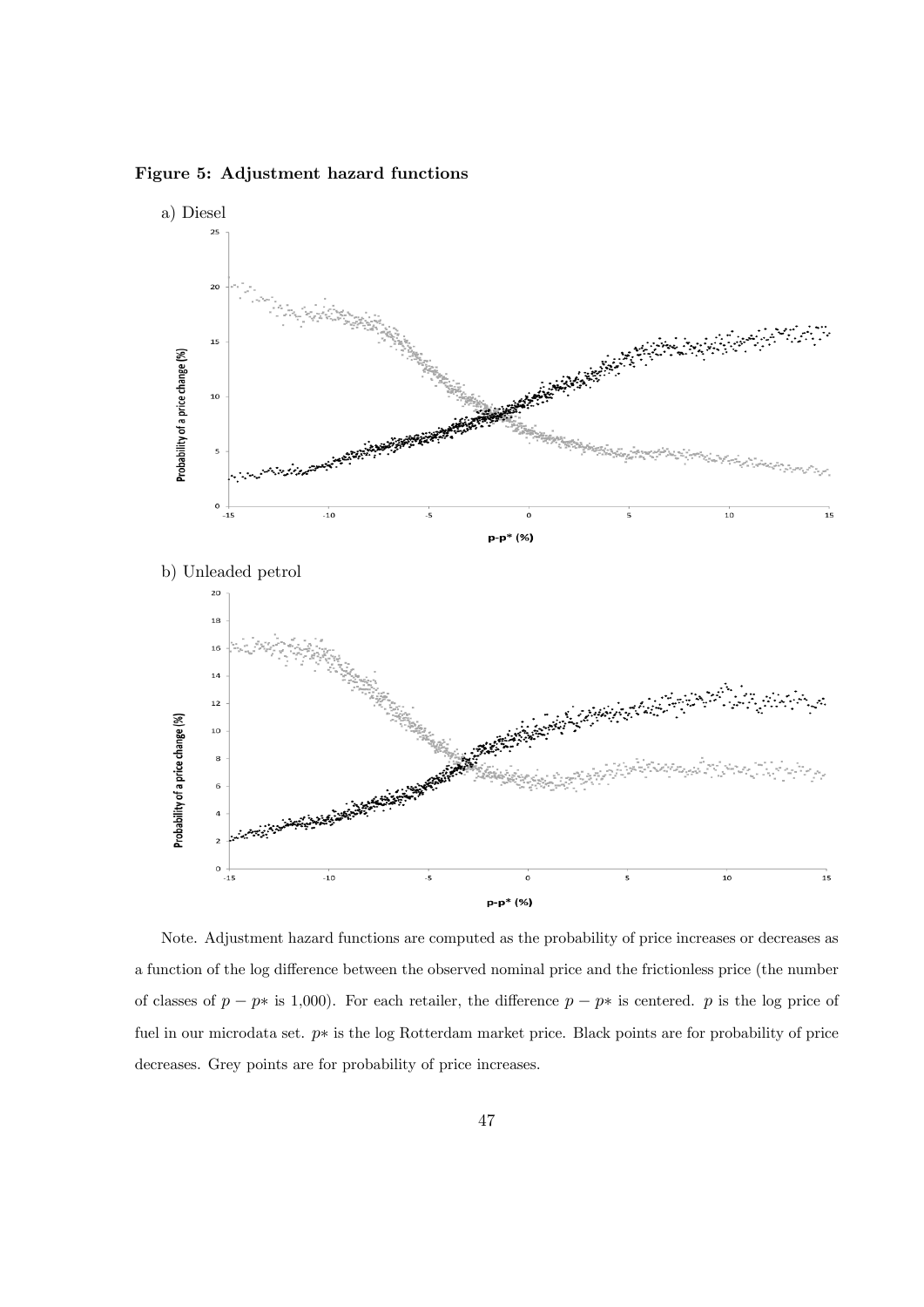Figure 6: Distribution of  $\beta_i$  (degree of pass-through) using the time-varying threshold model



Note: Each observation is a value of  $\beta$  estimated for an individual gas station. White bars are for prices in supermarkets and black bars for prices in other gas stations.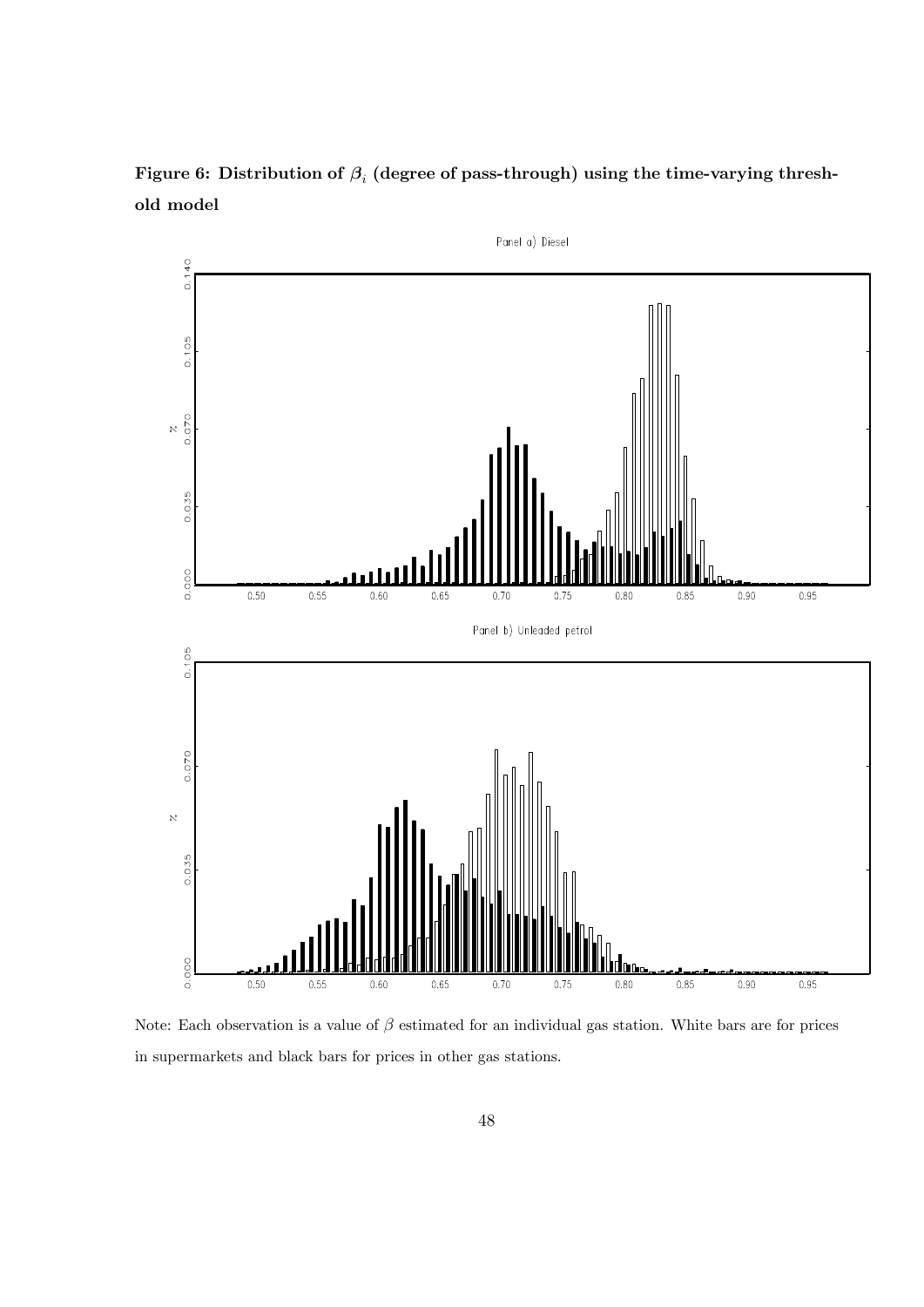

Figure 7: Simulated and actual distributions of price changes (Calvo model versus actual data)

Note: White bars are for the distribution of simulated price changes using the Calvo model and black bars are for the actual distribution of price changes observed in the data.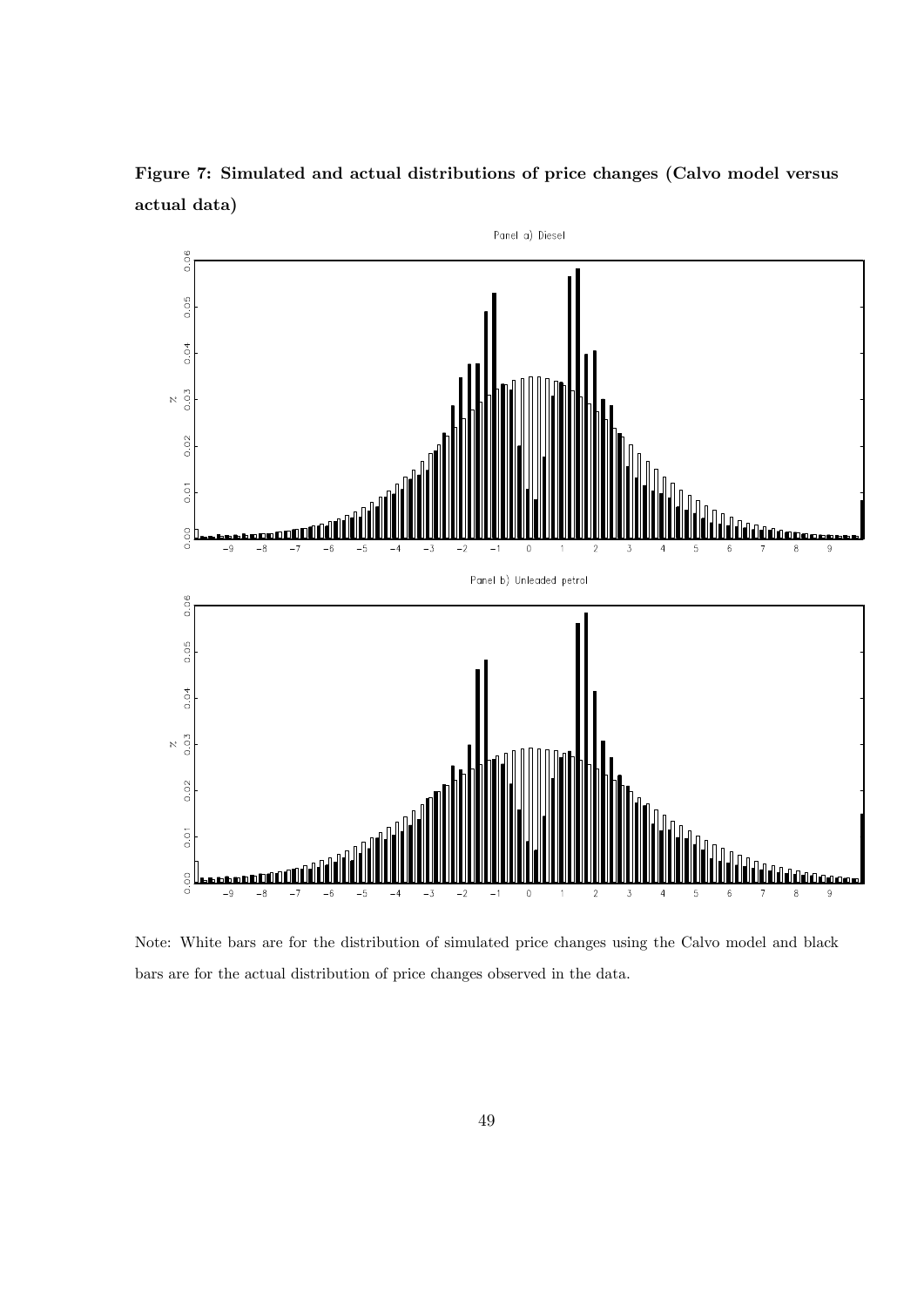Figure 8: Simulated versus actual distribution of price changes (time-varying (S,s) model versus actual data)



Note: White bars are for the distribution of simulated price changes using the time-varying threshold model and black bars are for the actual distribution of price changes observed in the data.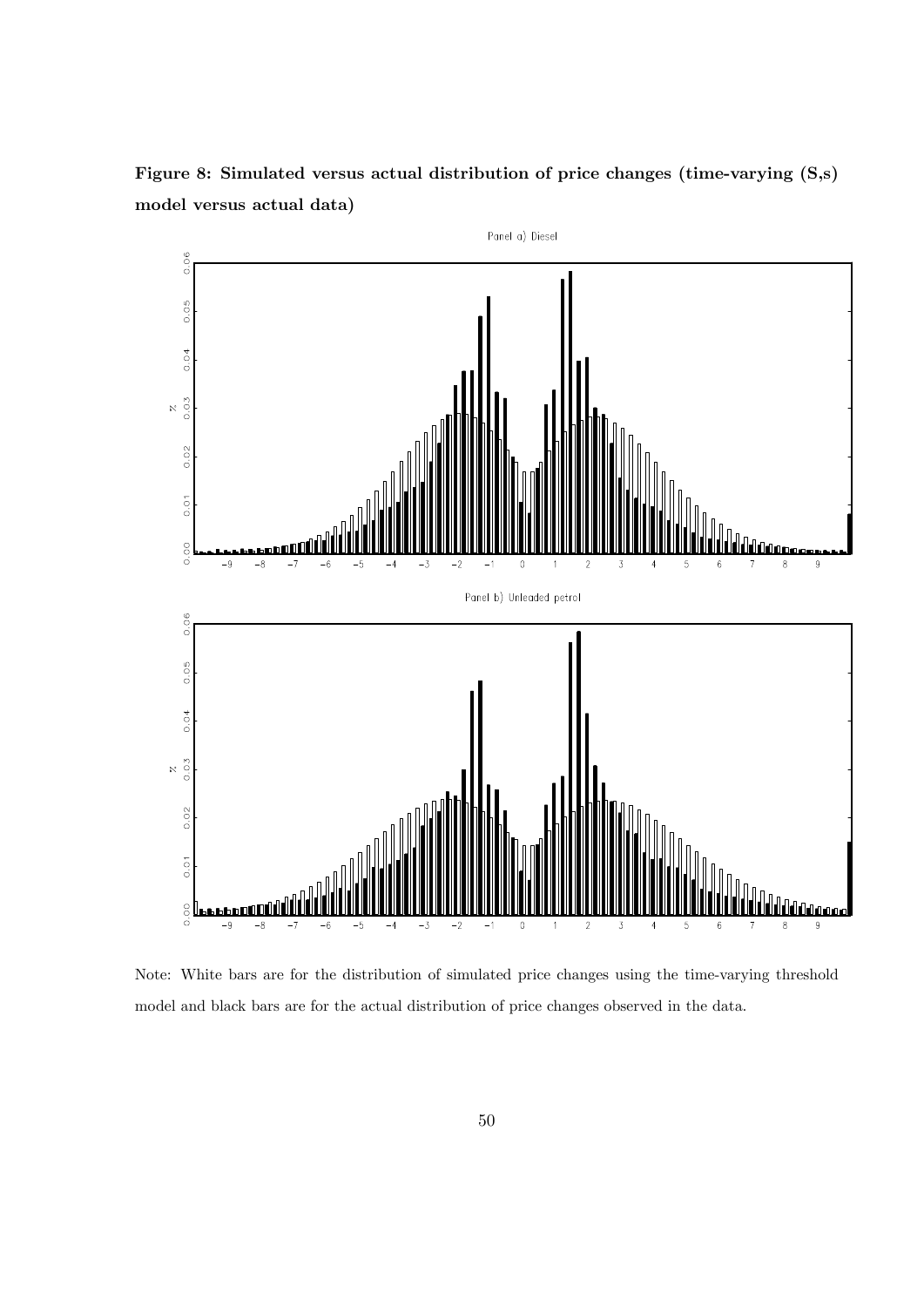Figure 9: Aggregate responses of gasoline inflation to a  $1\%$ -shock on Rotterdam price for the fixed (S,s) model, Calvo model and time-varying (S,s) model



Note: dashed line for the time-varying (S,s) model, short dashed line for the Calvo model, solid line for the fixed adjustment cost model.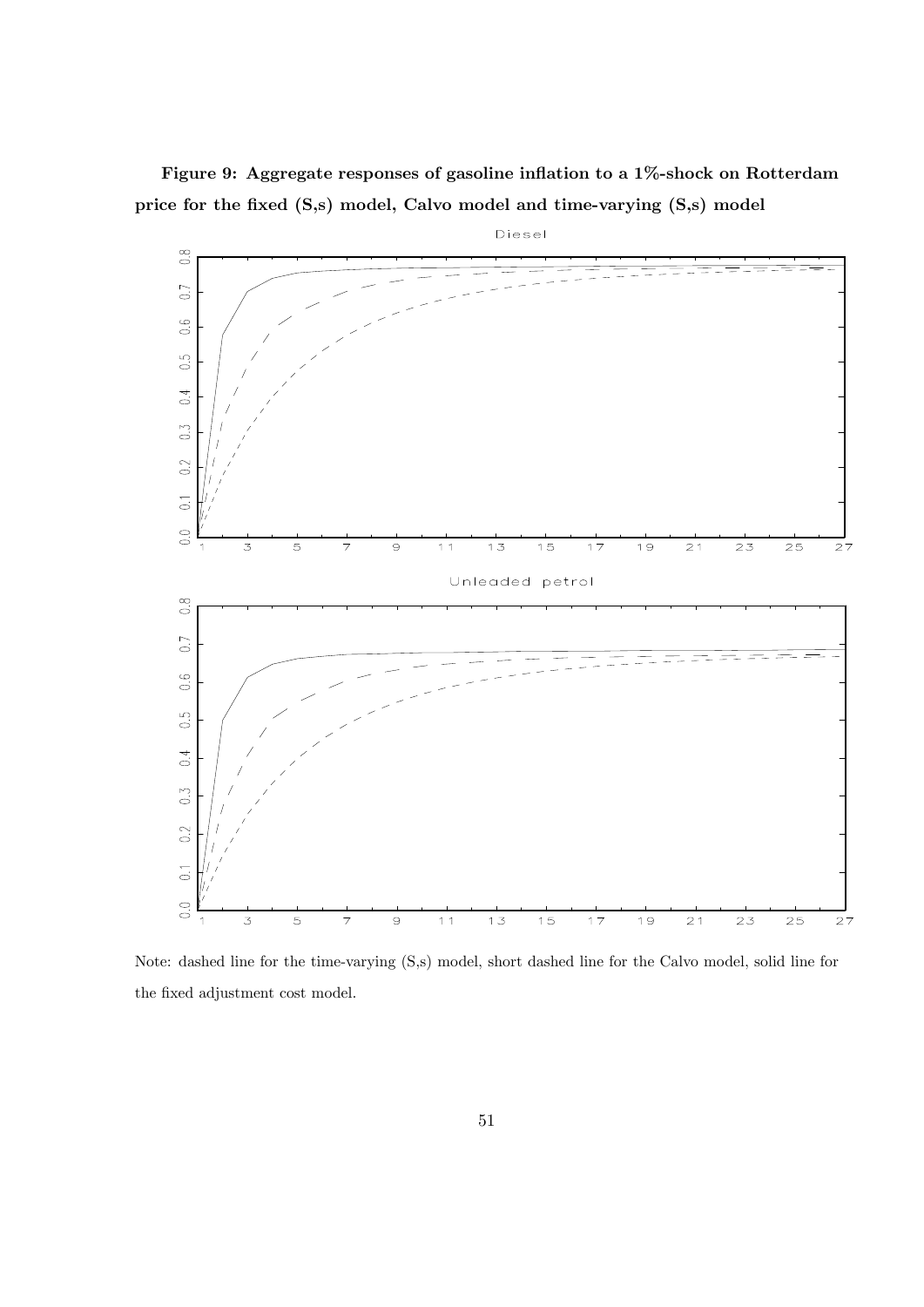Figure 10: Aggregate responses of the frequency of price changes to a 1%-shock on Rotterdam price the fixed (S,s) model, Calvo model and time-varying (S,s) model



Note: dashed line for the variable adjustment cost model, short dashed line for the Calvo model, solid line for the fixed adjustment cost model.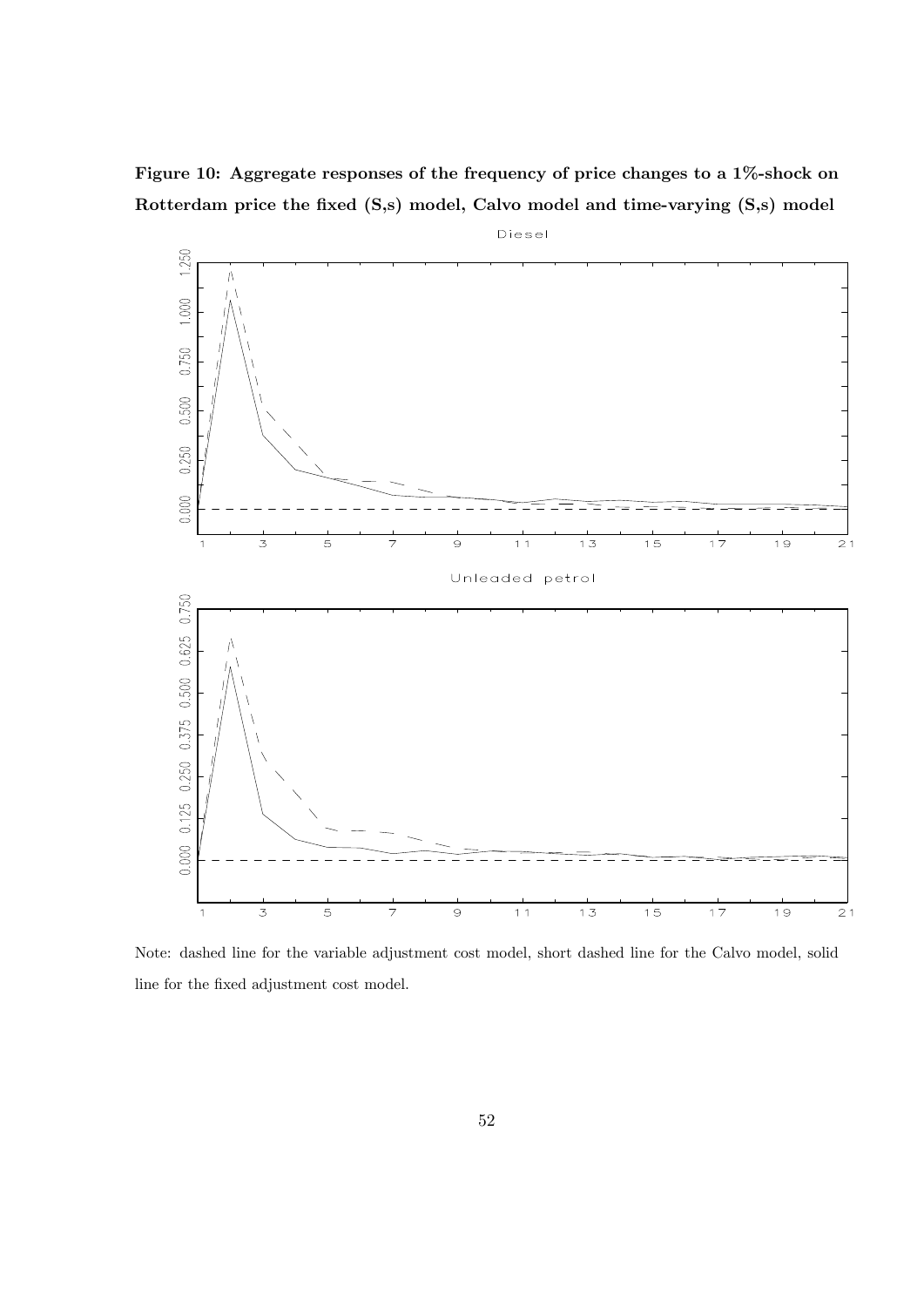Figure 11: Aggregate response of gasoline inflation to shocks on Rotterdam price (time-varying (S,s) model)



Note: dashed line for the response to a 1% shock, short dashed line for the response to a 2% shock, solid line for the response to a 5% shock.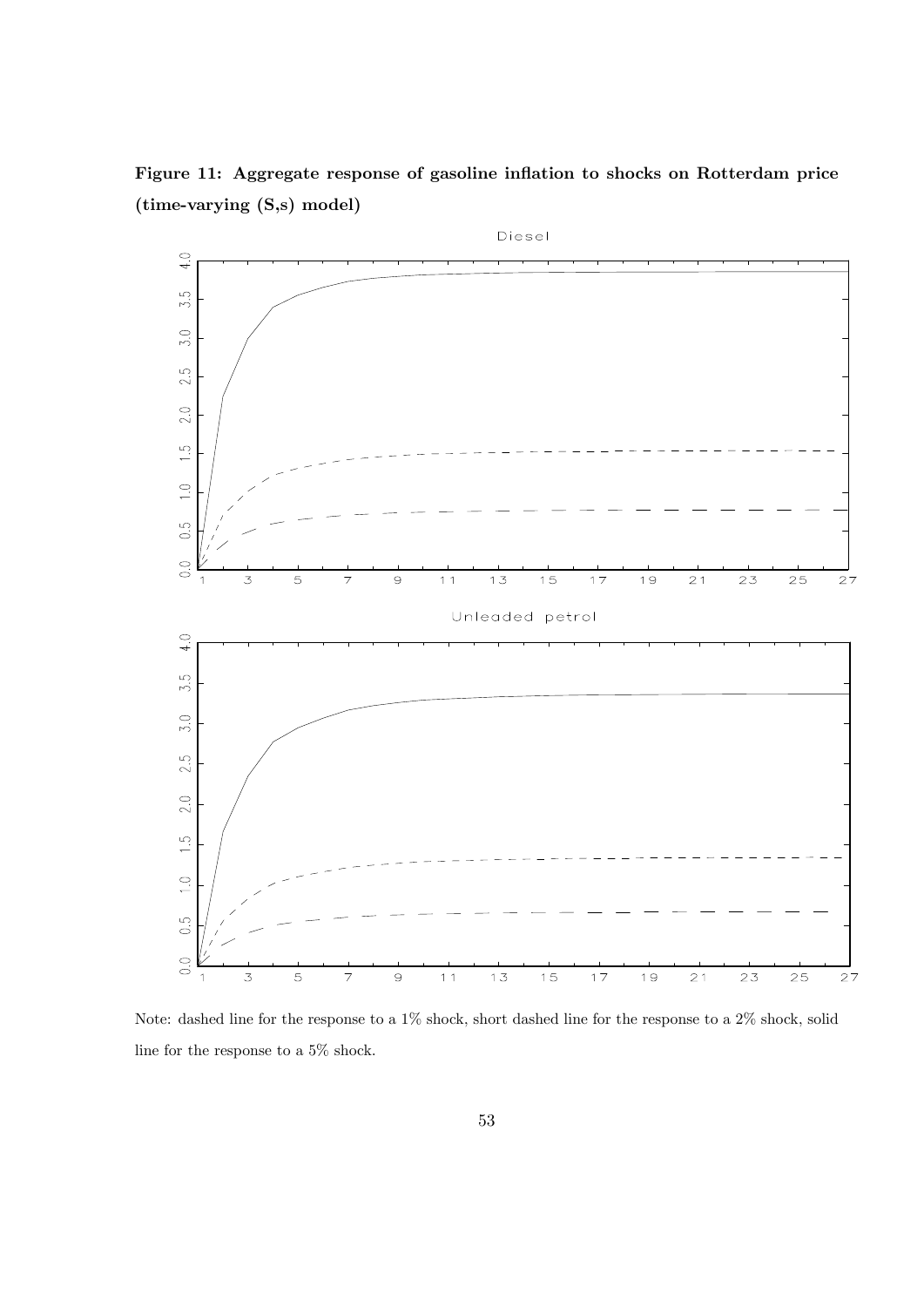Figure 12: Aggregate response of the frequency of price changes to shocks on Rotterdam price (time-varying (S,s) model)



Note: dashed line for the response to a 1% shock, short dashed line for the response to a 2% shock, solid line for the response to a  $5\%$  shock.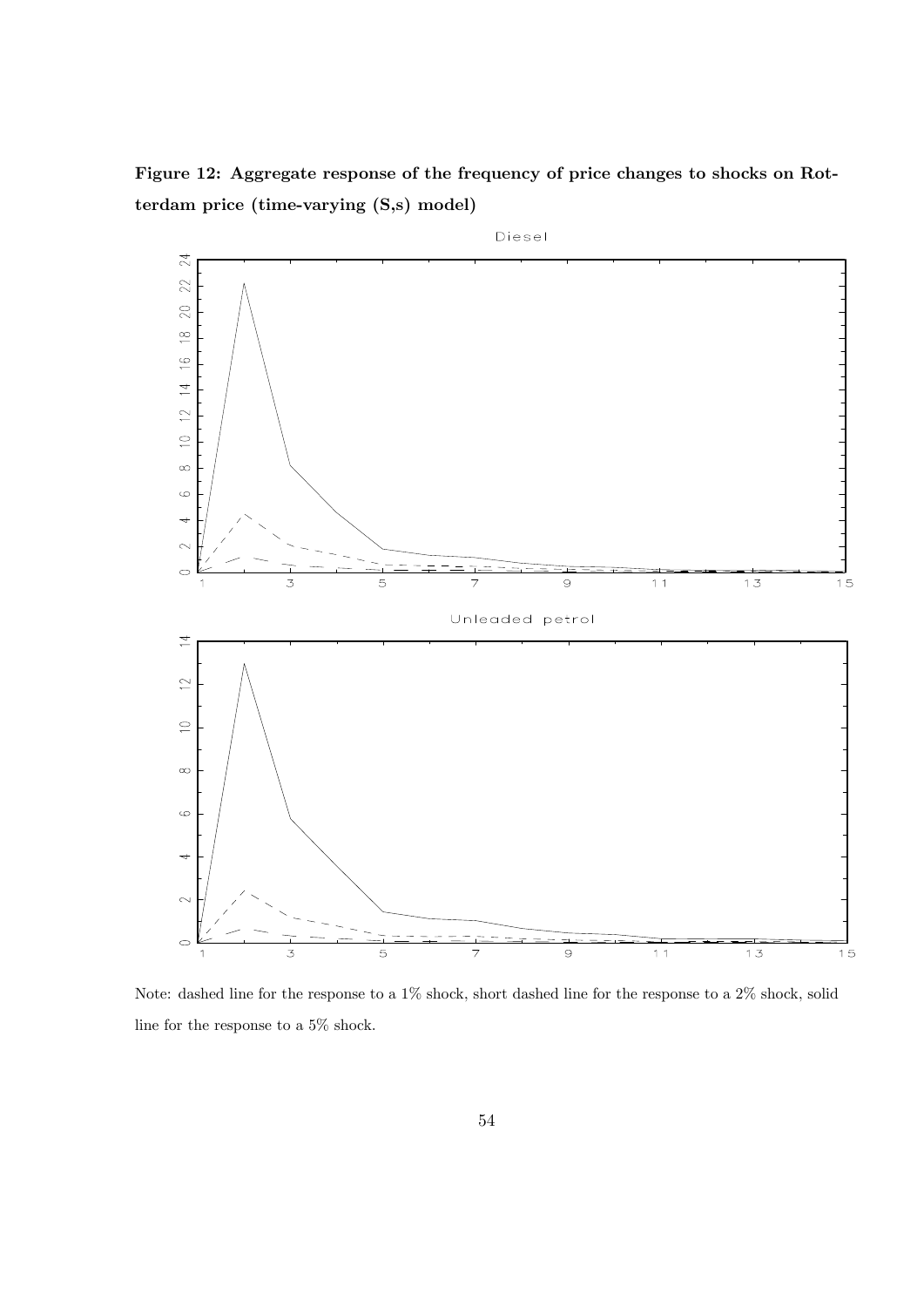#### APPENDIX

#### Likelihood function

The contribution to the likelihood function of price constancy in firm  $i$  at date  $t$  is :

$$
l_{1i,t} = \Pr(dp_{i,t,\tau} = 0 | p_{i,t-\tau}, X_{it}, p_t^o)
$$
  
= 
$$
\Pr(s_{it} < p_{i,t-\tau} - p_{i,t}^* < S_{it})
$$
  
= 
$$
\Pr(\gamma_{is}X_{it} + \varepsilon_{2,it} < p_{i,t-\tau} - \alpha_i - \beta_i p_t^o - \varepsilon_{1,it} < \gamma_{iS}X_{it} - \varepsilon_{2,it})
$$
  
= 
$$
\Pr(\varepsilon_{1,it} + \varepsilon_{2,it} < p_{i,t-\tau} - \alpha_i - \beta_i p_t^o - \gamma_{is}X_{it}; p_{i,t-\tau} - \alpha_i - \beta_i p_t^o - \gamma_{iS}X_{it} < \varepsilon_{1,it} - \varepsilon_{2,it})
$$

$$
= \Phi \left[ \frac{p_{i,t-\tau} - \alpha_i - \beta_i p_t^o - \gamma_{is} X_{it}}{\sqrt{\sigma_{1i}^2 + \sigma_{2i}^2}} \right] - \Phi_2 \left[ \frac{p_{i,t-\tau} - \alpha_i - \beta_i p_t^o - \gamma_{is} X_{it}}{\sqrt{\sigma_{1i}^2 + \sigma_{2i}^2}}; \frac{p_{i,t-\tau} - \alpha_i - \beta_i p_t^o - \gamma_{is} X_{it}}{\sqrt{\sigma_{1i}^2 + \sigma_{2i}^2}}; \frac{\sigma_{1i}^2 - \sigma_{2i}^2}{\sigma_{1i}^2 + \sigma_{2i}^2}} \right]
$$
(5)

where  $\Phi$  is the c.d.f of the Gaussian distribution and  $\Phi_2$  is the bivariate c.d.f of the Gaussian distribution.

The contribution to the likelihood function of a price increase in firm  $i$  at date  $t$  is:

$$
l_{2i,t} = \Pr(dp_{i,t,\tau} > 0 | p_{i,t-\tau}, X_{it}, p_t^o)
$$
  
\n
$$
= \Pr\left(\varepsilon_{1,it} = p_{i,t} - \alpha_i - \beta_i p_t^0\right) \times \Pr\left[p_{i,t-\tau} - p_{i,t}^* \le s_{it}, p_{i,t-\tau} - p_{i,t}^* < S_{it} | \varepsilon_{1,it} = p_{i,t} - \alpha_i - \beta_i p_t^0\right]
$$
  
\n
$$
= \frac{1}{\sigma_{1i}} \phi\left(\frac{p_{i,t-\tau} - \alpha_i - \beta_i p_t^0}{\sigma_{1i}}\right)
$$
  
\n
$$
\times \Pr\left[\begin{array}{c}p_{i,t-\tau} - \alpha_i - \beta_i p_t^0 - \varepsilon_{1,it} \le \gamma_{is} X_{it} + \varepsilon_{2,it}, p_{i,t-\tau} - \alpha_i - \beta_i p_t^0 - \varepsilon_{1,it} < \gamma_{is} X_{it} - \varepsilon_{2,it} \\|\varepsilon_{1,it} = p_{i,t} - \alpha_i - \beta_i p_t^0\end{array}\right]
$$
  
\n
$$
= \frac{1}{\sigma_{1i}} \phi\left(\frac{p_{i,t-\tau} - \alpha_i - \beta_i p_t^o}{\sigma_{1i}}\right) \times \Pr\left[-dp_{i,t,\tau} - \gamma_{is} X_{it} \le \varepsilon_{2,it}, dp_{i,t,\tau} + \gamma_{is} X_{it} > \varepsilon_{2,it}\right]
$$
  
\n
$$
= \frac{1}{\sigma_{1i}} \phi\left(\frac{p_{i,t-\tau} - \alpha_i - \beta_i p_t^o}{\sigma_{1i}}\right) \times \left[\Phi\left(\frac{dp_{i,t,\tau} + \gamma_{is} X_{it}}{\sigma_{2i}}\right) - \Phi\left(\frac{-dp_{i,t,\tau} - \gamma_{is} X_{it}}{\sigma_{2i}}\right)\right]
$$
  
\n(6)

where  $\phi$  is the p.d.f of the Gaussian distribution and  $dp_{i,t,\tau} = p_{it} - p_{it-\tau}$ .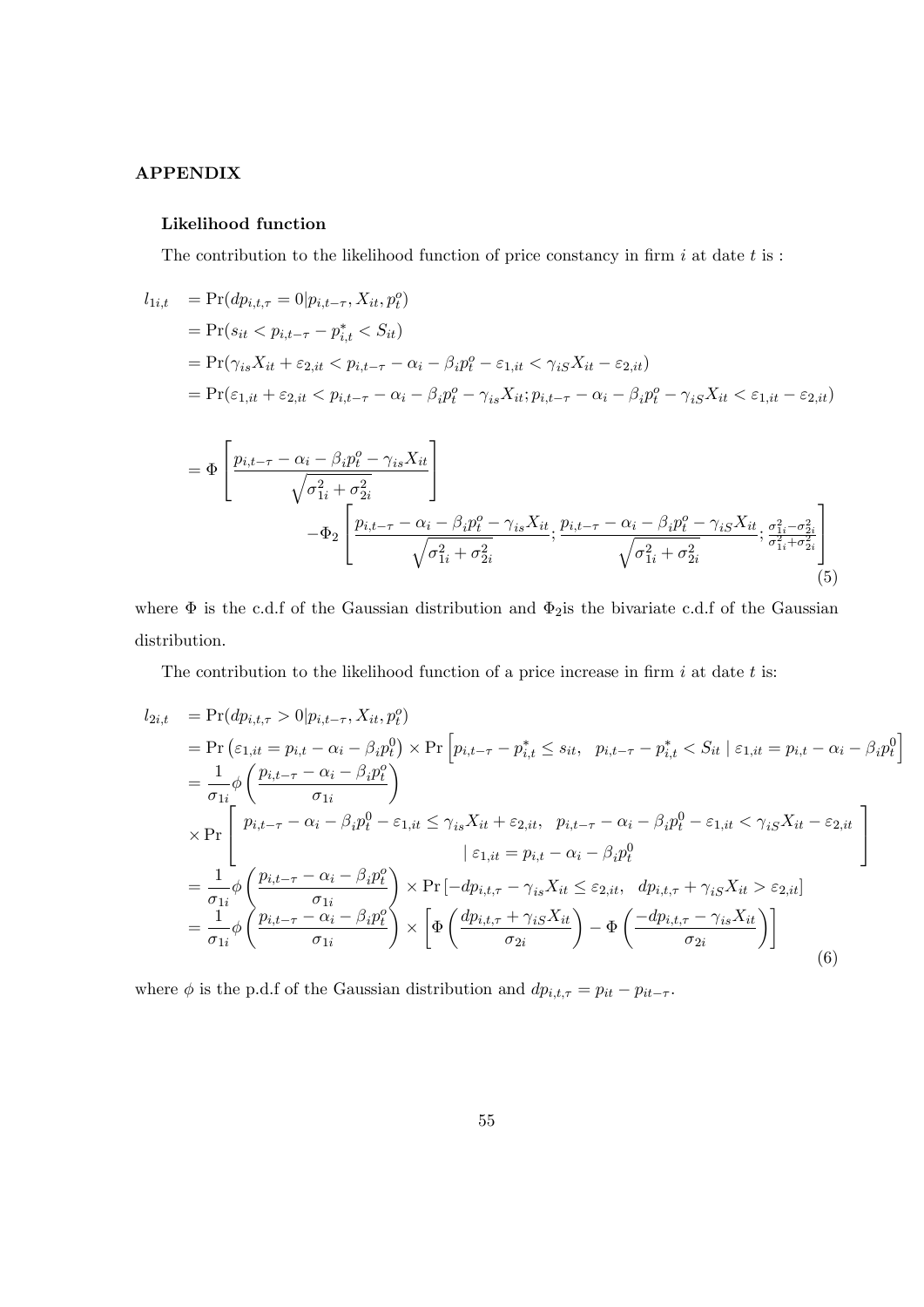The contribution to the likelihood function of a price decrease in firm  $i$  at date  $t$  is:

$$
l_{3i,t} = \Pr(dp_{i,t,\tau} < 0 | p_{i,t-\tau}, X_{it}, p_t^o)
$$
\n
$$
= \Pr\left(\varepsilon_{1,it} = p_{i,t} - \alpha_i - \beta_i p_t^0\right) \times \Pr\left[p_{i,t-\tau} - p_{i,t}^* > s_{it}, p_{i,t-\tau} - p_{i,t}^* \ge S_{it} \mid \varepsilon_{1,it} = p_{i,t} - \alpha_i - \beta_i p_t^0\right]
$$
\n
$$
= \frac{1}{\sigma_{1i}} \phi\left(\frac{p_{i,t-\tau} - \alpha_i - \beta_i p_t^o}{\sigma_{1i}}\right)
$$
\n
$$
\times \Pr\left[\begin{array}{c} p_{i,t-\tau} - \alpha_i - \beta_i p_t^0 - \varepsilon_{1,it} > \gamma_{is} X_{it} + \varepsilon_{2,it}, p_{i,t-\tau} - \alpha_i - \beta_i p_t^0 - \varepsilon_{1,it} \ge \gamma_{is} X_{it} - \varepsilon_{2,it} \\ \varepsilon_{1,it} = p_{i,t} - \alpha_i - \beta_i p_t^0 \end{array}\right]
$$
\n
$$
= \frac{1}{\sigma_{1i}} \phi\left(\frac{p_{i,t-\tau} - \alpha_i - \beta_i p_t^o}{\sigma_{1i}}\right) \times \Pr\left[-dp_{i,t,\tau} - \gamma_{is} X_{it} > \varepsilon_{2,it}, dp_{i,t,\tau} + \gamma_{is} X_{it} < \varepsilon_{2,it}\right]
$$
\n
$$
= \frac{1}{\sigma_{1i}} \phi\left(\frac{p_{i,t-\tau} - \alpha_i - \beta_i p_t^o}{\sigma_{1i}}\right) \times \left[\Phi\left(\frac{-dp_{i,t,\tau} - \gamma_{is} X_{it}}{\sigma_{2i}}\right) - \Phi\left(\frac{dp_{i,t,\tau} + \gamma_{is} X_{it}}{\sigma_{2i}}\right)\right]
$$
\n(7)

where  $\phi$  is the p.d.f of the Gaussian distribution and  $dp_{i,t,\tau} = p_{it} - p_{it-\tau}$ .

The likelihood function for an i.i.d. sample of a given firm  $i$  is thus:

$$
\ln L_i(\theta) = \sum_{t=1}^{T_i} (l_{1i,t} \times y_{1it} + l_{2i,t} \times y_{2it} + l_{3i,t} \times y_{3it})
$$

where  $y_{1it} = 1$  if  $dp_{i,t,\tau} = 0$  and 0 otherwise,  $y_{2it} = 1$  if  $dp_{i,t,\tau} < 0$  and 0 otherwise and  $y_{3it} = 1$  if  $dp_{i,t,\tau} > 0$  and  $0$  otherwise.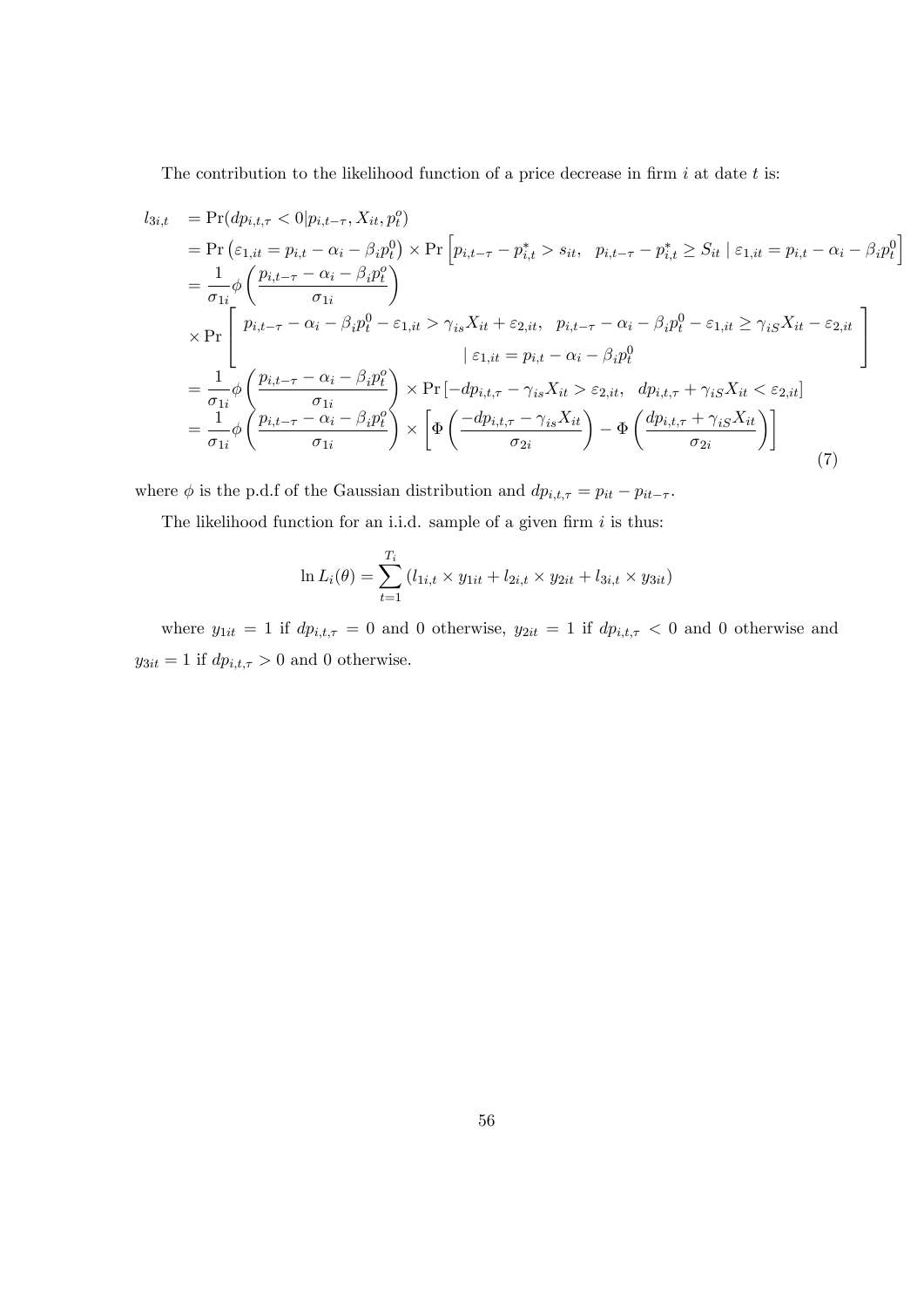Figure A: Average retail prices (individual data set), weekly retail prices published by the Ministry of Economy and wholesale market prices (Rotterdam)



Note: dashed line is for Rotterdam prices, black line is for the average of individual prices collected in our data set and grey line is for the aggregate retail price series published by the Ministry of Economy each Friday.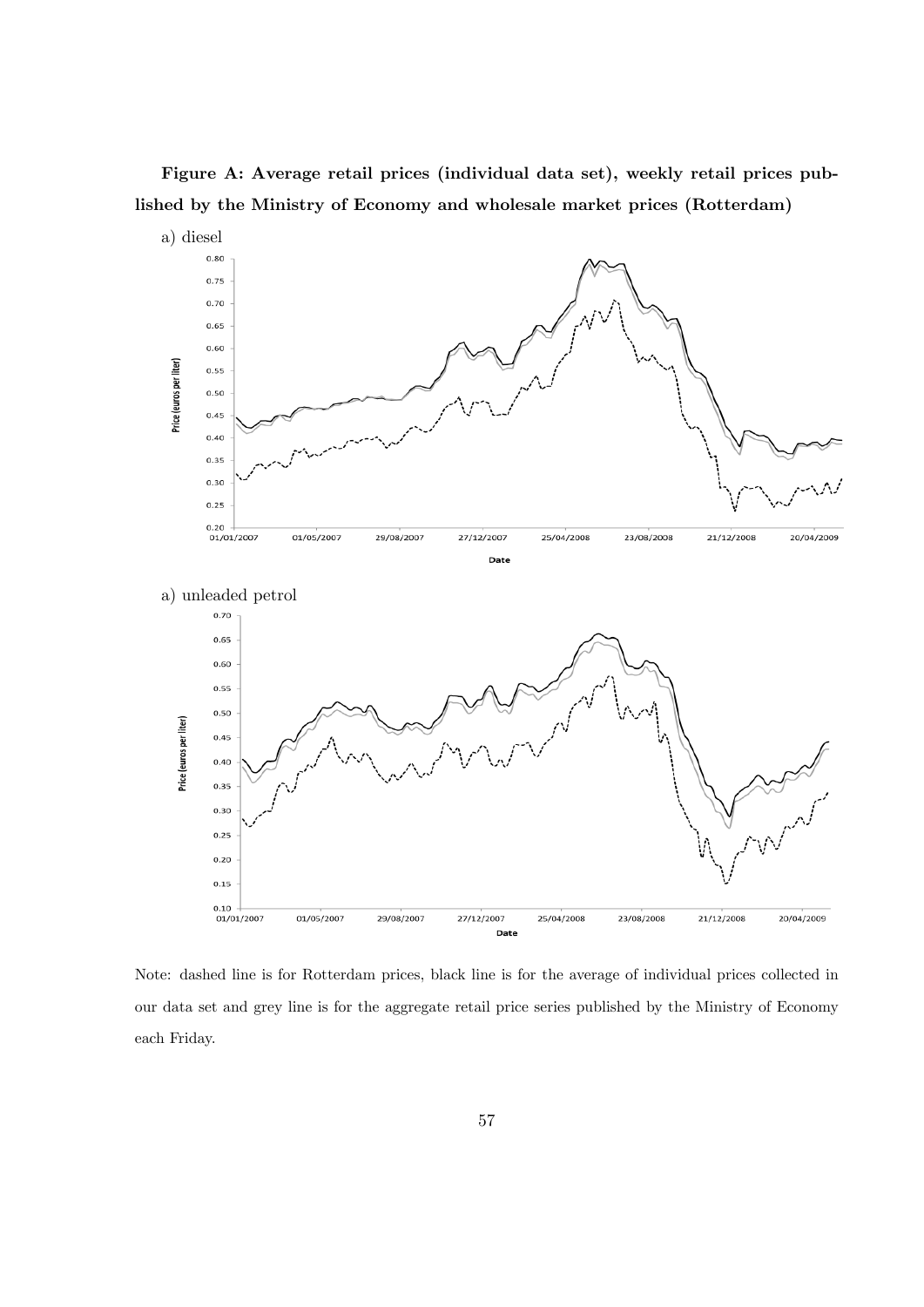|                |              | <b>Diesel</b>      | <b>Unleaded Petrol</b> |                                 |  |  |
|----------------|--------------|--------------------|------------------------|---------------------------------|--|--|
|                | $%$ of price | Average price      | $%$ of price           | Average price                   |  |  |
|                | trajectories | duration (in days) |                        | trajectories duration (in days) |  |  |
| $\overline{0}$ | 29.0         | 6.7                | 29.5                   | 7.0                             |  |  |
| $\mathbf{1}$   | 2.9          | 4.2                | 3.0                    | 4.6                             |  |  |
| $\overline{2}$ | 4.2          | 4.1                | 4.2                    | 4.4                             |  |  |
| 3              | 3.6          | 4.3                | 3.6                    | 4.7                             |  |  |
| $\overline{4}$ | 7.2          | 4.2                | 7.3                    | 4.4                             |  |  |
| $\overline{5}$ | 8.8          | 4.5                | 8.8                    | 4.9                             |  |  |
| 6              | 3.7          | 4.4                | 3.8                    | 4.7                             |  |  |
| 7              | 4.1          | 4.4                | 3.9                    | 4.7                             |  |  |
| 8              | 4.7          | 4.7                | 4.6                    | 5.0                             |  |  |
| $\overline{9}$ | 31.8         | 4.9                | 31.4                   | 5.3                             |  |  |

Table A: Distribution of Price Changes and Average Duration by the Last Digit of Price

Note: We consider prices includeing all taxes, the proportion of price trajectories is computed as the ratio of number of price trajectories ending with one figure on all price trajectories and we compute the simple average duration. The last digit is the third one.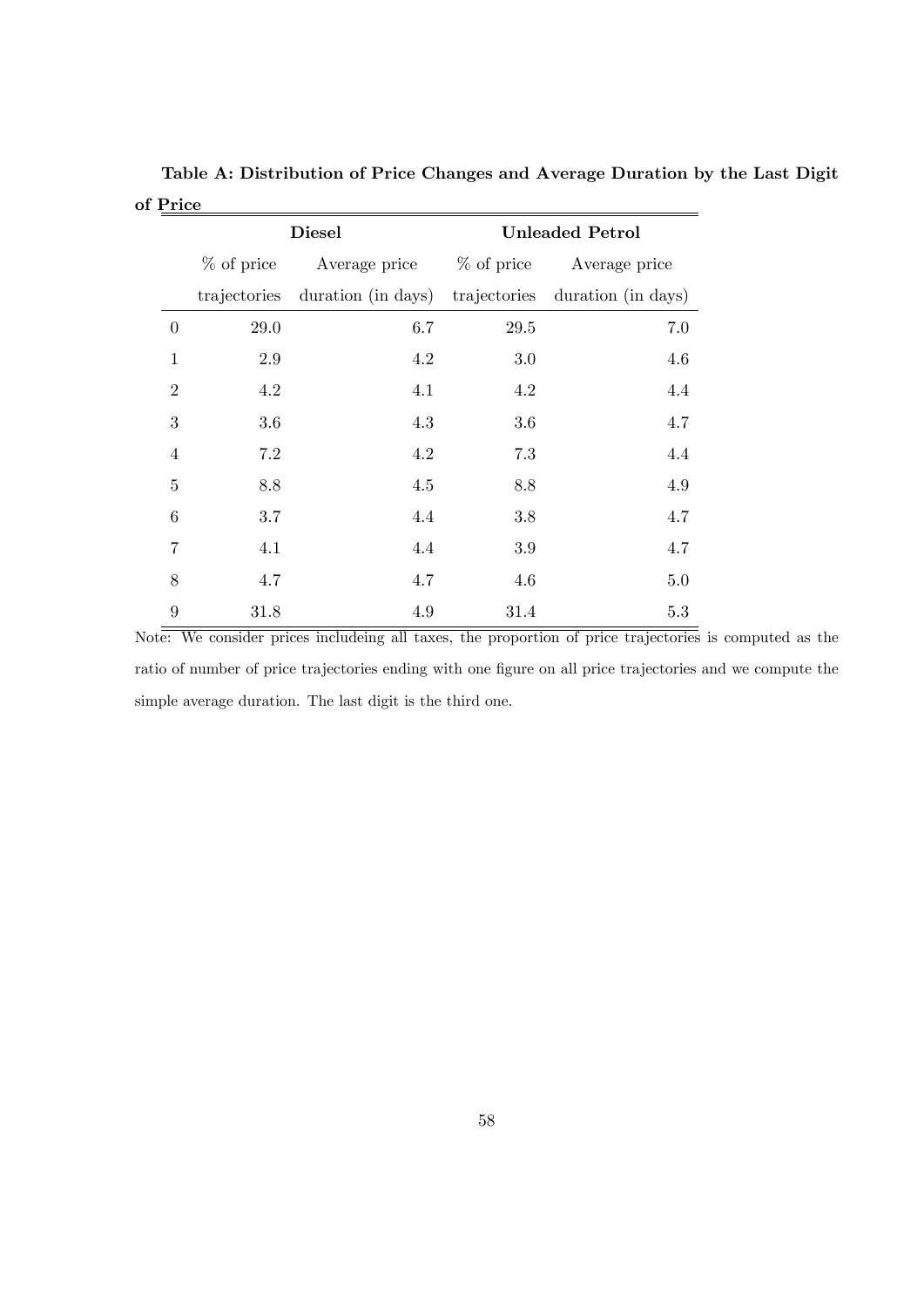|            | <b>Diesel</b> |             |                 |               | Unleaded petrol |         |         |         |         |      |
|------------|---------------|-------------|-----------------|---------------|-----------------|---------|---------|---------|---------|------|
|            | Q25           | $\Omega$ 50 | Q <sub>75</sub> | Mean Stdc Q25 |                 |         | Q50     | Q75     | Mean    | Stdc |
| $\alpha$   | 1.56          | 2.39        | 3.68            | 2.62          | 1.39            | $-2.59$ | $-1.51$ | $-0.27$ | $-1.34$ | 1.91 |
| $\beta$    | 0.72          | 0.80        | 0.84            | 0.78          | 0.07            | 0.64    | 0.69    | 0.73    | 0.69    | 0.06 |
| $\sigma_1$ | 2.31          | 2.63        | 3.04            | 2.72          | 0.63            | 2.80    | 3.25    | 3.80    | 3.38    | 0.86 |
| $\gamma_S$ | 3.22          | 4.02        | 5.17            | 4.31          | 1.65            | 4.13    | 5.21    | 6.68    | 5.56    | 2.03 |
| $\gamma_s$ | $-5.21$       | $-4.16$     | $-3.39$         | $-4.38$       | $1.56\,$        | $-6.39$ | $-5.08$ | $-4.11$ | $-5.39$ | 1.86 |

Table B: Estimation results - Fixed adjustment cost model

Note: We estimate for each individual gas station a fixed (S,s) model and then compute statistics on the parameter estimates we obtained. Observations on Sundays are excluded from the sample used for the estimation.

 $\overline{\phantom{0}}$ 

|             | <b>Diesel</b> |         |         |               | Unleaded petrol |         |                 |         |           |      |
|-------------|---------------|---------|---------|---------------|-----------------|---------|-----------------|---------|-----------|------|
|             | Q25           | Q50     | Q75     | Mean Stdc Q25 |                 |         | Q <sub>50</sub> | Q75     | Mean Stdc |      |
| $\alpha$    | 1.21          | 1.96    | 3.15    | 2.19          | 1.31            |         | $-3.19 - 2.19$  | $-1.11$ | $-2.11$   | 1.75 |
| β           | 0.71          | 0.80    | 0.83    | 0.77          | 0.07            | 0.63    | 0.68            | 0.72    | 0.68      | 0.07 |
| $\sigma_1$  | 1.63          | 1.78    | 1.98    | 1.83          | 0.32            | 1.93    | 2.16            | 2.43    | 2.22      | 0.46 |
|             | $-1.40$       | $-1.27$ | $-1.11$ | $-1.25$       | 0.27            | $-1.48$ | $-1.35$         | $-1.19$ | $-1.32$   | 0.29 |
| $\lambda_2$ |               | 1.27    | 1.40    | 1.25          | 0.25            | 1.13    | 1.27            | 1.40    | 1.26      | 0.26 |

Note: We estimate for each individual gas station a "Calvo" model and then compute statistics on the parameter estimates we obtained. Observations on Sundays are excluded from the sample used for the estimation.